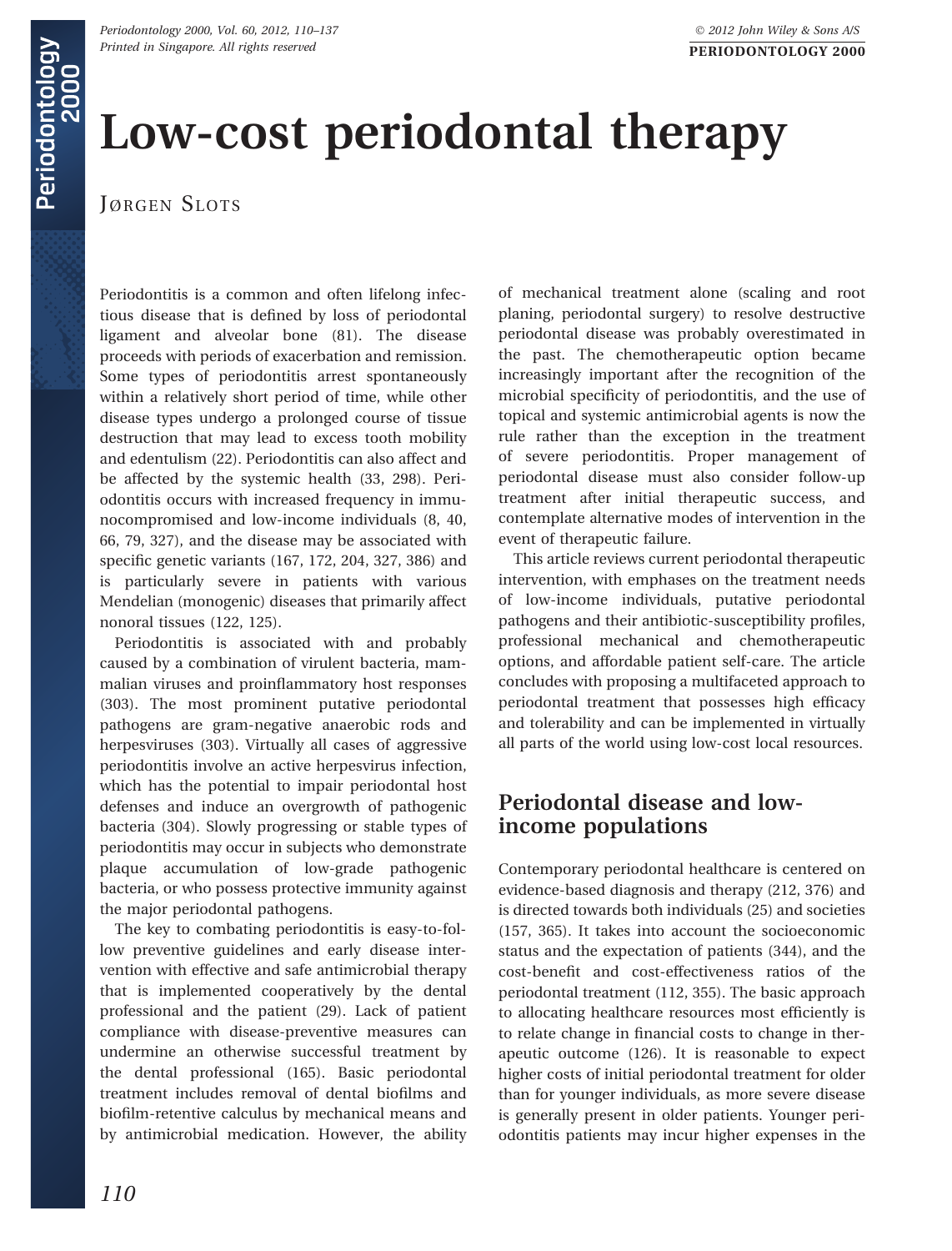long term because of lifelong maintenance care. Riskstratification schemes and structured treatment guides may help to optimize the outcome of periodontal therapy (105).

Periodontitis is a major health problem in low-income populations (7, 230, 231). Classical risk factors for periodontitis, such as immunocompromising diseases ⁄ conditions (228, 332) and tobacco use (66, 362), are prevalent in developing countries. Other risk factors for periodontitis are obesity (261) and diabetes (77, 201, 339), which have assumed almost epidemic proportions in many countries of the world, including regions of Asia (66). Also, infection with periodontopathic herpesviruses occurs at a higher prevalence in less-developed countries than in affluent countries (4), and the herpesvirus seroprevalence in high-income countries exhibits racial, educational and socioeconomic disparities (382). Taken together, low-income individuals in developing countries tend to demonstrate a high level of risk factors for periodontal disease (110, 217), and are at increased risk of developing severe periodontitis (7, 26, 27, 336) and even potentially fatal oral infections such as noma (cancrum oris) (41, 220).

The world's population is currently 7 billion and estimated to grow by 33% in the next 40 years with the greatest expansion occurring in low-income countries (349). Income levels vary widely among residents within a country, across countries in the same region and between regions, and pockets of poverty extend into middle- and high-income countries (320). The 2008 poverty data from the World Bank estimated that 1.4 billion people (one in four; more than the combined population of Europe and the USA) in 115 low-income countries were living in extreme poverty, as measured by the US\$ 1.25-a-day poverty line of purchasing power (375). The poverty rate in sub-Saharan Africa is as high as 50%. In 2011, the United States Department of Agriculture determined that 802 million people in 70 developing countries were chronically hungry ('food-insecure') and that 43% of the world's hungry population lived in sub-Saharan Africa (266).

The great majority of low-income individuals have little or no access to good-quality dental care, and inequity in the delivery of dental services is particularly pronounced in the developing world (27, 161). People living in poverty can generally not afford dental treatment in a private office, and the dental healthcare supported by governments or development agencies is frequently underfunded or fails to reach the majority of the poorest people (365). Resource-poor countries are faced with allocating scarce funds to several competing healthcare programs and may not identify dentistry for the poor as a high-priority item. Dentists in countries with no formal healthcare delivery system must often resort to compromised treatment options, such as extraction of symptomatic teeth and tooth replacement with removable dentures (101, 363).

Successful periodontal healthcare of low-income populations must be based upon affordable professional therapy and self-care techniques with proven efficacy and safety. Even so, most models for prevention and treatment of periodontal disease have not been tested or compared in controlled studies, and periodontal disease management of low-income individuals is particularly understudied (161, 222). Also, traditional models of dental education produce dental professionals in quantities or with skills that are inadequate to meet the oral healthcare needs of low-income communities.

Despite a lack of a consensus approach to affordable periodontal healthcare, it is unanimously accepted that removal of dental biofilm microorganisms is essential for maintaining a healthy periodontium. Self-management of periodontal disease is of utmost importance for individuals with limited access to professional dental services (24). A sizable majority of dental patients in developing countries already rely on self-medication, mostly analgesics, but the general public demonstrates a lack of understanding of the management of oral infectious diseases (6). Healthcare information shared via electronic media may eventually improve oral health literacy globally (211).

# Periodontal pathogens

Knowledge of the periodontal microbiota is critical for implementing successful periodontal therapy. Periodontal pockets contain as many as 400 species of bacteria (226), which are organized in biofilms to gain protection against physical removal and assault from toxic substances, immune responses and antimicrobial treatment (171). The subgingival microbial community differs markedly in periodontal health and in periodontitis (296). Alpha-hemolytic streptococci and actinomyces species predominate in periodontal health or slight gingivitis and after successful periodontal therapy (120, 296, 309). These grampositive bacteria exhibit little periodontopathic potential and may even protect against colonization of more pathogenic species. A caveat is that some gram-positive plaque bacteria (mutans streptococci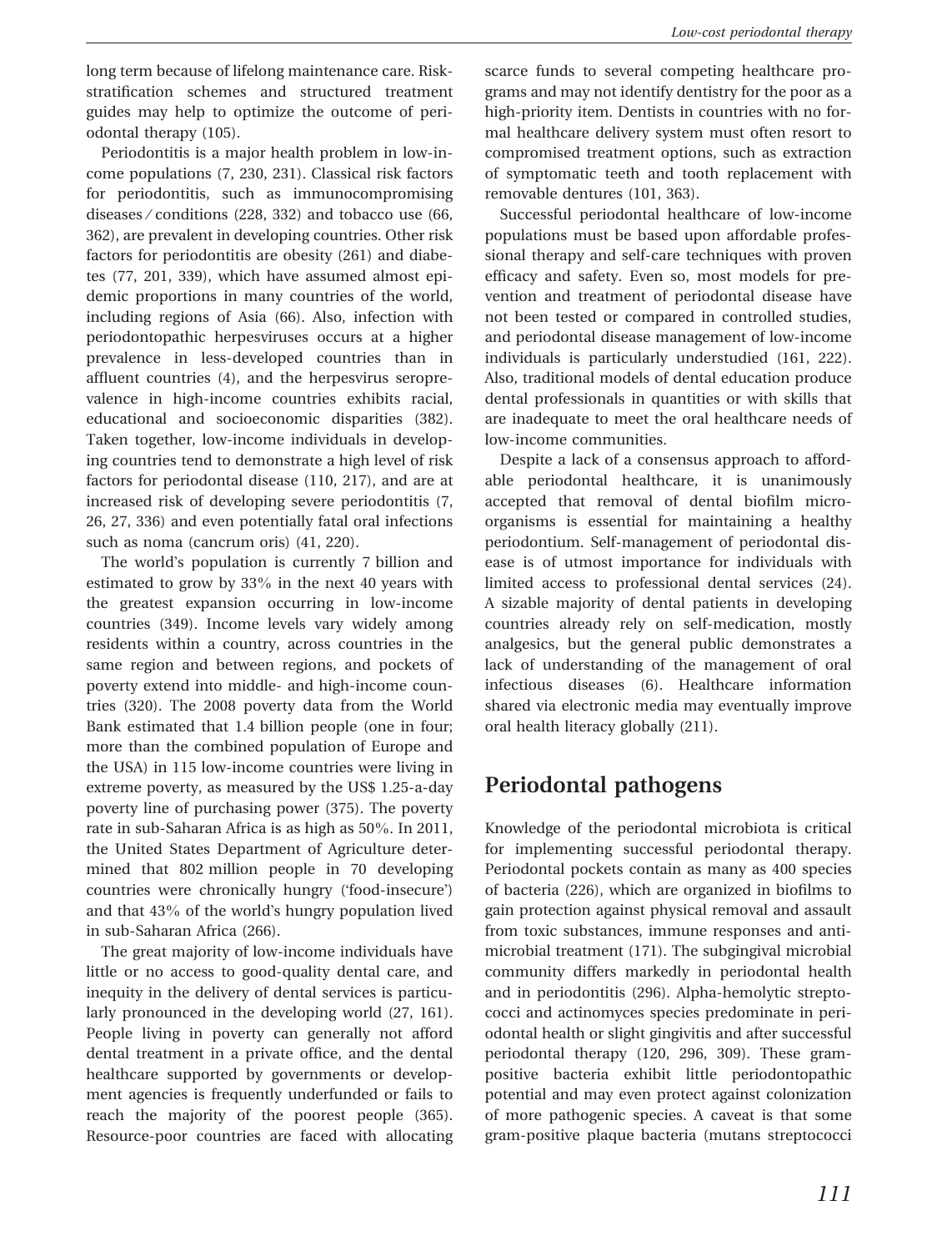and Actinomyces naeslundii) can cause enamel or cemental caries (170, 263).

Most periodontal pathogens belong to gram-negative anaerobic or microoxic genera, although various gram-positive bacteria and gram-negative facultative rods can also contribute to periodontal breakdown (21, 323). Complex inter-relationships of symbiosis, antagonism and commensalism among periodontal bacteria determine the aggressiveness of periodontal infections (245, 324). Major periodontopathic species include the gram-negative species Porphyromonas gingivalis, Tannerella forsythia, Dialister invisus ⁄ pneumosintes, Prevotella intermedia, Treponema denticola, Fusobacterium species, Campylobacter rectus, Aggregatibacter actinomycetemcomitans (previously Actinobacillus actinomycetemcomitans) and unnamed species ⁄ phylotypes identified by nonculture molecular techniques (21). A specific A. actinomycetemcomitans genotype, termed the JP2 clone, exhibits increased periodontopathogenicity (131) and was found to strongly predominate in subjects who converted from a healthy periodontal state to localized aggressive (juvenile) periodontitis (87, 88). The pathogenicity of the A. actinomycetemcomitans JP2 clone may be a result of its high cytotoxic activity against human neutrophils (338). The JP2 clone has the characteristics of an exogenous human microorganism (166, 338) and thus potentially can be eradicated by antibiotic therapy (353). The clone is prevalent in North and West Africa (166) and among Black people in the Americas (64), but not among people of European or Asian ancestry (64, 277). A. actinomycetemcomitans strains not belonging to the JP2 clone can also be involved in aggressive periodontitis in African teenagers (97).

Gram-positive periodontopathogens include Eubacterium species and Parvimonas micra (previously Peptostreptococcus micros or Micromonas micros) (21). Staphylococcus aureus and coagulase-negative staphylococci inhabit approximately 50% of gingivitis and periodontitis lesions (67, 243), and most S. aureus strains show leukocidal activity (146). Betahemolytic streptococci (other than Streptococcus pyogenes) may occur in one-third of advanced periodontitis lesions and comprise, on average, 10% of total isolates in culture-positive sites (75, 106). Superinfecting organisms, such as multiple-drug-resistant Enterococcus faecalis (244, 333) and enteric gram-negative rods, pseudomonads and Candida albicans (70, 308), can colonize periodontal pockets, especially in immunocompromised and elderly individuals (308) and in patients with previous exposure to antibiotics (130). Enteric gram-negative rods are

frequent periodontal organisms in the population of developing countries (10, 133, 311), probably because of consumption of contaminated drinking water, superinfection induced by a high frequency of antibiotic-requiring infectious diseases, or user- or healthcare provider-related misuse of antibiotics (47). Classical periodontal pathogens, as well as staphylococci, enteric gram-negative rods and C. albicans, are also implicated in peri-implantitis (9, 99, 128, 267, 337). Periapical lesions of endodontic origin that expand into an existing periodontal pocket (123) can be an additional source of periodontal pathogens (272). Parasites can also colonize the mouth, and systemic protozoal infections may affect the oral cavity of individuals in subtropical and tropical countries (e.g. leishmaniasis) (38).

Most individuals experience periodontitis in relatively few teeth and predominantly at interdental surfaces in spite of a heavy load of periodontopathic bacteria in saliva (284). As suggested previously (301), the restricted occurrence of periodontitis lesions may be a result of the participation of both bacteria and herpesviruses in the disease process. Studies have linked Epstein–Barr virus and cytomegalovirus to marginal periodontitis (304), peri-implantitis (147), apical periodontitis (314), and oral ulcers and cancers (118, 302). Epstein–Barr virus is also associated with pregnancy gingivitis and other types of gingivitis (100), and is an etiologic agent of oral hairy leukoplakia and lymphoid and epithelial malignancies (315). Cytomegalovirus is involved in severe types of periodontitis (179, 299) and in embryopathosis affecting tooth morphogenesis (148, 328), osteogenesis of the jaws (31, 149) and salivary gland development (203). Herpesvirus infections may trigger an overgrowth of periodontopathic bacteria (303) and, paradoxically, anti-herpesvirus immune responses may contribute to both tissue destruction and the arrest of periodontal breakdown (63). Herpesvirus infections can also affect the systemic health (302). The notion of a herpesvirus etiology of periodontitis may accommodate both local and remote cause hypotheses of the disease (143).

# Periodontal treatment concepts

Microbiology studies from the 1970s and 1980s linked specific bacteria to periodontitis and changed the paradigm of periodontal treatment (296, 321). Periodontics adopted generally accepted principles for the treatment of infectious diseases, including the use of antiseptics and antibiotics (77, 253). The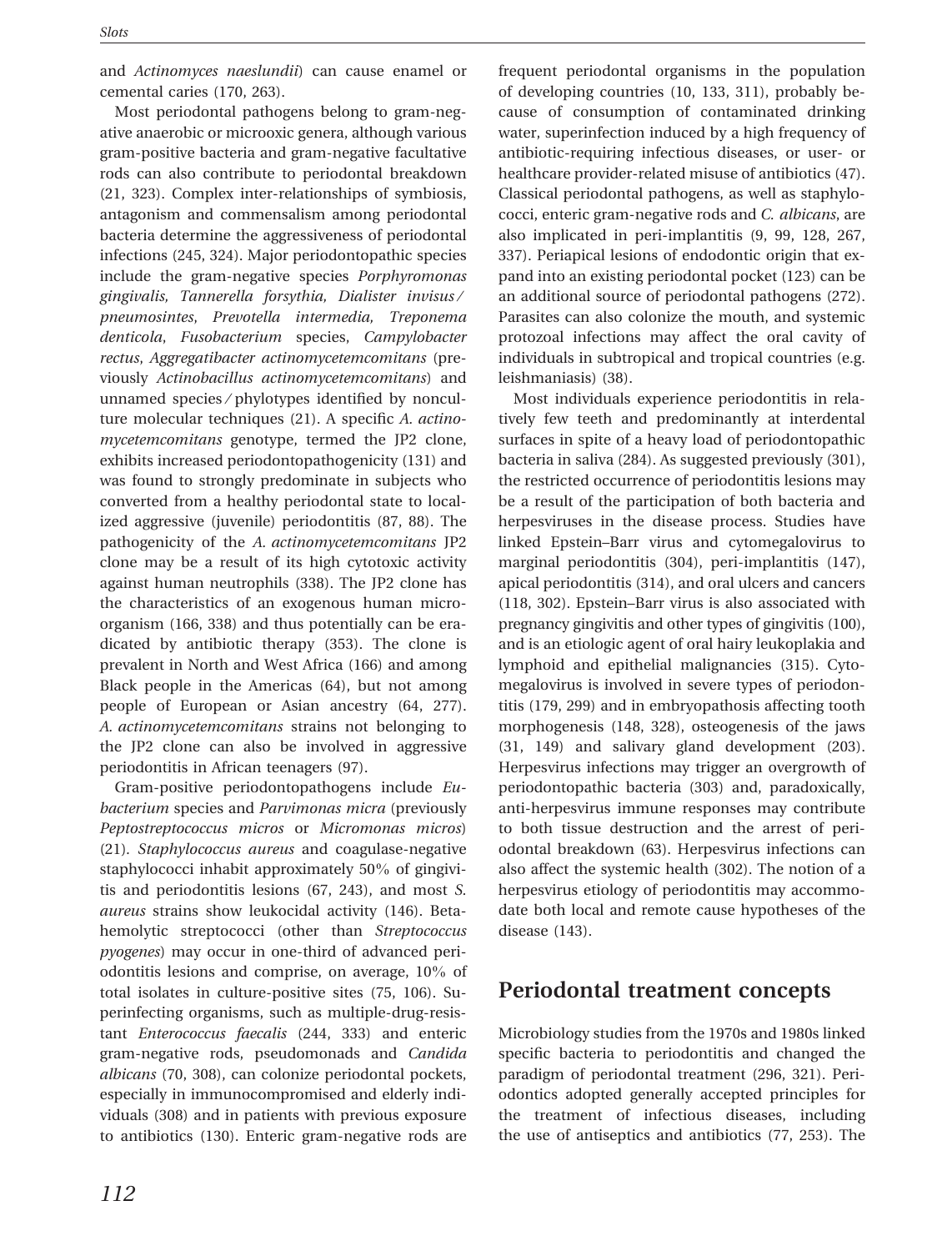discovery of cross-infection of periodontal pathogens among individuals in close contact argued for the treatment of entire family units (23, 168, 316). Professional periodontal therapy became centered on mechanical debridement, periodontal pocket irrigation with a potent antiseptic agent, and systemic antibiotics and ⁄ or surgery for advanced disease. Patients with severe periodontitis will receive a broader and more powerful antimicrobial treatment than patients with mild periodontitis, but the optimal type of antimicrobial therapy is still a topic of debate.

The morphological and infectious complexity of periodontitis lesions suggest that a pure mechanical approach to periodontal therapy may not resolve all cases of the disease. Indeed, a 30-year epidemiologic study in Sweden found that the current mode of periodontal treatment and maintenance care had increased the percentage of periodontally healthy individuals from 8% to 44%, paralleling a decrease in the percentage of patients with gingivitis and moderate periodontitis, but had not been able to reduce the prevalence of 6–8% of advanced periodontitis (141). A study in Norway found that the proportion of 35-year-old individuals with no alveolar bone loss had increased from 46% in 1973 to 76% in 2003 but that severe periodontitis remained unchanged, at 8.1% (293). Apparently, cases of advanced periodontitis have an etiology, perhaps related to herpesviruses, that is largely unresponsive to conventional periodontal therapy and maintenance care.

Efficacious periodontal self-care should be directed toward both supragingival and subgingival control of pathogens, and this entails the daily removal of dental plaque by mechanical means and the frequent rinsing of periodontal pockets with an antiseptic agent. In contrast to a rapid bacterial recolonization after supragingival cleaning, subgingival pathogens may remain suppressed for several months after periodontal pocket debridement (120, 309), probably because of potent antimicrobial defenses in the serumal gingival crevice fluid (95).

## Methodologies of periodontal antimicrobial therapy

The primary goal of periodontal therapy is to achieve a periodontal environment free of pathogenic microorganisms. Mechanical debridement and pharmacotherapy are both important components of periodontal treatment. The presence of subgingival calculus renders chemotherapy partly ineffective, underscoring the need for mechanical removal of

calculus (137). On the other hand, scaling and root planing alone may not eliminate a substantial portion of subgingival pathogens, especially in deep periodontal sites (348). 'Routine scale' ( $\approx$ supragingival scaling) and polishing performed without the use of subgingival chemotherapeutic agents, root planing or periodontal surgery have little effect on destructive periodontal disease (35).

## Calculus removal

Calculus contributes to the development of periodontitis by providing a porous reservoir for bacterial retention and growth (150). Although minor amounts of subgingival calculus may be compatible with nonprogressing disease, major calculus deposits will invariably sustain gingival inflammation and pose a risk for further loss of periodontal attachment (52). A thorough mechanical debridement of the teeth of patients with periodontitis may take as long as 2 h (221).

Scaling and root planing comprise the principal mode through which subgingival calculus is removed, although alternative methods of calculus removal are available. The limitation of scaling and root planing is well recognized and was illustrated on extracted teeth coated with fingernail polish to mimic dental deposits (227). Clinical studies showed that scaling removed all calculus and biofilm in only 11% of periodontal pockets deeper than 5 mm (331, 357). Hand instrumentation failed to eliminate subgingival calculus in 10% of periodontal pockets with a depth of < 5 mm, in 23% of pockets with a depth of 5–6 mm and in 35% of pockets with a depth of  $>6$  mm (239). Another scaling study detected residual calculus in 19% of periodontal pockets with a depth of < 4mm, in 38% of pockets with a depth of 4–5 mm, in 43% of pockets with a depth of  $>5$  mm and in 10% of singlerooted teeth and in 30% of multirooted teeth (111). Disappointingly and underappreciated, even scaling performed in conjunction with access flap surgery may fail to remove all calculus in 24% of periodontal sites with a depth of 4–6 mm and in 50% of sites with a depth of  $>6$  mm (48).

Power-driven scalers are equipped with a working tip that oscillates at ultrasonic (25–42 kHz) or sonic (6–8 kHz) frequencies (177). Ultrasonic oscillation is generated by the process of piezoelectricity or magnetostriction, and sonic oscillation is generated by the passage of compressed air over an eccentrically vibrating rod. Power-driven instrumentation provides a similar degree of calculus removal as hand instrumentation (150), but at a faster pace (195). Subgingival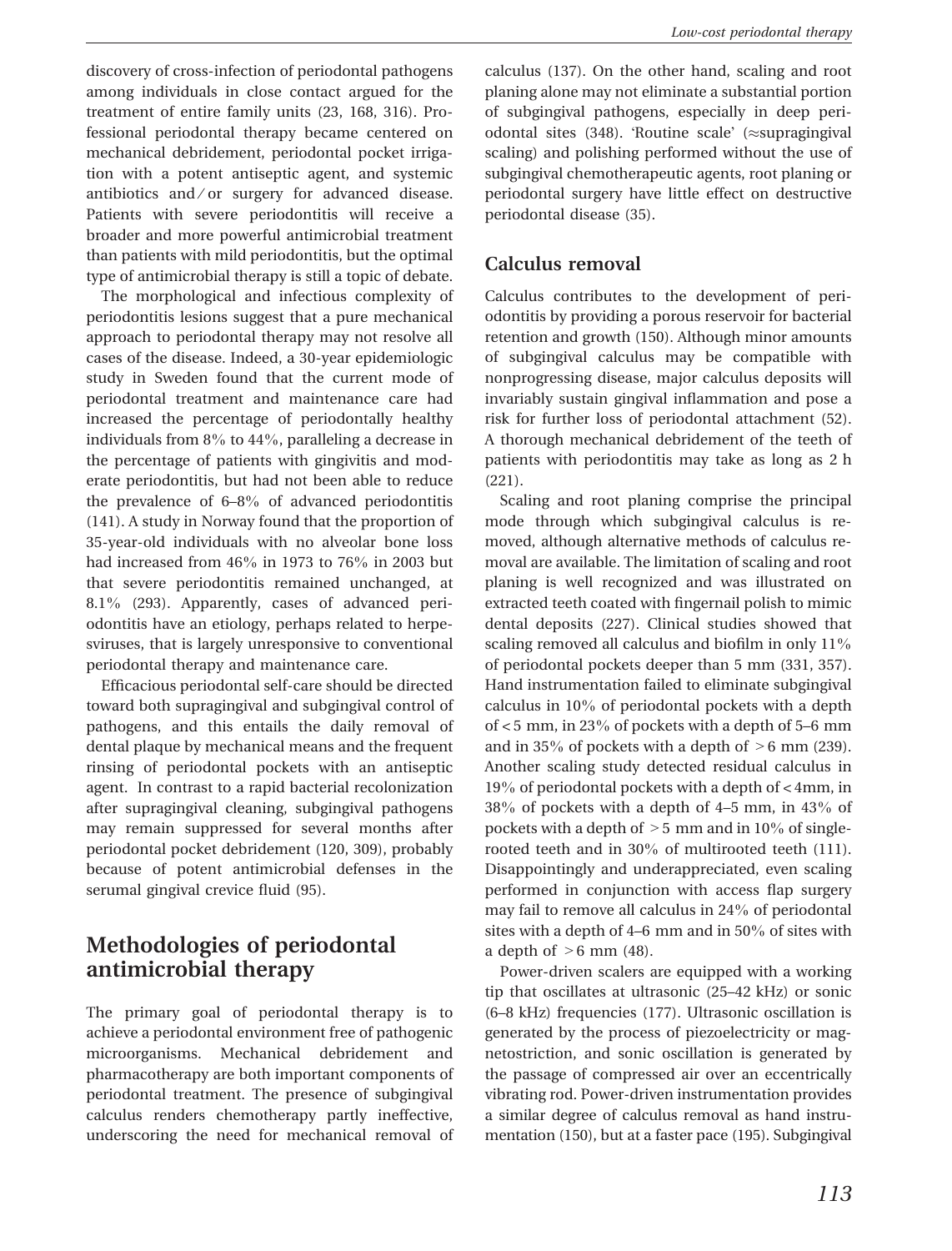calculus was present after ultrasonic scaling in 50% of maxillary molars and in 44% of mandibular molars in one study (219), and in 34% of single-rooted teeth and in 24% of molar teeth in another study (44). Subgingival ultrasonic debridement can be improved by substituting water with an antiseptic cooling fluid (270), or by modifying the working tip of the scaler (177), such as using slim tips to reach deeper into periodontal pockets (92, 195) or furcation areas (42, 90). Even so, it is unclear if scaling with slimmer tips actually improves clinical outcome (281).

Effective periodontal debridement presupposes a reliable identification of calculus. Direct visualization and tactile perception have traditionally been used for calculus detection, but these methods often fail to identify all subgingival accretions (202, 225). New technologies for calculus removal include detectiononly systems (a miniaturized endoscope-device based on light reflection; laser-activated fluorescence of the tooth surface) and combined systems for calculus detection and elimination [an ultrasonic-based combined calculus detection and treatment device; an indium-gallium-arsenide-phosphate-based diode laser combined with an erbium-doped yttrium aluminum garnet (Erbium:YAG) laser] (202). Calculus removal by these methods shows promise in laboratory and initial clinical studies (202), but their ability to eliminate calculus in deep periodontal pockets is still unclear.

Adverse outcomes of aggressive scaling and root planing, especially if performed by inexperienced operators, include patient discomfort or outright pain, unwarranted removal of cementum and dentin, and increase in tooth sensitivity (150). Ultrasonic scalers used at medium power seem to produce less root-surface damage than hand instrumentation or sonic scalers (94). Vigorous debridement should be avoided in periodontal sites that probe < 3 mm, as this can traumatize the periodontal attachment and give rise to gingival recession, tooth sensitivity and subsequently root-surface caries (181, 233).

## Nonconventional devices

Lasers, photodynamic therapy, air-polishing instruments and hyperbaric oxygen therapy may aid in the antimicrobial treatment of periodontal lesions. Although capable of killing bacteria, the adjunctive or alternative use of these devices to scaling has not gained widespread acceptance because of a lack of consistent data regarding clinical effectiveness, the experimental nature of some of the techniques and high acquisition costs.

Lasers comprise perhaps the most promising new type of device for treatment of periodontal and periimplant infections. Periodontal lasers include YAG lasers, diode lasers and  $CO<sub>2</sub>$  lasers (285). Ongoing research aims to identify the type of laser, the wavelength and the dosage that safely and effectively kills microbes and enhances periodontal healing (18, 145, 285). Laser treatment offers good hemostasis, but there is insufficient evidence to indicate that laser treatment provides antimicrobial and healing outcomes that are superior to those of more traditional periodontal therapies (145, 285, 294). Lasers have relatively high patient acceptance, but carry high purchasing costs.

Photodynamic therapy is a minimally invasive procedure that attempts to kill microbes via the process of oxidation (325, 340). The photodynamic action relies on the combination of action of three components: a nontoxic photosensitizer molecule such as porphyrin derivatives, 5-aminolevulanic acid, or phenothiazinium dyes (methylene blue, toluidine blue O); the delivery of activating long-wavelength visible light (red light) or near-infrared light via endoscopes or fiber-optic catheters; and molecular oxygen that is converted to reactive oxygen species, primarily superoxide or singlet oxygen. Photodynamic therapy has been used to treat a variety of cancers and infections in medicine, but may not kill more than one-third of the bacteria in oral biofilms (107) and may not substantially suppress major periodontal pathogens in subgingival sites (215).

Air-polishing devices employ slurries of air, water and sodium bicarbonate or glycine powder to disrupt the subgingival microbiota (232). Air-polishing devices are available as stand-alone units or as handheld devices to be connected to the high-speed tubing of the dental unit. Sodium bicarbonate-based air-polishing, applied for 10 s at a  $90^\circ$  angle towards the supragingival surface of teeth with a pocket depth of 5–7 mm, reduced the total subgingival pathogen counts from 26% to 5% and motile morphotypes from 13% to 2% (252). Interest in air-polishing was renewed recently with the introduction of a lowabrasive glycine powder for subgingival biofilm removal (232). The glycine-based slurry delivered with a low-air-pressure device may help to minimize adverse gingival events from air-polishing (234), and facial emphysema has only been documented in 12 patients out of more than one million air-polishing applications (235). To minimize the introduction of live bacteria into gingival tissue, subgingival irrigation with povidone-iodine may precede the air-polishing procedure. However, glycine-based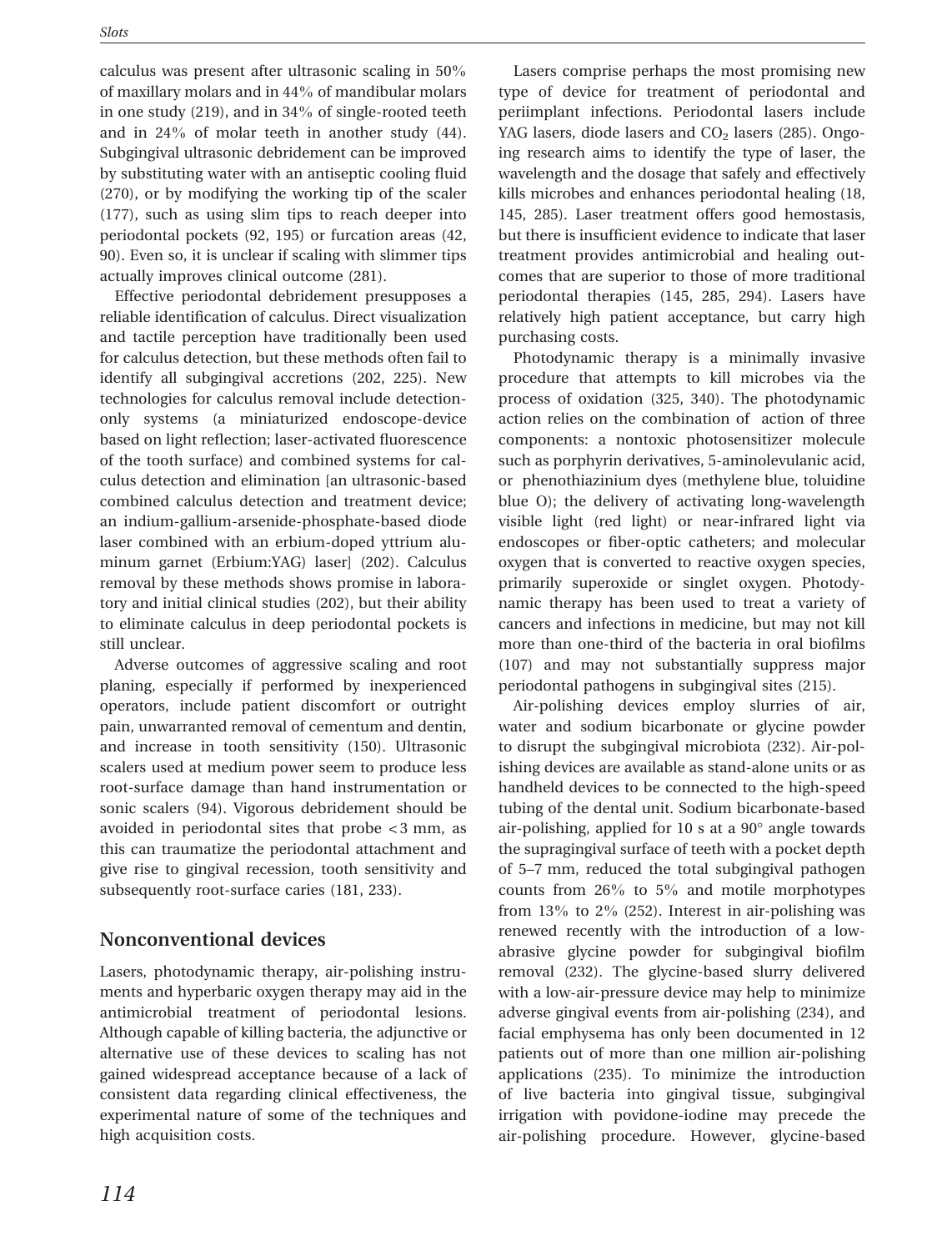air-polishing may not significantly reduce the amount of major periodontal pathogens (206). Periodontal patients on maintenance care may benefit from air-polishing, but the clinical outcome of airpolishing vs. other types of antimicrobial treatment has yet to be determined.

Hyperbaric oxygen therapy refers to the medical use of oxygen at a level higher than atmospheric pressure with formation of free oxygen radicals. Hyperbaric oxygen acting as a bactericidal ⁄ bacteriostatic agent is applied in hard-fixed or soft-portable chambers. Hyperbaric therapy has been used in the treatment of necrotizing fasciitis, gas gangrene, chronic refractory osteomyelitis, mucormycosis, intracranial abscesses and infected foot ulcers in patients with diabetes (158), but has only demonstrated short-term effectiveness in the treatment of periodontitis (214).

Probiotics refers to the implantation of live microorganisms to replace or inhibit the growth of pathogenic microbes (330, 342). Lactobacilli and bifidobacteria have historically been the most commonly used probiotic bacteria, and oral administration of probiotic lactobacilli has reduced the total count of five periodontopathic species (199). Noncariogenic streptococci may also serve as probiotic bacteria in the oral cavity (136). It is not known if probiotic microorganisms can be sustained at the expense of periodontal pathogens for an extended period of time. The use of probiotics for the prevention or treatment of periodontal disease needs to be evaluated in properly designed studies (85) and is still in the exploratory phase of research (84).

## Pharmacotherapeutics

Scalers of even the slim type cannot access the most apical part of periodontal lesions, which harbors high loads of pathogens (323), and thus may not eliminate periodontopathic bacteria in deep probing sites (73, 91) and in furcation defects (191). In contrast, microbicidal antimicrobials applied through the orifice of the periodontal pocket, or antibiotics delivered systemically, can penetrate throughout the subgingival area and represent an important adjunct to mechanical periodontal therapy (253, 360). Periodontics employs microbe-targeting strategies based on both microbe-nonspecific and microbe-specific drugs.

#### Antiseptics

Cost-concerns and the worldwide increase of antibiotic-resistant bacteria have created interest in using

inexpensive, safe and highly bactericidal ⁄ virucidal antiseptics in periodontal therapy. Antiseptics attack multiple components of infectious agents, practically eliminating the risk of resistance development, and do not interact with prescription medications. Antiseptics are especially important in the treatment of biofilm infections, which may be unresponsive to even high concentrations of antibiotics (262). Also, as relatively small amounts of antimicrobial agents are applied subgingivally, and the content of inflamed periodontal pockets is emptied into the oral cavity every 90 s (113), the risk of antiseptics entering the gingival tissue and causing systemic damage is virtually nonexistent. The high degree of safety allows a frequent and broad use of antiseptics in periodontal treatment. Povidone-iodine (e.g. Betadine®, Iodopax®, generics), dilute sodium hypochlorite (chlorine bleach) and chlorhexidine gluconate exert wide spectra of microbicidal and virucidal activity, even after only a few minutes of application (297), and when used together with subgingival scaling are more effective than scaling alone in reducing periodontal pathogens (270) and in improving clinical attachment (253, 270, 271) and alveolar bone mass (271). The limitations of topical antimicrobials are the inability to eradicate microbes residing within the gingival tissue and the risk of cytotoxicity and hypersensitivity reactions.

Halogen-based antiseptics. Halogen-releasing antiseptics are important anti-infective agents in medicine and dentistry. Iodine- and chlorine-based compounds constitute some of the most powerful microbicidal agents for both antiseptic and disinfective purposes (297). Fluorine compounds exert comparatively little antiseptic effect and are mostly used in dentistry to protect against acid attacks by cariogenic bacteria. Bromine compounds are too toxic to be used in anti-infective therapy.

Iodine. Iodine is a bactericidal, fungicidal, trichomonacidal and virucidal agent. The antimicrobial activity occurs through the oxidation of amino (NH<sup>-</sup>), thiol (SH<sup>-</sup>) and phenolic hydroxyl (OH<sup>-</sup>) groups in amino acids and nucleotides. Iodine is used in hospitals for the disinfection of skin and mucous membrane before surgery, for cleansing open wounds, for operative wound infection antisepsis, for adjunctive burn treatment and for the treatment of vaginitis. Iodine kills virtually all bacteria in planktonic growth, but may not reach and kill all sessile bacteria in biofilm formations (17). Aqueous (Lugol's iodine) and tincture (iodine in alcohol) solutions of iodine have been employed as dental antiseptics for more than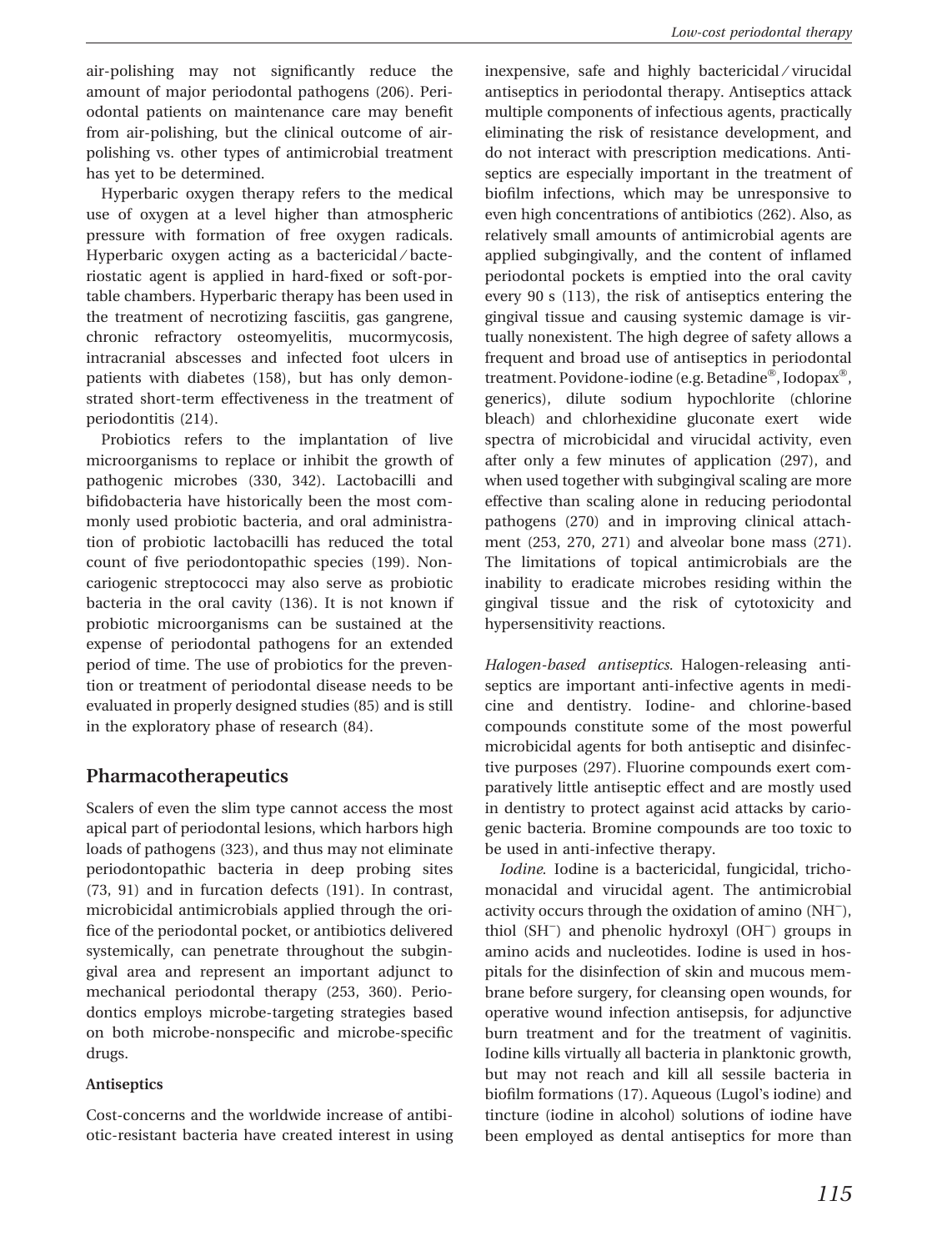150 years, but the early iodine formulations caused surface staining and irritation of mucosa and skin. Some plastics absorb elemental iodine and assume a brownish stain.

Iodophors ('iodine carriers' or 'iodine-releasing agents') developed in the 1950s largely overcame these negative aspects of iodine treatment (287). Iodophors are 7.5–10% solutions of iodine complexed with an organic carrier, such as polyvinylpyrrolidone (povidone), to provide a controlled release of iodine. The most common commercial form of povidone-iodine is a 10% solution in water yielding 1% (10,000 ppm) available iodine. Povidoneiodine is generally nontoxic and nonirritating to mucous membranes, can easily be washed off with soap and water with no residual staining and is available globally at low cost, making it an excellent choice for oral antiseptic use. Povidone-iodone exerts high antimicrobial activity under acidic conditions, but is inactivated by excessive amounts of blood and sputum, underscoring the necessity of removing these fluids before treatment. For optimal effectiveness, povidone-iodine needs to be applied for at least 5 min.

Povidone-iodine can give rise to allergic reactions, including itching, burning, reddening and blistering in the area of treatment, and patients' history of allergy to iodine or shellfish needs to be evaluated. Severe allergenic reactions may require medical attention. As prolonged iodide intake may inhibit synthesis of the thyroid hormone and cause goiter, myxedema or hyperthyroidism, povidone-iodine should not be used routinely in patient self-care, or in patients with thyroid dysfunction. In the USA, hyperthyroidism occurs in  $1.3\%$  (clinical =  $0.5\%$  and subclinical =  $0.7\%$ ) of the population and hypothyroidism occurs in  $4.6\%$  (clinical =  $0.3\%$  and subclinical  $= 4.3\%$ ) of the population, with a considerable ethnic variation (139). Also, iodine treatment is not recommended during pregnancy or breast-feeding because of the potential for iodine to cross the placenta or to enter breast milk, causing iodide overload and transient hypothyroidism in the fetus or the newborn infant (319).

Povidone-iodine is a valuable antiseptic in the treatment of periodontal disease and a variety of other oral infections (297). Povidone-iodine kills all major periodontopathic bacteria in vitro within 15– 30 s (210, 291), and exhibits a wide virucidal spectrum, covering both nonenveloped and enveloped viruses (163), including the periodontopathic cytomegalovirus (216). Studies have shown a measurable improvement in the periodontal status after treatment with povidone-iodine (240, 258, 278). Huong et al. (137) studied the effect of subgingival irrigation with povidone-iodine in deep periodontal pockets with radiographic evidence of subgingival calculus. At 5 weeks post-treatment, a 95–100% reduction in total subgingival pathogen counts was observed in 44% of pockets after irrigation with povidone-iodine plus scaling and root planing, but in only 6–13% of pockets after povidone-iodine irrigation alone, scaling and root planing alone, or water irrigation alone  $(P = 0.02)$  (137). The average decrease in pocket depth was 1.8 mm at week 5 after povidone-iodine irrigation plus scaling and root planing (137). Von Ohler et al. (356) found that a single subgingival irrigation with povidone-iodine led to a 12–90% decrease in total subgingival microbial counts at 1 month post-treatment. Rosling et al. (268) reported that patients who received a whole-mouth application of povidone-iodine at the time of initial therapy exhibited less periodontitis for up to 13 years posttreatment. Remarkably, povidone-iodine lavage, together with thorough debridement of necrotic tissue, arrested the progression of noma in eight HIVinfected patients (56).

The American Heart Association and the American Dental Association (71) and others (55) have recommended rinsing periodontal sites with povidoneiodine before dental-invasive procedures to reduce the risk of bacteremia. Povidone-iodine may be applied subgingivally using a thin syringe capable of reaching close to the base of periodontal pockets. Povidone-iodine rinsing or gauze soaked in povidoneiodine can also be used in acute open wounds or body cavities, such as with infectious complications following tooth extraction (254). Also, of potentially great clinical significance, povidone-iodine shows promise in the prevention of dental caries. Caries-prone children who received a povidone-iodine application to their entire dentition every 2–3 months experienced a marked reduction in new caries lesions compared with controls (80, 193, 292, 347).

Chlorine. Sodium hypochlorite (NaOCl) is a highly active cytotoxic oxidant that is recognized to be one of the most potent antiseptic and disinfectant agents against bacteria, fungi and viruses. Sodium hypochlorite is hydrolyzed in water to form hypochlorous acid (HOCl) and the less active hypochlorite ion (OCl<sup>-</sup>). Hypochlorous acid is split into hydrochloric acid (HCl) and the oxygen atom (O), which is a strong oxidator. The equilibrium between hypochlorous acid and the hypochlorite ion permits the neutralcharged and small-sized hypochlorous acid molecule to diffuse through the microbial cell wall and change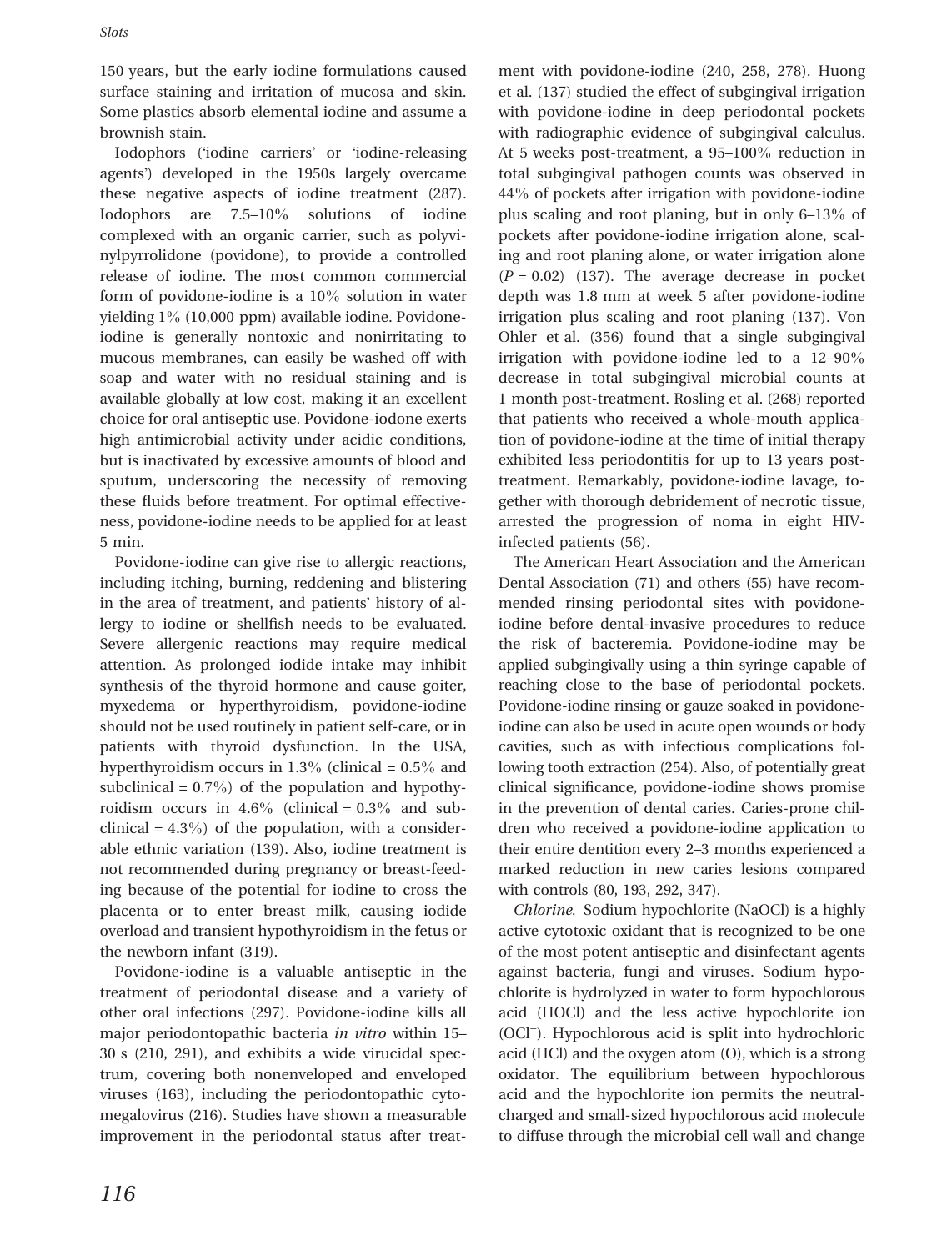the oxidation–reduction potential of the cell. Sodium hypochlorite reacts with proteins, nucleic acids and lipids, and inactivates enzymes essential in the energy-yielding metabolism of microorganisms. As sodium hypochlorite occurs naturally in human neutrophils, monocytes and macrophages (124), it does not evoke allergic reactions, is not a mutagen, carcinogen or teratogen, and has a century-long safety record (45). Sodium hypochlorite, at concentrations of 5–6%, can cause irritation to the skin, mucous membranes and the eyes, although the irritant effect is reversible.

Sodium hypochlorite is used in hospitals, animal facilities and in the human drinking water supply, and serves as a bleaching agent and a food additive (275). Undiluted (5.25–6.0%) sodium hypochlorite can eradicate and prevent the transmission of HIV from needles of intravenous drug users (264). Sodium hypochlorite is available globally, at exceptionally low cost, as a household bleach at concentrations of 5–6% and as an industrial bleach at concentrations of 10–50%. To minimize decomposition, commercial solutions of sodium hypochlorite contain sodium hydroxide to maintain a pH of 11–13. Sodium hypochlorite is inactivated by organic material, deteriorates with exposure to light and heat, and is corrosive to certain metals, such as chrome-cobalt alloy and aluminum. Household bleach stored in the original container has a shelflife of at least 6 months.

Sodium hypochlorite has been used as an antiseptic agent in dentistry for more than a century, and remains a widely used root canal irrigant at concentrations of 1.0–5.25% (385). Sodium hypochlorite rinsing exerts broad antimicrobial activity against experimental oral biofilms (46, 53, 115, 326) and has demonstrated an 80-fold decrease in biofilm endotoxin compared with a water control (282). De Nardo et al. (76) found in prison inmates, who for 21 days abstained from oral hygiene but performed supervised twice-daily 0.05% sodium hypochlorite oral rinse, 48% reduction in Plaque Index score, 52% reduction in Gingival Index score and 39% reduction in bleeding on probing sites compared with water rinse. Lobene et al. (187) studied, in college students abstaining from oral hygiene, the clinical effect of investigator-administered rinsing of tooth surfaces with 0.5% sodium hypochlorite (Carrel-Dakin solution) in a water-pressure cleansing device. The sodium hypochlorite rinse, perhaps because of substantivity to tooth surfaces, produced a 47% greater reduction in dental plaque amount compared with water-rinsing, and low pretreatment gingivitis scores were maintained around teeth receiving the sodium hypochlorite rinse, whereas the gingivitis score increased by 50% in water-treated sites (187). Lobene et al. (187) also found that the sodium hypochlorite rinse interfered, at least for 24 h, with the ability of dental plaque to produce an acid environment after a sucrose challenge. As described by Zou et al. (387), sodium hypochlorite can also penetrate into and potentially kill cariogenic bacteria within dentinal tubules. Thus, similarly to the findings for povidoneiodine (80, 193, 292), frequent oral rinsing with sodium hypochlorite may exert an important anticaries effect. Furthermore, dentin hypersensitivity can be reduced by the application of 0.5% sodium hypochlorite with a cotton swab onto the affected tooth surface (own unpublished findings).

The American Dental Association Council on Dental Therapeutics has designated dilute sodium hypochlorite as a 'mild antiseptic mouthrinse' and suggested its use for direct application to mucous membranes (16). Dilute sodium hypochlorite (household bleach) has a basic pH and does not pose a risk of tooth erosion and does not corrode titanium implant surfaces (own unpublished data). A histological study found that concentrated sodium hypochlorite solution applied subgingivally exhibited no detrimental effect on periodontal healing (159). Dilute sodium hypochlorite has no contraindications.

The lowest concentration of sodium hypochlorite solution that reliably inactivates bacteria in vitro is 0.01% (274). A suitable concentration of sodium hypochlorite for periodontal pocket irrigation is  $\leq 0.5\%$ , dependent on the taste tolerance of the patient. This is equivalent to 10 ml (two teaspoonfuls = two-thirds of a tablespoon) of  $6.0\%$  household bleach in 125 ml (one half-glass) of water. Special measuring spoons are available that hold exactly 5 ml. Patients are advised to rinse orally for 30 s, two or three times a week, with 8 ml (two reduced teaspoonfuls) of 6% chlorine (household) bleach diluted in 250 ml of water (full glass), to yield a sodium hypochlorite concentration of 0.2%. More frequent rinsing may produce a brown-black extrinsic discoloration of the teeth (76), probably stemming from food or beverage chromogenic products (366) or from overgrowth of nonperiodontopathic Actinomyces species (295).

Other types of chlorine-based antiseptics have not gained broad acceptance in dentistry. Chlorine dioxide produced from acidic sodium chlorate exerts significant antimicrobial activity and can be stabilized as an oral rinse preparation (373). Acidified sodium chlorite used as a mouthrinse has demon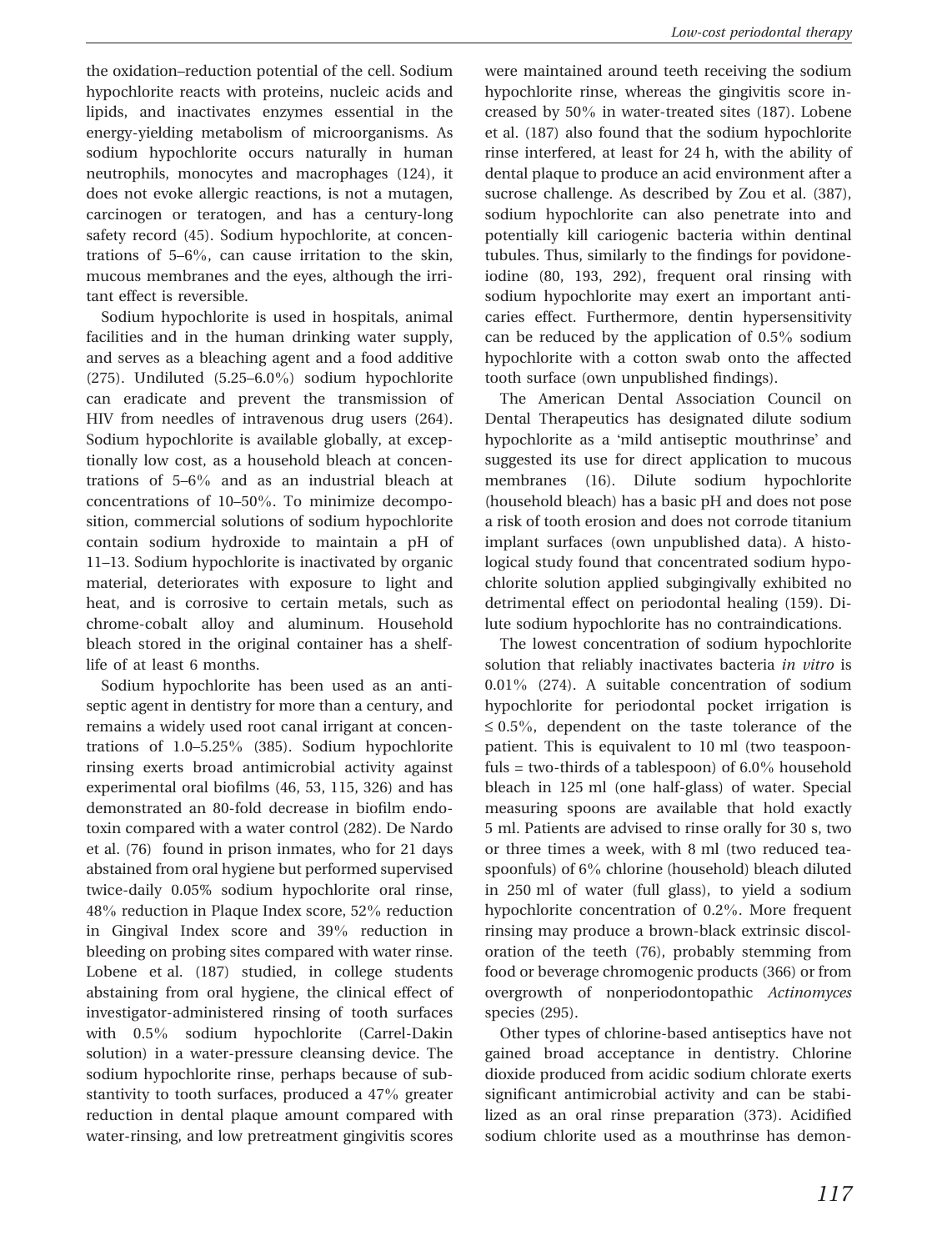strated a plaque-inhibitory action equivalent to that of chlorhexidine (380). Chloramine-T has been used as a periodontal pocket irrigant (135), but chloramine-T can induce severe respiratory hypersensitivity in dental personnel (236).

Fluorine. Fluorine compounds exhibit little ability to prevent or reduce dental plaque formation or periodontal disease (74, 223). However, as periodontal therapy promotes a shift towards grampositive dental plaque microorganisms, including cariogenic bacteria (309), patients with newly exposed low-fluoride root surfaces should receive intensive fluoride treatment. Recommended treatments include 0.05% sodium fluoride rinses, 1.1% sodium fluoride gel or 0.4% stannous fluoride gel applied with a toothbrush or via a delivery tray.

Chlorhexidine. Chlorhexidine, a bisbiguanide antiseptic, is used extensively in dental and medical treatment. Chlorhexidine was developed in the 1940s and marketed as a topical antiseptic for skin wounds in 1954. Chlorhexidine was later employed in obstetrics, gynecology and urology. In dentistry, chlorhexidine was initially used in endodontics and for presurgical disinfection of the mouth. Chlorhexidine exerts broad activity against bacteria, yeasts, fungi and enveloped viruses, although some periodontal bacteria are only moderately susceptible (312). The positively charged chlorhexidine molecule reacts with the negatively charged cell surface of microorganisms and damages the microbial cell envelope. Allergic contact reactions from chlorhexidine are rare but, when occurring, may cause severe tissue reactions (114). Chlorhexidine is inactivated by organic serum compounds in the gingival crevice fluid, and subgingival placement produces little change in microbial and clinical variables (39, 72, 367). Chlorhexidine can potentially impair fibroblasts and normal periodontal healing (197).

Chlorhexidine has remained an important oral antiseptic for more than 40 years (152). In 1970, Löe & Schiott (188) demonstrated the plaque-inhibitory effect of chlorhexidine. Numerous studies and metareviews have later confirmed the anti-plaque and anti-gingivitis effects of chlorhexidine (3). The ability of chlorhexidine to adhere to the dental pellicle and oral mucosa extends its anti-plaque effect. Chlorhexidine gluconate is used in dentistry as a 0.12–0.2% mouthwash applied in a volume of 15 ml for 30 s twice a day. Rather than purchasing expensive chlorhexidine oral rinse products, patients may acquire low-cost generic chlorhexidine at concentrations of  $\geq 2\%$  and dilute with water to the concentration desired for oral use. Chlorhexidine is also available as a spray or as a dental gel for application to teeth or oral ulcers, and as a varnish to be used in dental caries prophylaxis.

A major disadvantage of chlorhexidine is its propensity to dark-stain tooth surfaces. Dark staining gaps along the margin of tooth-colored restorations may necessitate the replacement of affected restorations. Also, the cationic chlorhexidine is incompatible with anionic surfactant compounds in toothpastes, which neutralize its antimicrobial action, and therefore chlorhexidine should not be used in conjunction with toothbrushing (152). Chlorhexidine usage may temporarily alter the taste sensation.

Chlorhexidine is an efficient antiseptic in combating halitosis. Severe halitosis can be socially unacceptable and numerous remedies for oral malodor have been proposed throughout history (286). Persistent halitosis is caused by the volatile sulfur compounds produced by anaerobic bacteria that mainly reside on the dorsum of the tongue (121, 190, 259). Halitosis can be markedly reduced by applying 4% chlorhexidine to the most posterior part of the tongue dorsum using a toothbrush or a cotton swab tip (own unpublished data). The ability of chlorhexidine to bind to and be slowly released from the mucosal surface of the tongue makes it the preferred antiseptic agent against halitosis bacteria (132).

Miscellaneous antiseptics. Hydrogen peroxide in concentrations up to 1.5% induces no adverse effects, even with daily use over an extended period of time (140), but exhibits only a modest effect on subgingival bacteria and clinical periodontal disease (182, 367). Prolonged subgingival application of 3% hydrogen peroxide may suppress periodontopathic bacteria (370). Hexetidine, a methylhexahydropyrimidine, is used in mouthwashes and may show antiplaque activity, but can give rise to dark extrinsic tooth staining and sensitivity of the oral mucosa (5). Phenolic agents, in concentrations of 1–5%, quaternary ammonium compounds, in concentrations of 0.1–2%, and ethyl and isopropyl alcohol in concentrations of 50–70%, exert moderate bactericidal activity in vivo. Phenol (350) and alcohol (200) in mouthwashes may constitute health risks, especially in smokers (151), although adverse effects have been difficult to establish in epidemiological studies (62). Botanical extracts and naturally occurring cationic peptides that protect various animals from infection are used in periodontal healthcare (335), but limited scientific data exist on the clinical efficacy and safety of natural products for oral use.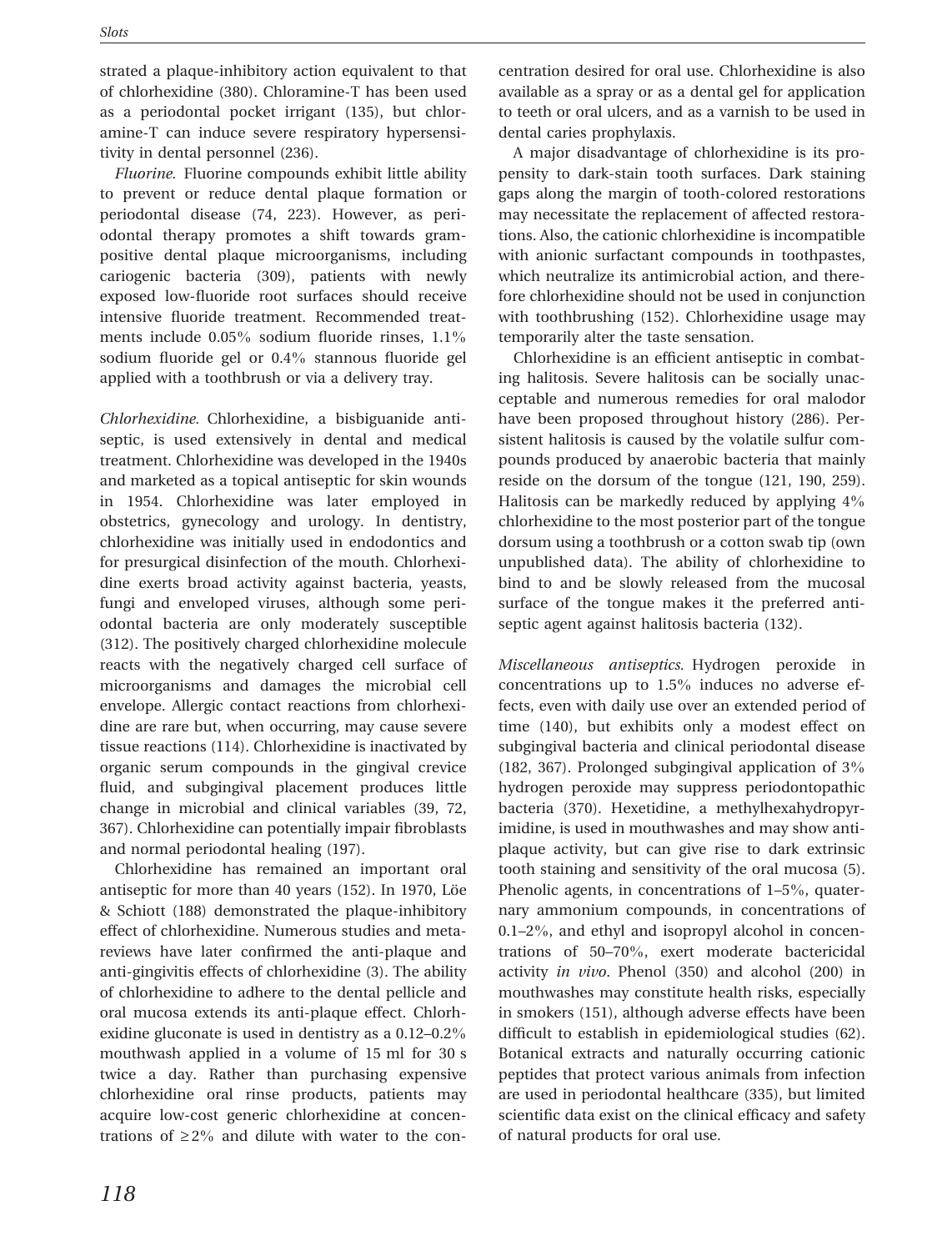A combination of microbicidal agents with different mechanisms of action may be more effective than single antiseptics. A hydrogen peroxide-sodium hypochlorite combined solution potentiated the killing and removal of Pseudomonas aeruginosa cells and experimental biofilm (82). A mixture of sodium chloride, sodium bicarbonate (baking soda) and hydrogen peroxide  $(NaCl-NaHCO<sub>3</sub>-H<sub>2</sub>O<sub>2</sub>)$  applied subgingivally during scaling followed by subgingival irrigation with povidone-iodine significantly enhanced the microbiological and clinical effects of mechanical debridement (271), but did not result in clinical improvement in unscaled sites (269). Chlorhexidine and sodium hypochlorite may not be combined as such a combination can lead to the formation of the carcinogenic products parachloroaniline (32) and 1-chloro-4-nitrobenzene (36).

#### Topical antibiotics

Antibiotic products with high drug content for direct placement in periodontal pockets are commercially available (93, 153). The microbiological and clinical effects of subgingivally applied tetracyclines and metronidazole are modest, transient or nonexistent (39, 238). The chief drawbacks of topical antibiotic therapy are an insufficient range of antimicrobial activity for even broad-spectrum antibiotics and the risk of resistance development to the antibiotic employed and to multiple drugs. Also, commercial antibiotic products directed towards bacteria do not target viruses and yeasts, can be cumbersome to place in deep periodontal lesions, carry a high acquisition cost, and are not sold in several countries. Periodontal treatment by topical antibiotics would appear to be a less desirable option than povidoneiodine or sodium hypochlorite from the standpoint of efficacy, safety, costs and availability.

#### Systemic antibiotics

Systemic antimicrobial drug therapy of periodontitis aims at reducing or eradicating specific periodontopathic bacteria that are not readily reached by topical therapy, such as pathogens in gingival tissue, furcation defects, the base of periodontal pockets, and on the tongue, tonsils and buccal mucosa (99, 351). The two major periodontopathic bacteria A. actinomycetemcomitans and P. gingivalis may invade gingival epithelial cells and connective tissue (102, 173, 343, 346), thereby escaping the antimicrobial effect of subgingival mechanical debridement (256), but both species can be suppressed by systemic antibiotics (317). Untreated, A. actinomycetemcomitans may persist in periodontal sites for decades (273).

The selection of effective and safe antibiotics can be challenging because periodontitis lesions usually harbor a constellation of periodontopathic bacteria with diverse susceptibility profiles and because of a growing resistance to common antibiotics (359). Emergence of antibiotic resistance is a result of the overuse or misuse of antibiotics in human and animal medical practice and in food production, and to a largely unregulated access to antibiotics in some countries. Antibiotic therapy may need to be adjusted to local susceptibility data (19). An emerging concern is the increasing number of immunocompromised hosts who often exhibit a reduced response to antibiotic therapy. Dentists can play a role in halting antimicrobial resistance by adhering to prudent principles for the prescription of antibiotics (310).

Systemic antibiotic therapy can confer considerable clinical benefits to the 10–15% of periodontitis patients who experience aggressive ⁄ advanced disease (207, 318, 341). Systemic antibiotics are rarely needed for mild and moderate types of chronic periodontitis. As periodontal pathogens reside in biofilm formations (171, 198), which protect the resident pathogens from the action of antibiotics (322, 360), subgingival biofilms should be broken up by mechanical or antiseptic means before antibiotic therapy (189). The subgingival biofilm of periodontitis lesions is loosely arranged with a high content of motile microorganisms and disintegrates more easily than the tenacious supragingival plaque (183, 184, 369). The negative aspects of systemic antibiotic therapy include reliance on patient compliance, a limited spectrum of antimicrobial activity, the possibility of inducing resistance, interactions with concurrent medications and the risk of triggering hypersensitivity (134, 288). Lapses in adherence to an antibiotic regimen can prevent therapeutic success and hasten the development of drug-resistant strains.

Periodontal antibiotic therapy should be limited to the shortest effective time possible to avoid hypersensitivity development, toxicity and excess expense. Even short-term antibiotic therapy will increase, at least transiently, the percentage of resistant subgingival bacteria (103, 242, 309). The tradition in dentistry is to treat empirically, in other words, to institute antibiotic therapy based on the 'best estimate' of the most probable pathogen(s) and the usual antibiotic susceptibility pattern of the suspected pathogen(s). However, the diversity of the periodontal microbiota complicates the selection of antibiotics, and periodontal antibiotic therapy should preferably be based on identification of the periodontal pathogens of individual patients and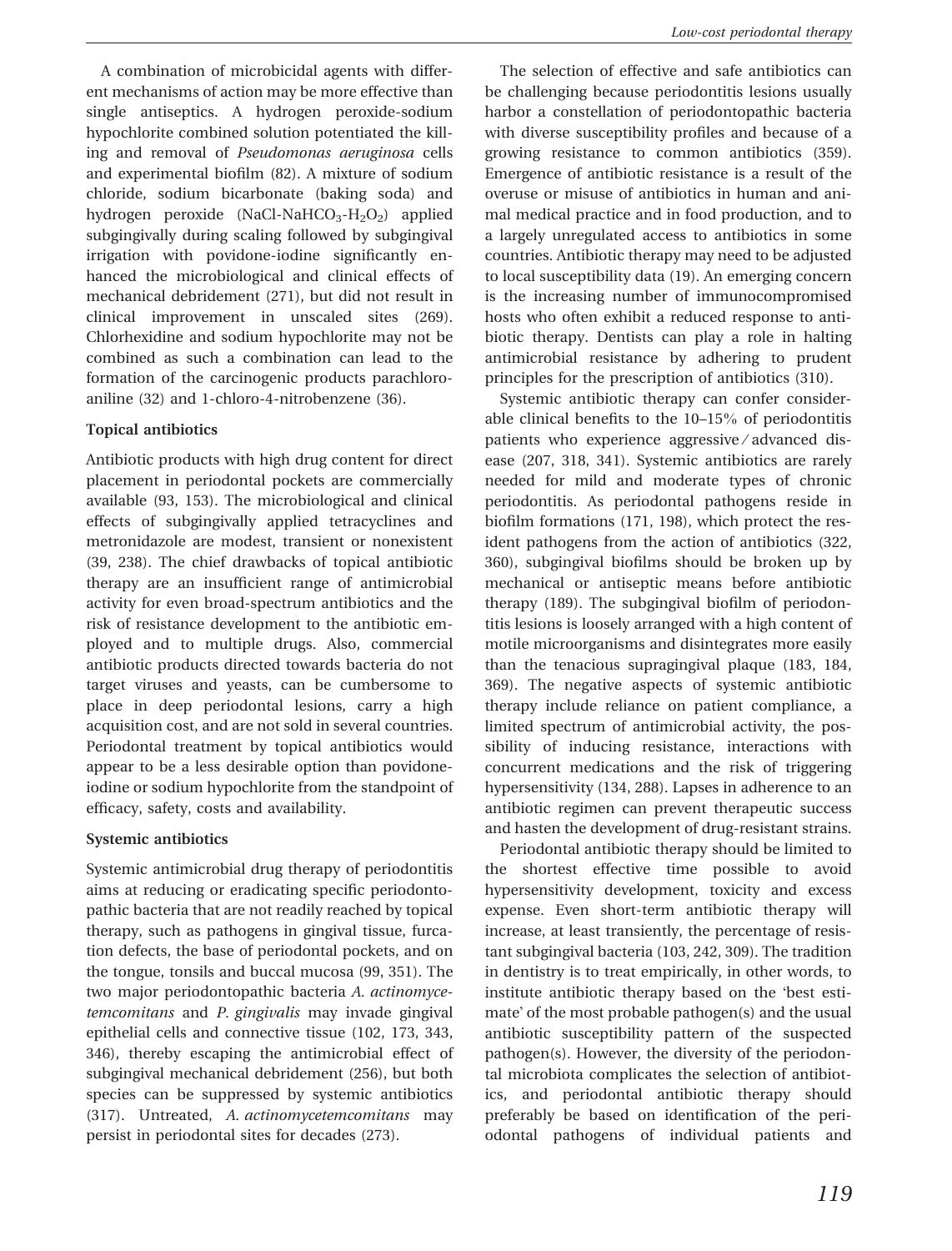antimicrobial susceptibility testing (155, 290, 300). Microbiological testing allows dentists to move from a 'trial and error' approach to the more predictable ʻtargeted therapy'. Unfortunately, antimicrobial susceptibility testing currently depends on expensive culture methodology, and proficient oral microbiology reference laboratories are only available in a few countries. Diagnostic techniques used in oral microbiology include direct microscopic examination, microbial culture, rapid biochemical and antigen testing, serologic identification, and a variety of novel molecular methodologies (54, 383). Some of these diagnostic procedures lend themselves to point-of-care testing.

Table 1 shows the antibiotics frequently prescribed to treat periodontitis. The mode of action and the unwanted effects of antibiotics are detailed elsewhere and not discussed in this review (288, 289). Most antibiotics listed have a broad therapeutic window and can be acquired at low cost. The dosage recommendations are for systemically healthy adults with a normal weight and must be adjusted for body size to ensure optimal therapeutic effectiveness and safety. Interactions with other medications, toxicity and hypersensitivity may restrict antibiotic use in individual patients.

Metronidazole is a potent antibiotic against anaerobic bacteria and protozoa with little propensity to developing resistance. The advantages of metronidazole include a high percentage of sensitive anaerobes in periodontitis lesions, rapid bacterial killing, good penetration into gingival tissue, proven effectiveness in periodontal treatment, availability in oral dosage forms, low potential to induce serious adverse reactions, and low acquisition cost (109, 358).

Also, by exerting activity against Clostridium difficile, treatment with metronidazole reduces the risk of pseudomembranous colitis, although metronidazoleresistant C. difficile strains are emerging (28). Clindamycin is active against anaerobic bacteria and beta-hemolytic streptococci and has demonstrated efficacy in the treatment of refractory periodontitis, but should be prescribed with caution because of the risk of pseudomembranous colitis from superinfection with clindamycin-resistant C. difficile (358). Penicillin ⁄ amoxicillin is inexpensive, has a long history of use in dentistry, and can be safely prescribed to pregnant women and to children, but amoxicillin, with or without clavulanic acid (a betalactamase inhibitor), shows little efficacy as a single drug treatment of periodontitis (300). Tetracyclines are inexpensive and exert the least toxicity of all antibiotics, but are poorly absorbed after oral administration in 50% of individuals (279). Tetracyclines are effective against A. actinomycetemcomitans in localized aggressive (juvenile) periodontitis (313), but may not provide sufficient suppression of pathogens in mixed periodontal infections of adults (353). Ciprofloxacin, a fluoroquinolone, is effective against enteric gram-negative facultative rods and pseudomonads (30, 307), which are frequent inhabitants of periodontitis lesions of older patients (308) and of periodontal sites of the general population in developing countries (311). Ciprofloxacin should not be prescribed to individuals younger than 18 years of age because of the potential for articular chondrotoxicity (329), and patients receiving ciprofloxacin should refrain from strenuous exercise owing to an increased risk of Achilles tendinitis or partial tendon

| Antimicrobial agents                               | Prescription (orally)*                                    | <b>Indication</b>                                                |
|----------------------------------------------------|-----------------------------------------------------------|------------------------------------------------------------------|
| Metronidazole                                      | 500 mg/TID/8 days                                         | Anaerobes, protozoa                                              |
| Clindamycin                                        | $300 \text{ mg/TID} / 8 \text{ days}$                     | Anaerobes, beta-hemolytic streptococci                           |
| Doxycycline                                        | 100–200 mg/QD/21 days                                     | Mixed infection                                                  |
| Ciprofloxacin                                      | 500 mg/BID/8 days                                         | Facultative enteric rods                                         |
| Azithromycin                                       | 250–500 mg/QD/4–7 days                                    | Mixed infection                                                  |
| Amoxicillin-metronidazole                          | 250 mg amoxicillin-250 mg<br>metronidazole / TID / 8 days | Advanced periodontitis microorganisms                            |
| Ciprofloxacin-metronidazole                        | 500 mg of each/BID/8 days                                 | Advanced periodontitis microorganisms                            |
| Fluconazole                                        | $100 \text{ mg}/QD/14 \text{ days}$                       | Candida                                                          |
| Valacyclovir hydrochloride (Valtrex <sup>®</sup> ) | 500 mg/BID/10 days                                        | Herpes simplex virus, Epstein–Barr virus,<br>cytomegalovirus (?) |

Table 1. Systemic antimicrobial agents in periodontal therapy

BID, twice daily; TID, three times daily; QD, once daily.

\*For systemically healthy adults of normal body weight.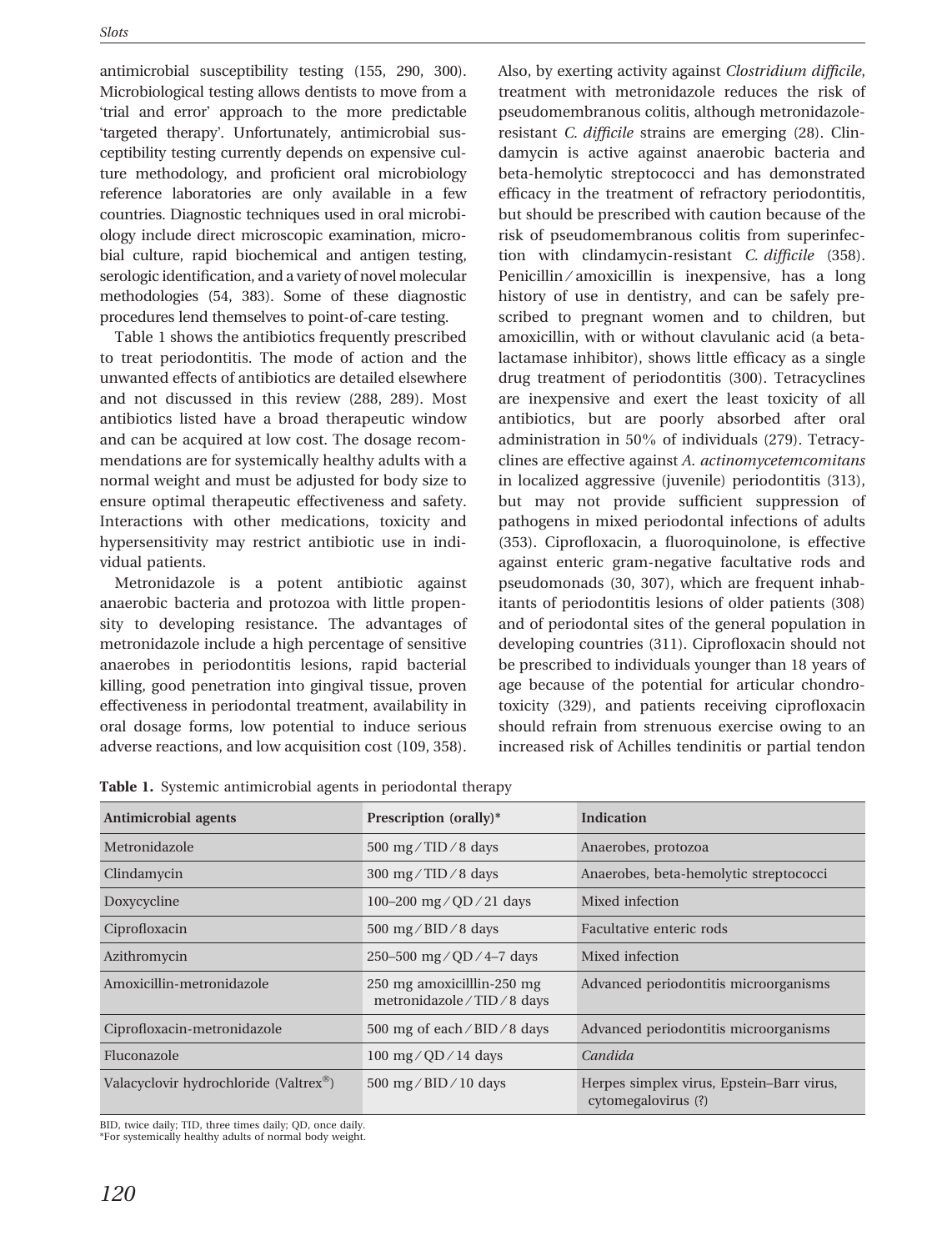rupture (354). Interest in azithromycin, a macrolide antibiotic, in managing periodontitis has grown over the past decade (205, 300). Azithromycin exhibits good penetration into gingival tissue and periodontal pockets and is usually taken only once a day for 4–7 days. Fluconazole may be prescribed for oral candida infections (224, 280, 371). Valacyclovir may resolve periodontal infections by Epstein–Barr virus and perhaps also by other herpesviruses (334).

Antibiotic combination therapy with two or more antibiotics is employed in periodontics to take advantage of the different mechanisms of action of antimicrobials. Indications for combination antibiotic therapy include: (i) empirical treatment of severe infections, (ii) treatment of polymicrobial infections, (iii) prevention of the emergence of bacterial resistance, and (iv) increased effectiveness from antibiotic synergism (more than additive) (276). The disadvantages of combination therapy include: (i) increased risk of adverse drug reactions, (ii) superinfections with Candida or other microbes owing to major suppression of the indigenous microbiota, and (iii) a diminution of antibiotic effectiveness with improperly selected antibiotics (e.g. bactericidal and bacteriostatic antibiotics may be used sequentially, but not concomitantly) (276). Bactericidal antibiotics include penicillins, cephalosporins, metronidazole, ciprofloxacin and aminoglycosides, and bacteriostatic antibiotics include tetracyclines, erythromycin, clarithromycin, azithromycin, clindamycin and sulfonamides (134).

Amoxicillin-metronidazole (250 mg of amoxicillin and 250 mg of metronidazole, three times daily for 8 days) is the most common antibiotic combination in periodontics. Amoxicillin exerts antimicrobial synergy with metronidazole against periodontal pathogens (229), and amoxicillin-metronidazole is particularly effective against A. actinomycetemcomitans infections (318). The amoxicillin-metronidazole combination therapy used as the sole periodontal treatment has yielded a clinical outcome similar to that of scaling and root planing (194). Adverse reactions of amoxicillin-metronidazole combination therapy are infrequent and relatively minor, except for patients who are allergic to beta-lactam drugs (300). Amoxicillin-metronidazole antibiotics may interact with some medications, but generally without serious consequences (300).

The combination of ciprofloxacin and metronidazole (500 mg of each drug, twice daily for 8 days) is indicted for periodontitis involving a mixture of enteric gram-negative facultative rods and anaerobes. The ciprofloxacin-metronidazole combination therapy also constitutes a valuable alternative for penicillin-allergic periodontitis patients. The ciprofloxacin-metronidazole combination provides unique antimicrobial benefits in its own right. Nonperiodontopathic viridans streptococci exhibit resistance to both ciprofloxacin and metronidazole and dominate the periodontal microbiota post-treatment (307). By interacting antagonistically with major periodontal pathogens (136), the viridans streptococci can delay pocket colonization by pathogenic species and thereby extend the therapeutic benefit of the antibiotic treatment. As cariogenic streptococci of the mutans group may also overgrow, it is recommended that caries-prone individuals, especially those with exposed root surfaces, receive anti-caries fluoride treatment as part of the periodontal therapy.

## Patient self-care

Patient self-care constitutes the most cost-effective approach to the management of periodontal disease. Periodontal self-care aims to preserve a healthy periodontium or at least to minimize disease activity through the mechanical or chemotherapeutic removal of dental biofilms. Oral hygiene instructions should emphasize subgingival and interdental cleaning and brushing with fluoride toothpaste. However, even if adherence to oral hygiene practice is recognized to be of critical importance in periodontal maintenance, the mode of self-care performed by most individuals fails to sustain a longterm improvement in the periodontal status (257). Educational intervention targeting dental plaque and gingival health frequently has only a short-term effect (364). The difficulty in altering oral hygiene habits may be due to a lack of motivation or problems with understanding and implementing the prescribed oral hygiene procedures (160, 257, 372). Also, low-income individuals may not employ proper oral hygiene measures because of the prohibitive expense of selfcare products. Moran (208) pointed out that individuals in developing countries or in lower social groups of industrialized countries may not be able to afford the relatively high costs of commercial mouthrinses and other oral products.

Oral hygiene products and techniques have a 6000 year-long history and are still evolving (104, 368). Brushing with toothpaste is the preferred oral hygiene practice in industrialized countries (49). However, an almost sole reliance on toothbrushing for preventing periodontitis is problematic (142). A single, self-performed toothbrushing with a manual brush only reduced the average plaque scores by 43%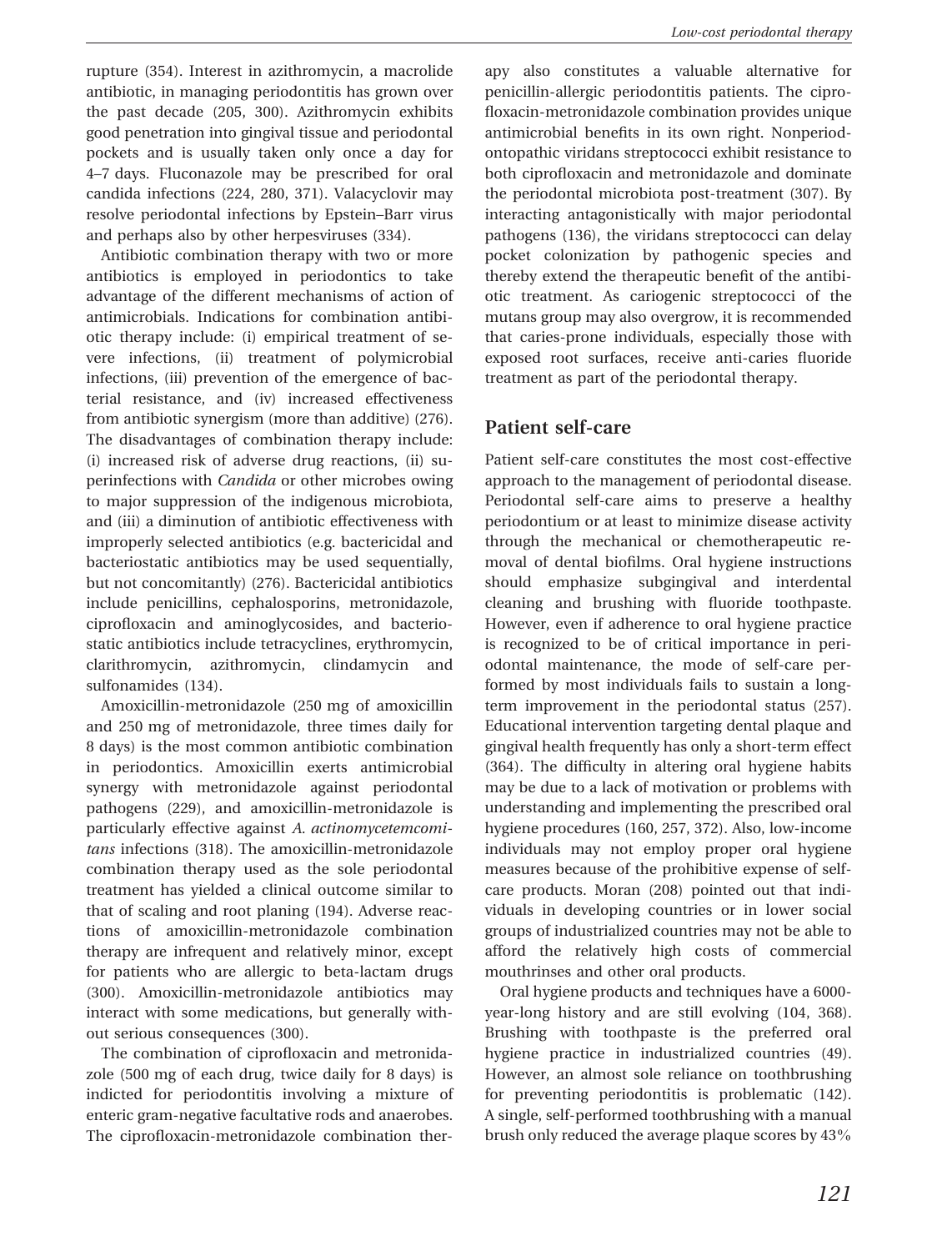(352), and plaque was left behind on 85% of interdental surfaces (233). Also, no specific toothbrush design seems to be superior to any other in the maintenance of gingival health (61), and overzealous and improper use of the toothbrush can damage dental tissues and gingiva (1). Powered toothbrushes removed 7–17% more plaque on supragingival (352) and on interdental surfaces (61) than manual brushes, but are generally too expensive for low-income individuals. Even if performed correctly, a toothbrush reaches only 0.9–1.5 mm into the periodontal pocket (233). However, a sustained regimen of supragingival plaque removal affects the subgingival ecology and may reduce periodontopathogen counts in pockets up to 5 mm in depth (69, 129, 379).

Interdental brushes, toothpicks and dental floss may reach 2.5–3.5 mm into interdental subgingival sites (233), but toothpicks (138) and dental floss (37) fail to eliminate all interdental plaque and gingival inflammation, especially in teeth with exposed furcations, root surface concavities and grooves. Also, these oral hygiene products are only used by 5–10% of the population (233). An oral irrigator used together with toothbrushing may be able to reduce gingival bleeding scores more efficiently than dental floss plus toothbrushing (265) or toothbrushing only (144). Chewing sticks prepared from roots, twigs and stems of local plants are utilized in many countries (377), and may be equal to or more efficacious than a manual brush in reducing interdental plaque (15) and subgingival pathogens (14).

Popular toothpastes and mouthrinses contain triclosan (2¢-hydroxy-2,4,4¢-trichlorodiphenyl ether), essential oils dissolved in alcohol, quaternary ammonium compounds (cetylpyridinium chloride), sodium bicarbonate, zinc citrate or zinc chloride, amine fluoride ⁄ stannous fluoride, or stannous fluoride ⁄ sodium hexametaphosphate (to control calculus and extrinsic tooth staining) (57, 68, 378). The efficacy of oral hygiene products are reviewed elsewhere (1, 209), but in general, toothpastes may not significantly enhance the plaque-removing properties of toothbrushing alone (2) and exert, at best, only a limited effect on periodontal disease (74). Even if triclosancontaining toothpaste may aid in combating dental plaque and periodontal disease (59), which is disputed in some studies (176), the possible long-term systemic effect of chronic exposure to triclosan is unresolved (96). Triclosan serves as a microbicide in a variety of household and personal care products and is detected in plasma, urine and maternal milk in a large segment of different populations (12, 13). Brushing with 2 cm of triclosan-containing toothpaste for 3 min twice a day for 14 days increased the plasma triclosan concentration from 0.009–0.81 to 26–296 ng/g (13). There is also emerging evidence of co-resistance and cross-resistance of triclosan (381) and of quaternary ammonium compounds (127) with clinically important antibiotics and disinfectants. Bioaccumulation of triclosan in wastewater and soil affects microbial processes and may upset the balance of ecosystems (169).

Self-administered supragingival and subgingival application of antimicrobial agents offers a valuable supplement to mechanical plaque removal, yet remains underutilized in patient self-care (213). Syringes and irrigators are convenient devices for subgingival delivery of antimicrobials. The pocket penetration by powered oral irrigation devices was found to be 71% for shallow sites, 44% for moderately deep sites and 68% for deep sites, with a maximum pocket penetration of 4–5 mm (58). By using special irrigation tips placed 1 mm subgingivally, irrigants can access 90% of the depth of 6 mm pockets and 64% of the depth of pockets exceeding 7 mm (58). Irrigation with an antimicrobial solution, such as dilute sodium hypochlorite, provides greater microbiological and clinical effects than irrigation with plain water (60, 270).

# Treatment protocols

The periodontal diagnosis, the health-seeking behavior and the socioeconomic status of the patient are key factors in therapeutic decision-making. Basic components of periodontal therapy include oral hygiene instruction, mechanical depuration and topical application of antiseptics. Patients with severe periodontitis may receive additional systemic antibiotic therapy and perhaps surgical intervention (156). Periodontal mechanical debridement combined with systemic antibiotics gives rise to greater gains of clinical attachment than mechanical debridement alone (119). A lack of oral health motivation by patients can complicate periodontal treatment decisions. In individuals who are unwilling or unable to make major changes in their oral hygiene habits, periodic scaling and subgingival irrigation with a potent antiseptic may be able to retard periodontal disease progression.

## Basic periodontal therapy

Figure 1 depicts the steps of basic periodontal therapy. Simple gingivitis and moderate periodontitis are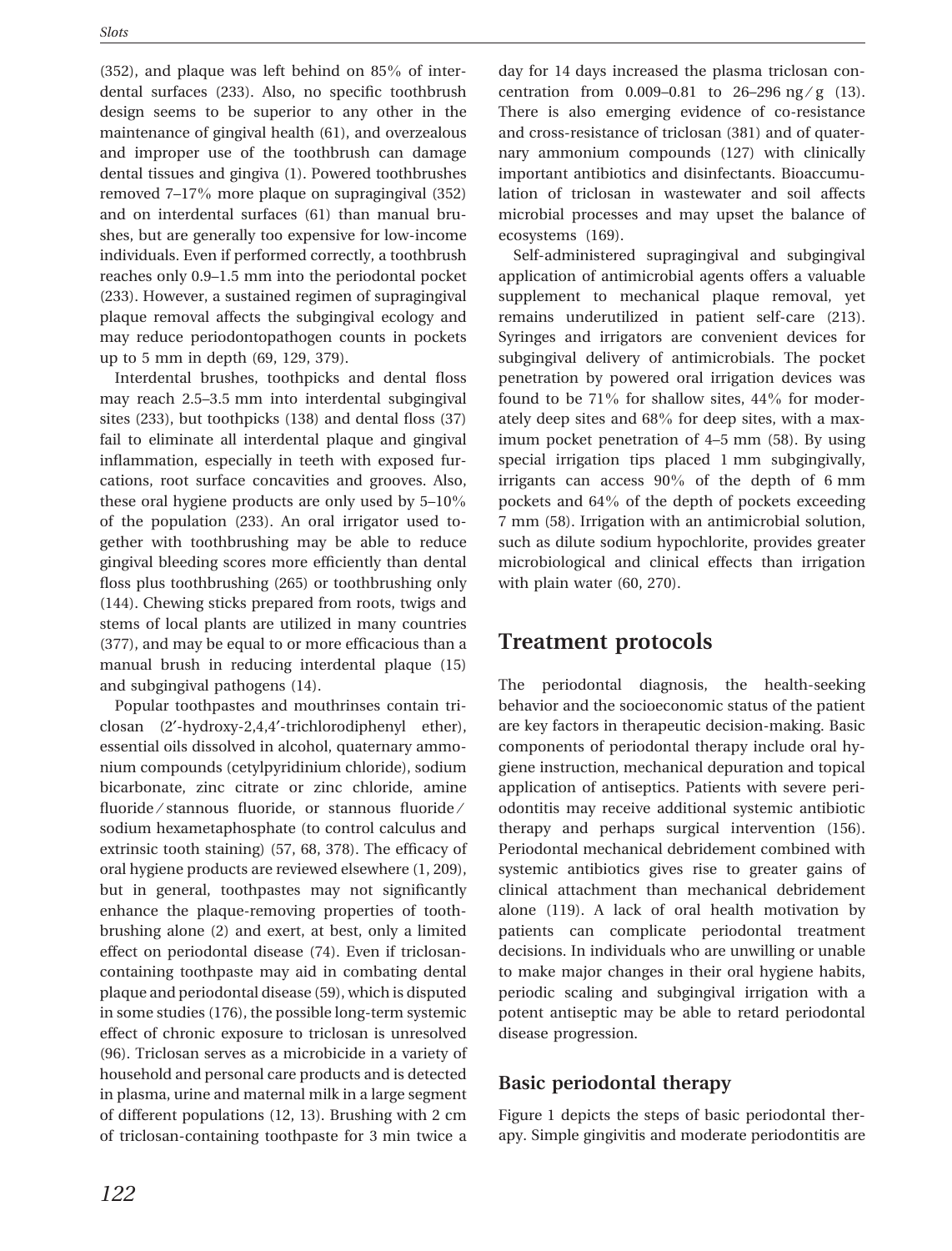

Fig. 1. Outline of antimicrobial treatment of periodontal diseases. OHI, oral hygiene instruction.

treated with mechanical depuration, antiseptics and attention to oral hygiene. Ultrasonic scaling is commonly used because it produces a clinical outcome equal to that of hand instrumentation but with a shorter treatment time (345, 361). In periodontal pockets of >4 mm, the mean probing depth was reduced by 1.7–1.9 mm after ultrasonic scaling and by 1.2–2.3 mm after hand instrumentation (116). Ultrasonic scaling may be followed by hand instrumentation to obtain a better tactile perception of calculus. Definitive scaling of deep periodontal pockets may be carried out a few weeks following the initial therapy to benefit from reductions in gingival inflammation and probing depth (137). Dental professionals may limit scaling to pockets with calculus and suspected calculus, and rely on antiseptics for

eradication of pathogens in sites free of calculus. Scaling should be performed gently or avoided altogether in shallow periodontal sites to prevent permanent attachment loss (233).

Subgingival irrigation by 10% povidone-iodine for 5 min is recommended prior to mechanical debridement in order to reduce bacteremia and following mechanical debridement to eradicate any remaining pathogens (55, 241). The initial povidoneiodine treatment also reduces the dispersion of viable microorganisms in aerosols from ultrasonic scaling. Blood and pus inhibit the antimicrobial effect of povidone-iodine and ought to be eliminated from periodontal pockets before povidone-iodine application (384). Povidone-iodine is applied to both scaled and nonscaled sites using, for example, a 3-ml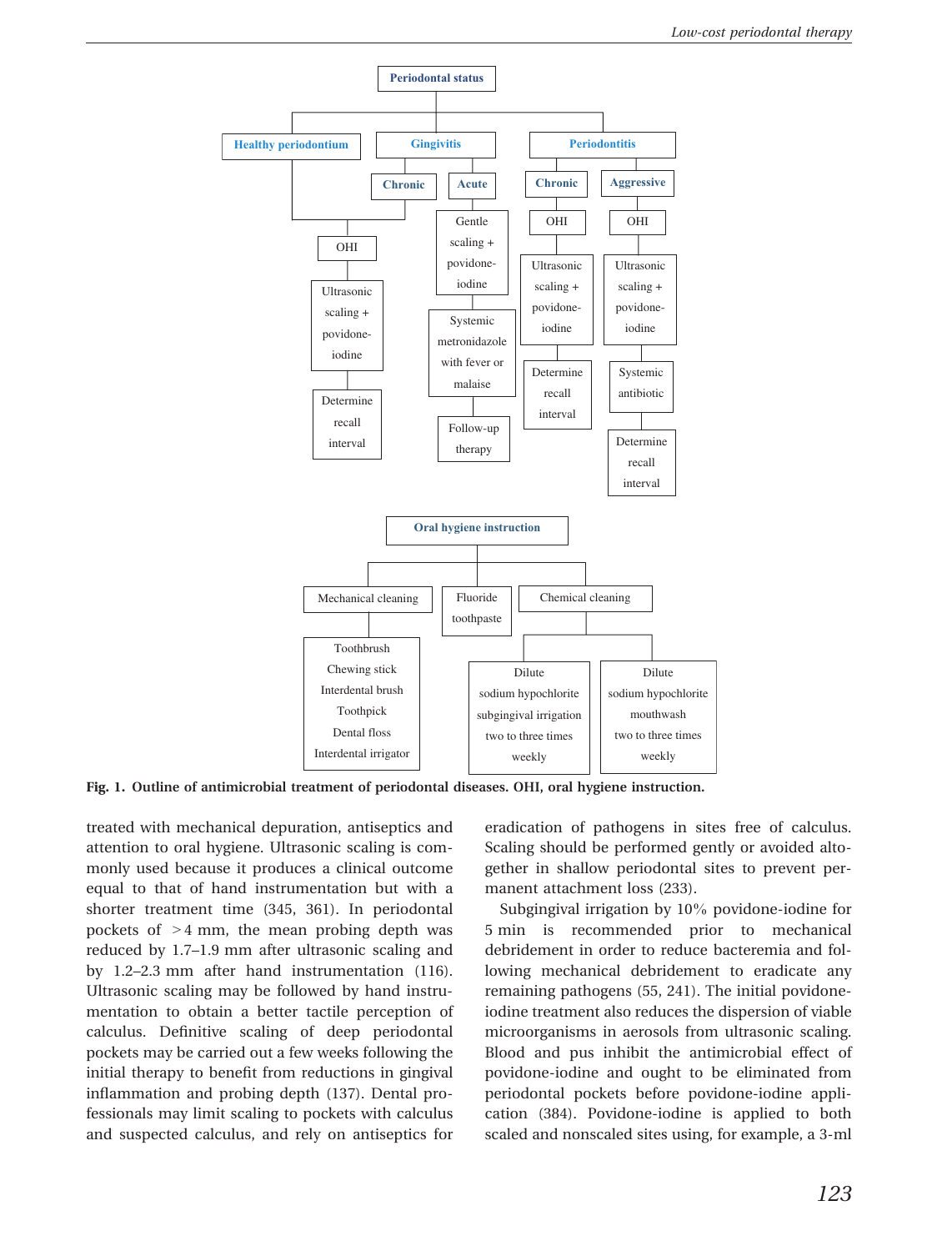endodontic syringe with a 23-gauge cannula that has a blunt end and side ports. The syringe is inserted into the base of the periodontal pocket to ensure maximum delivery of antiseptic (154). A single course of subgingival irrigation of the entire dentition may take 1.5 min and should be performed three times for a total application time of about 5 min. Ultrasonic scaling performed with 0.5% povidone-iodine instead of plain water has produced additional clinical improvement in some (270), but not in all (78, 178), studies. Povidone-iodine may also be applied supragingivally to the entire dentition to reduce oral Streptococcus mutans counts and caries risk. Subjects who are allergic to iodine or are pregnant may be treated with dilute sodium hypochlorite.

Patients with aggressive periodontitis should receive systemic antibiotic therapy to reduce or eradicate pathogens that invade gingival tissue or colonize difficult-to-reach subgingival and extradental sites (346). A. actinomycetemcomitans, for example, invades periodontal tissue and may not be eliminated from subgingival sites by mechanical debridement or by periodontal surgery alone (256), but can be eradicated by systemic antibiotics (318). Valuable antibiotic therapies are amoxicillin-metronidazole (250 mg of amoxicillin and 250 mg of metronidazole, three times daily for 8 days) for young and middle-aged patients, and ciprofloxacin-metronidazole (500 mg of each, twice daily for 8 days) for older patients and for patients in developing countries with subgingival enteric rods (308, 311). Prescribing antibiotics without the guidance of a microbiological analysis carries the risk of overgrowth of antibiotic-resistant pathogens, but repeat subgingival and oral rinsing with dilute sodium hypochlorite during the course of antibiotic therapy may control resistant pathogens.

The periodontal load of herpesviruses, which reside in inflammatory cells (65), can be markedly reduced by resolving gingival inflammation through scaling or chemotherapeutics (86, 117, 303). Also, povidone-iodine, sodium hypochlorite and chlorhexidine are potent antiviral agents. Systemic valacyclovir (500 mg, twice daily for 10 days) has suppressed high periodontal counts of Epstein–Barr virus and markedly improved the clinical status of periodontitis lesions that were refractory to conventional periodontal therapy (334). Future vaccines against periodontopathic herpesviruses represent a promising approach to the control of periodontal disease, in both developed and developing countries.

Patients are instructed to rinse subgingivally with 0.2% sodium hypochlorite using a syringe or an oral irrigator and to use the 0.2% sodium hypochlorite solution as a mouthrinse two or three times weekly. Oral irrigation also enhances the removal of interdental plaque (265). The sodium hypochlorite treatment loosens the attachment of microorganisms to dental surfaces and thus facilitates mechanical cleaning. Common household bleach containing 6.0% sodium hypochlorite, diluted 1:30 with tap water, as described above, is a convenient way of obtaining dilute sodium hypochlorite. Dilute sodium hypochlorite loses activity over time and may be discarded after 24 h.

Recall appointments are decided based on the periodontal diagnosis and the ability of the patient to maintain a disease-free dentition. However, despite the importance of professional anti-infective therapy, the long-term benefit and the cost-effectiveness of routine periodontal recall programs are not well established. The optimal interval between periodontal debridement sessions is ill-defined (34), and the usual 3–6 months between recalls may be extended for patients practicing good oral self-care or harboring low levels of periodontal pathogens (186).

Periodontal recall intervals may be determined based on the estimated risk for future periodontal breakdown. Lang et al. (175) found that periodontal sites showing bleeding on probing at one out of four consecutive recall visits had a 3% risk of breakdown, whereas sites exhibiting bleeding at four consecutive maintenance visits had a 30% risk of losing attachment. Also, periodontitis patients with fewer than 10% of sites with bleeding in the dentition generally have a low risk for progressive disease, whereas patients with more than 25% of sites with bleeding should be scheduled for recall more frequently (175). In a series of studies, Rams and co-workers found that low (0–2) sextant scores in the Community Periodontal Index of Treatment Need (CPITN) screening system provided a presumptive identification of nonprogressive periodontal disease, but high scores were not predictors of disease-active periodontitis (248); that the lack of periodontitis disease progression at Ramfjord's six index teeth (teeth nos: 3, 9, 12, 19, 25 and 28) was suggestive of a low risk of progressive disease in the entire dentition (251); and that periodontitis sites with a radiographically intact crestal lamina dura exhibited virtually no risk of disease progression for at least 2 years (positive predictive value =  $100\%$ ) (246). The absence of radiographic crestal lamina dura in angular periodontal defects (247) and in peri-implantitis lesions (337) is frequently an indicator of progressive disease.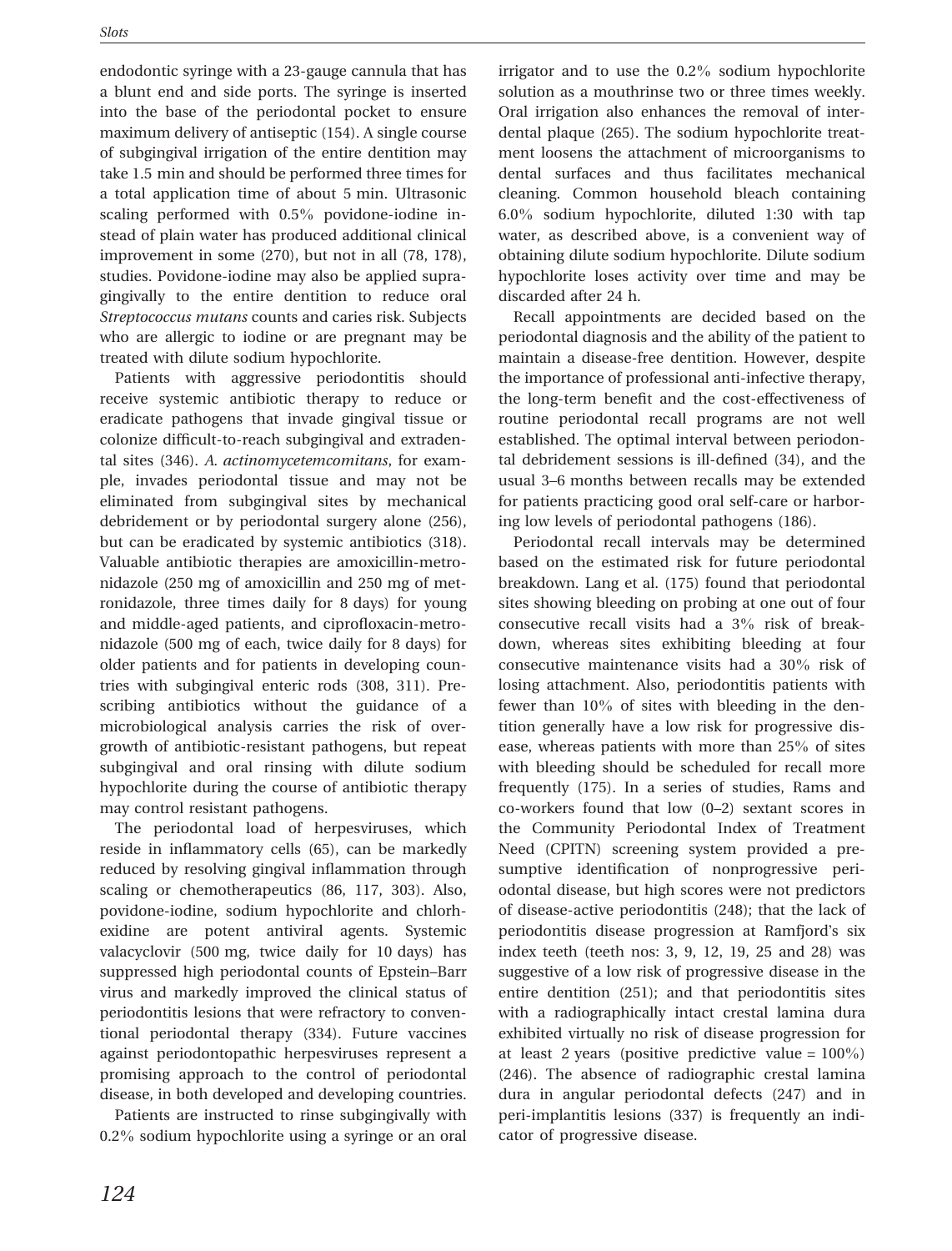Specific periodontopathic bacteria may be better predictors of attachment loss than various clinical variables (306). P. gingivalis and A. actinomycetemcomitans occurred in periodontal lesions that exhibited ongoing loss of attachment after treatment, whereas these and other periodontal pathogens were either absent or present at low levels in periodontal sites that remained disease-inactive (43, 249, 270). A simple differential microscopic count of subgingival bacterial morphotypes (183) or a quantification of saliva-borne periodontal pathogens (284) can aid in the assessment of the probability of progressive disease. In the future, identification of infectious agents by fully automated diagnostic systems may help to determine the likelihood of periodontal disease progression and serve as a guide for periodontal treatment (237, 316).

#### Treatment of advanced ⁄ refractory periodontitis

Figure 2 outlines a treatment protocol for advanced periodontitis. The efficacy of treatment of diseaseactive periodontitis may not be well established, as most studies have investigated chronic periodontitis / adult periodontitis or 'burned out' aggressive periodontitis, which pathologically may merely constitute gingivitis in disease-stable deep probing sites. Nonprogressing periodontitis sites may respond well to treatment despite a significant prior loss of attachment. Another concern is the overdiagnosis  $('diagnostic~creep')$  of moderate  $/$  stable cases of periodontitis, which may lead practitioners to institute overly aggressive therapy. Lindhe et al. (180) found that only 12% of untreated periodontitis lesions experienced additional attachment loss over a 6-year period. The majority of breakdown occurred in 8% of the study subjects (180). Renvert et al. (255) studied intraosseous periodontal defects with probing depths of  $\geq 6$  mm, which were treated by either scaling and root planing alone or by flap surgery, and which received no further subgingival treatment for 5 years. Nonsurgically and surgically treated sites exhibited similar attachment gains, and relapses first occurred at the end of the 5-year study period (255). Owing to the uncertainty of periodontal diagnostics and the intrinsically low incidence of disease-active periodontitis, it may be prudent to adopt a wait-andwatch strategy after efficaceous nonsurgical therapy and only intervene surgically if there is a high risk or compelling evidence of periodontal disease progression.

The data implicating herpesviruses in periodontal breakdown seem sufficiently strong to prescribe systemic anti-herpesvirus medication in severe cases of periodontitis (305). The anti-herpesvirus drug

| Day 0:                                                                                        |
|-----------------------------------------------------------------------------------------------|
| (Microbiological sampling)                                                                    |
| Povidone-iodine subgingival irrigation (prior to scaling)                                     |
| Ultrasonic scaling                                                                            |
| Povidone-iodine subgingival irrigation (postscaling)                                          |
| Valacyclovir (500 mg, twice daily for 10 days)                                                |
|                                                                                               |
| Self-care: Subgingival irrigation and oral rinsing with dilute $(0.2\%)$ sodium hypochlorite. |
| two to three times weekly (lifelong)                                                          |
|                                                                                               |
| Day 10:                                                                                       |
| Povidone-iodine subgingival irrigation (prior to scaling)                                     |
| Ultrasonic scaling                                                                            |
| Povidone-iodine subgingival irrigation (postscaling)                                          |
| Amoxicillin-metronidazole (250 mg of amoxicillin and 250 mg of metronidazole, three           |
| times daily for 8 days) for young and middle-aged patients                                    |
| Ciprofloxacin-metronidazole (500 mg of each, twice daily for 8 days) for older patients       |
| and for patients in developing countries                                                      |
|                                                                                               |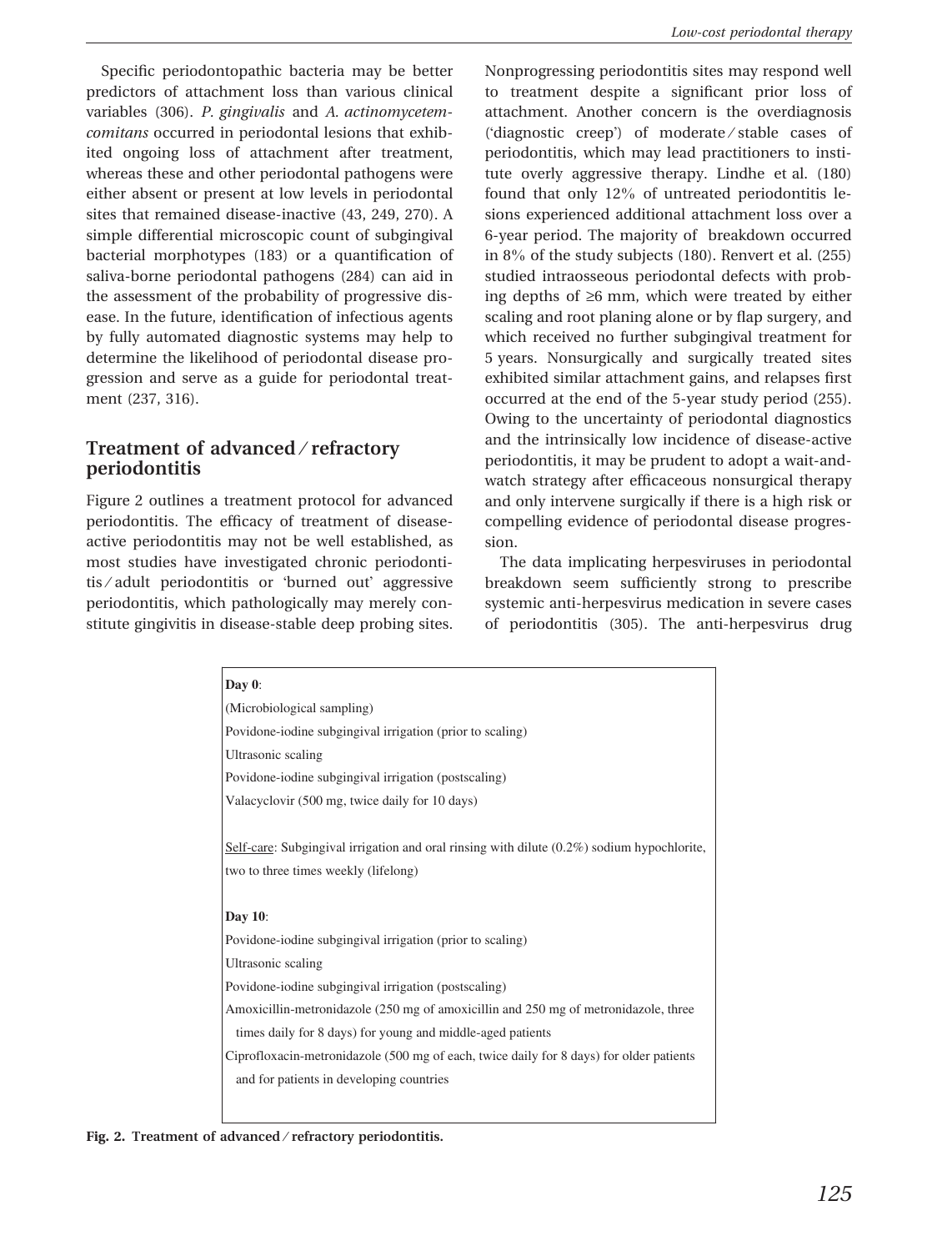valacyclovir hydrochloride (Valtrex®; GlaxoSmith-Kline) has eliminated high loads of Epstein–Barr virus from refractory periodontitis lesions and arrested disease progression (334). As the periodontal herpesvirus infection promotes upgrowth of periodontopathic bacteria (303), the antiviral therapy is instituted prior to antibiotic therapy against bacterial pathogens (Fig. 2).

## Treatment of periodontitis-affected molars

Molar teeth tend to experience more attachment loss than single-rooted teeth (185), and furcation-involved molars have traditionally been assigned a guarded or poor prognosis. Teeth with furcation involvement are frequently treated with pocket elimination or rootresective surgery, and tooth extraction with implant placement is gaining in importance (50, 83). However, the prognosis of teeth affected by periodontitis can be difficult to define and is often assessed too pessimistically for furcation-involved molars. Fortynine adult periodontitis patients on a 3-month maintenance care program in a 3-year study showed a similar rate of recurrent attachment loss in furcations as in flat molar surfaces, and in molars with a baseline Grade 2–3 vs. a Grade 0–1 furcation involvement (250). The equal rate of periodontal disease progression in furcation sites as in flat surface sites questions the notion of an inherently low resistance in the furcation area. Also, as the total root surface area of molars is two to three times larger than that of incisors and premolars, and as molars with divergent roots offer better periodontal support than single-rooted teeth with the same lengthwise loss of attachment, molars will experience increased mobility much later in the disease process than single-rooted teeth. A less favorable treatment outcome has been reported for furcation-involved molars than for nonfurcated teeth (174, 192), but with proper professional treatment and patient self-care, molars with furcation involvement have been maintained for 10–20 years or even longer (51, 196, 218). Teeth with 80–90% loss of periodontal attachment have served successfully as abutments in cross-arch restorations (89).

Molar replacement is performed in partially edentulous patients who have special esthetic needs or are at risk for supraeruption of unopposed maxillary molars, but the routine replacement of missing molars with partial dentures or implants may not be desirable or necessary (98). Of concern are the reports that 12% of implants (in 28% of subjects with implants) that have been in function for at least 5 years may experience progressive bone loss (108), and as many as 53% of subjects who are smokers and have a history of periodontitis may develop peri-implantitis (260).

Käyser (164) described 'the shortened dental arch therapy', which has the preservation of functional dental arches as the limited treatment goal. The functional demands of a dentition vary from individual to individual and change with time, but are usually met in middle-aged individuals with 10 or even fewer well-positioned pairs of occluding teeth. In other words, the masticatory and esthetic requirements of a dentition can be satisfied by the anterior and the premolar regions ('the ultimate occlusal preservation target'). The shortened dental arch concept is accepted by many dentists and patients, and is an important therapeutic option for low-income individuals (11, 20, 162, 283, 374).

# Concluding remarks

Individual and healthcare-delivery factors play important roles for the long-term success of periodontal treatment, and the patient and the dental professional should jointly make the decision about the specific type of therapy. The needs of people seeking periodontal treatment may be divided into two main categories: considerate and useful advice about affordable treatment choices; and accessibility to treatment where scientific knowledge forms the basis for the therapeutic choice. Decision about the optimal periodontal therapy then involves balancing the benefits, the risks and the financial costs of treatment in a real-world setting.

The underlying concept of the periodontal therapy proposed here is that periodontitis is an infectious disease caused by specific pathogenic bacteria and herpesviruses, and that a treatment which markedly reduces or eradicates the pathogens is able to arrest progression of the disease. The additional theme of this article is treatment simplification to avoid therapies that may be curative but are too complex and expensive to serve the needs of low-income individuals. Several new antimicrobial devices in periodontal healthcare carry considerable acquisition costs and may not be a realistic option in low-income communities. A truly low-cost treatment is a prerequisite for improving the periodontal disease status among poor people of the world.

This article presents an efficacious, highly safe, minimally invasive, practical and inexpensive therapy for the prevention and treatment of periodontitis. The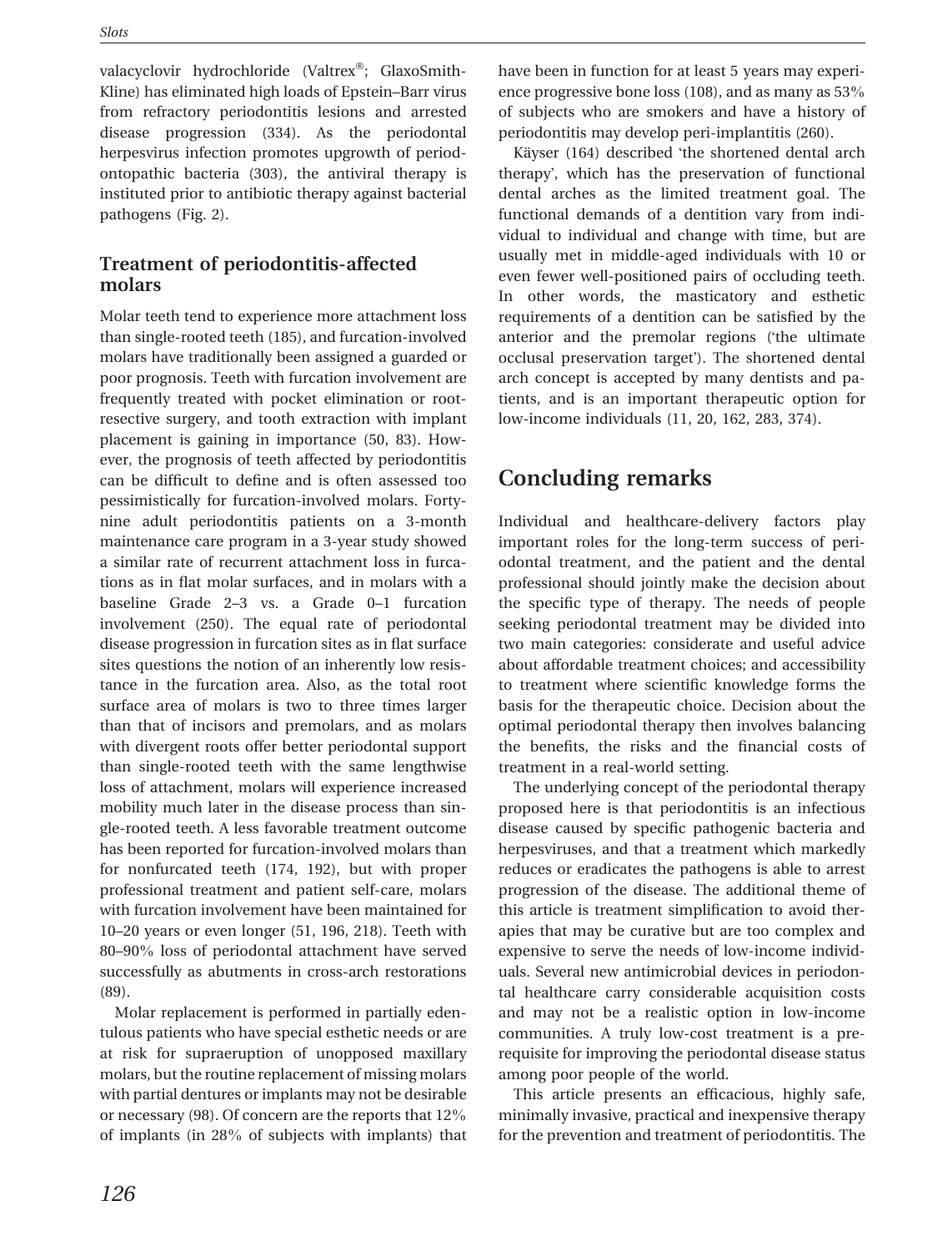major elements of the proposed therapy are mechanical pocket debridement, periodontal pocket irrigation with potent antiseptics, treatment of advanced disease with systemic antibiotics, and attention to proper self-care. Well-tolerated antimicrobial agents, each exhibiting significant antimicrobial activity against periodontal pathogens, are administered in ways to affect pathogens residing in different oral ecological niches. The agents produce greater antimicrobial effect when used concomitantly rather than sequentially. As monotherapies, the individual components of the proposed therapy may not be able to control destructive periodontal disease. The chemotherapeutics recommended here are readily available throughout the world, have been used in periodontal therapy for decades, offer significant benefits for individuals with very limited financial resources, and are well accepted by most dental professionals and patients. Employment of common antiseptics with excellent antibacterial and antiviral properties may obviate the need for expensive commercial anti-plaque products and for surgical intervention. It appears that povidoneiodine and dilute sodium hypochlorite have all the characteristics for becoming the first-choice antiseptics in the treatment and prevention of periodontal disease. However, even though the benefit of antimicrobial periodontal therapy is indisputable, studies are still needed to identify the most cost-effective method of managing periodontitis and the long-term therapeutic outcome. Implementation of efficacious and low-cost periodontal healthcare is urgently needed in many parts of the world.

# References

- 1. Addy M. Oral hygiene products: potential for harm to oral and systemic health? Periodontol 2000 2008: 48: 54–65.
- 2. Addy M, Hunter ML. Can toothbrushing damage your health? Effects on oral and dental tissues. Int Dent J 2003: 53: 177–186.
- 3. Addy M, Moran JM. Clinical indications for the use of chemical adjuncts to plaque control: chlorhexidine formulations. Periodontol 2000 1997: 15: 52–54.
- 4. Adjei AA, Armah HB, Gbagbo F, Boamah I, Adu-Gyamfi C, Asare I. Seroprevalence of HHV-8, CMV, and EBV among the general population in Ghana, West Africa. BMC Infect Dis 2008: 8: 111.
- 5. Afennich F, Slot D, Hossainian N, van der Weijden G. The effect of hexetidine mouthwash on the prevention of plaque and gingival inflammation: a systematic review. Int J Dent Hyg 2011: 9: 182–190.
- 6. Afolabi AO, Akinmoladun VI, Adebose IJ, Elekwachi G. Self-medication profile of dental patients in Ondo State, Nigeria. Niger J Med 2010: 19: 96–103.
- 7. Albandar JM. Global risk factors and risk indicators for periodontal diseases. Periodontol 2000 2002: 29: 177–206.
- 8. Albandar JM, Rams TE. Global epidemiology of periodontal diseases: an overview. Periodontol 2000 2002: 29: 7–10.
- 9. Alcoforado GA, Rams TE, Feik D, Slots J. Microbial aspects of failing osseointegrated dental implants in humans. J Parodontol 1991: 10: 11–18.
- 10. Ali RW, Bakken V, Nilsen R, Skaug N. Comparative detection frequency of 6 putative periodontal pathogens in Sudanese and Norwegian adult periodontitis patients. J Periodontol 1994: 65: 1046–1052.
- 11. Allen PF, Witter DJ, Wilson NH. A survey of the attitudes of members of the European Prosthodontic Association towards the shortened dental arch concept. Eur J Prosthodont Restor Dent 1998: 6: 165–169.
- 12. Allmyr M, Adolfsson-Erici M, McLachlan MS, Sandborgh-Englund G. Triclosan in plasma and milk from Swedish nursing mothers and their exposure via personal care products. Sci Total Environ 2006: 372: 87–93.
- 13. Allmyr M, Panagiotidis G, Sparve E, Diczfalusy U, Sandborgh-Englund G. Human exposure to triclosan via toothpaste does not change CYP3A4 activity or plasma concentrations of thyroid hormones. Basic Clin Pharmacol Toxicol 2009: 105: 339–344.
- 14. Al-Otaibi M, Al-Harthy M, Gustafsson A, Johansson A, Claesson R, Angmar-Månsson B. Subgingival plaque microbiota in Saudi Arabians after use of miswak chewing stick and toothbrush. J Clin Periodontol 2004: 31: 1048–1053.
- 15. Al-Otaibi M, Al-Harthy M, Söder B, Gustafsson A, Angmar-Månsson B. Comparative effect of chewing sticks and toothbrushing on plaque removal and gingival health. Oral Health Prev Dent 2003: 1: 301–307.
- 16. American Dental Association. Accepted dental therapeutics. Chicago IL: American Dental Association, 1984, p. 326.
- 17. Anderson RL, Vess RW, Panlilio AL, Favero MS. Prolonged survival of Pseudomonas cepacia in commercially manufactured povidone-iodine. Appl Environ Microbiol 1990: 56: 3598–3600.
- 18. Aoki A, Sasaki KM, Watanabe H, Ishikawa I. Lasers in nonsurgical periodontal therapy. Periodontol 2000 2004: 36: 59–97.
- 19. Ardila CM, Granada MI, Guzmán IC. Antibiotic resistance of subgingival species in chronic periodontitis patients. J Periodontal Res 2010: 45: 557–563.
- 20. Arigbede AO, Ajayi DM, Akeredolu PA, Onyeaso CO. Attitudes and perception of Nigerian dentists about shortened dental arch therapy (SDAT). Odontostomatol Trop 2009: 32(126): 13–19.
- 21. Armitage GC. Comparison of the microbiological features of chronic and aggressive periodontitis. Periodontol 2000 2010: 53: 70–88.
- 22. Armitage GC, Cullinan MP, Seymour GJ. Comparative biology of chronic and aggressive periodontitis: introduction. Periodontol 2000 2010: 53: 7–11.
- 23. Asikainen S, Chen C, Slots J. Likelihood of transmitting Actinobacillus actinomycetemcomitans and Porphyromonas gingivalis in families with periodontitis. Oral Microbiol Immunol 1996: 11: 387–394.
- 24. Axelsson P, Albandar JM, Rams TE. Prevention and control of periodontal diseases in developing and industrialized nations. Periodontol 2000 2002: 29: 235–246.
- 25. Baehni PC. Translating science into action: prevention of periodontal disease at patient level. Periodontol 2000 2012: 60: 162–172.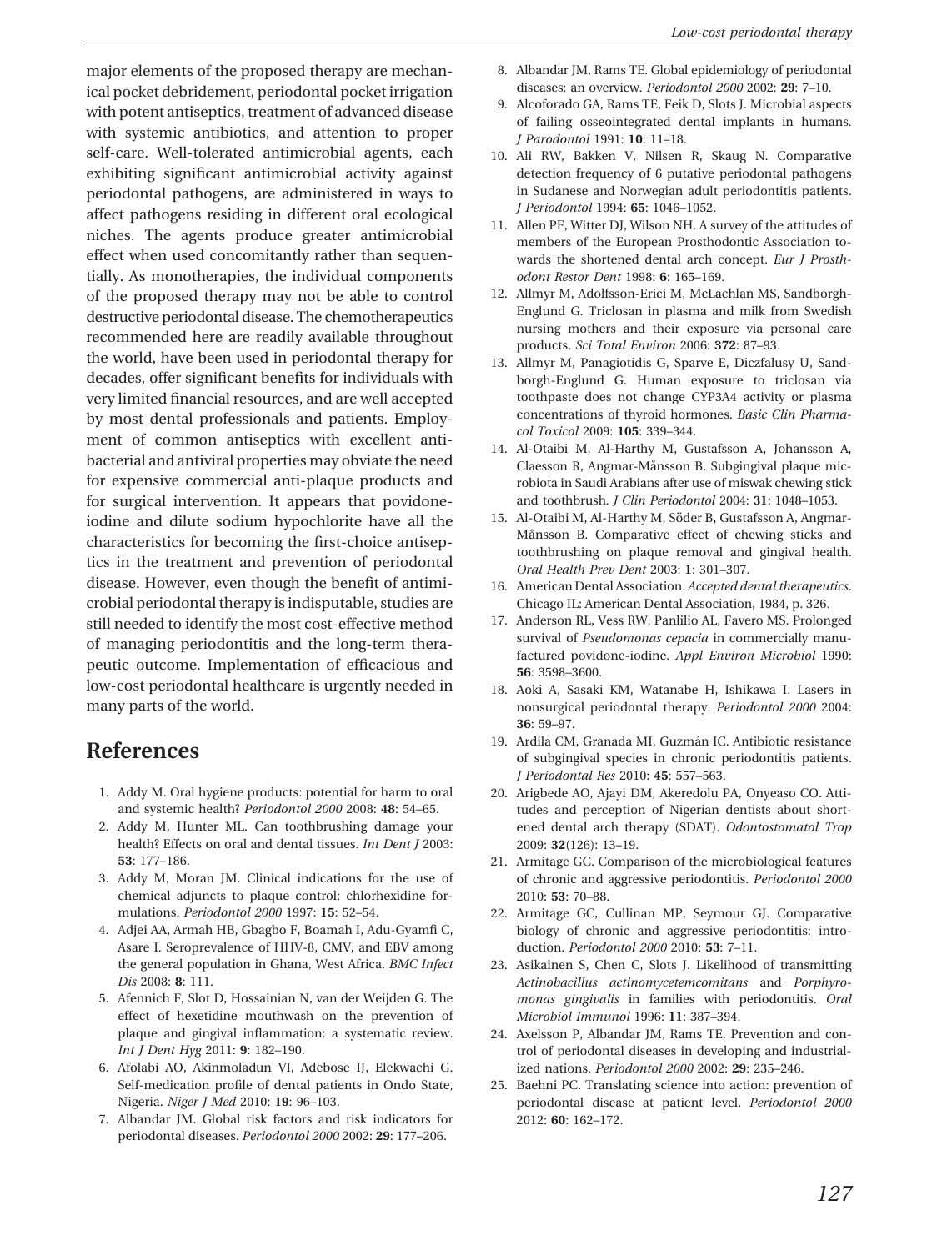- 26. Baelum V, Scheutz F. Periodontal diseases in Africa. Periodontol 2000 2002: 29: 79–103.
- 27. Baelum V, van Palenstein Helderman W, Hugoson A, Yee R, Fejerskov O. A global perspective on changes in the burden of caries and periodontitis: implications for dentistry. J Oral Rehabil 2007: 34: 872–906.
- 28. Baines SD, O'Connor R, Freeman J, Fawley WN, Harmanus C, Mastrantonio P, Kuijper EJ, Wilcox MH. Emergence of reduced susceptibility to metronidazole in Clostridium difficile. J Antimicrob Chemother 2008: 62: 1046–1052.
- 29. Baker KA. The role of dental professionals and the patient in plaque control. Periodontol 2000 1995: 8: 108–113.
- 30. Barbosa FC, Mayer MP, Saba-Chujfi E, Cai S. Subgingival occurrence and antimicrobial susceptibility of enteric rods and pseudomonads from Brazilian periodontitis patients. Oral Microbiol Immunol 2001: 16: 306–310.
- 31. Baskar JF, Stanat SC, Huang ES. Congenital defects due to reactivation of latent murine cytomegaloviral infection during pregnancy. J Infect Dis 1985: 152: 621–624.
- 32. Basrani BR, Manek S, Sodhi RN, Fillery E, Manzur A. Interaction between sodium hypochlorite and chlorhexidine gluconate. *J Endod* 2007: 33: 966-969.
- 33. Beikler T, Flemmig TF. Oral biofilm-associated diseases: trends and implications for quality of life, systemic health and expenditures. Periodontol 2000 2011: 55: 87–103.
- 34. Beirne P, Clarkson JE, Worthington HV. Recall intervals for oral health in primary care patients. Cochrane Database Syst Rev 2007: 4: CD004346.
- 35. Beirne P, Forgie A, Worthington HV, Clarkson JE. Routine scale and polish for periodontal health in adults. Cochrane Database Syst Rev 2005: 1: CD004625.
- 36. Below H, Lehan N, Kramer A. HPLC determination of the antiseptic agent chlorhexidine and its degradation products 4-chloroaniline and 1-chloro-4-nitrobenzene in serum and urine. Microchimica Acta 2004: 146: 129–135.
- 37. Berchier CE, Slot DE, Haps S, Van der Weijden GA. The efficacy of dental floss in addition to a toothbrush on plaque and parameters of gingival inflammation: a systematic review. Int J Dent Hyg 2008: 6: 265-279.
- 38. Bergquist R. Parasitic infections affecting the oral cavity. Periodontol 2000 2009: 49: 96–105.
- 39. Bonito AJ, Lux L, Lohr KN. Impact of local adjuncts to scaling and root planing in periodontal disease therapy: a systematic review. J Periodontol 2005: 76: 1227–1236.
- 40. Borrell LN, Crawford ND. Socioeconomic position indicators and periodontitis: examining the evidence. Periodontol 2000 2012: 58: 69–83.
- 41. Bourgeois DM, Leclercq MH. The World Health Organization initiative on noma. Oral Dis 1999: 5: 172–174.
- 42. Bower RC. Furcation morphology relative to periodontal treatment. Furcation entrance architecture. J Periodontol 1979: 50: 23–27.
- 43. Bragd L, Dahlén G, Wikström M, Slots J. The capability of Actinobacillus actinomycetemcomitans, Bacteroides gingivalis and Bacteroides intermedius to indicate progressive periodontitis; a retrospective study. J Clin Periodontol 1987: 14: 95–99.
- 44. Breininger DR, O'Leary TJ, Blumenshine RV. Comparative effectiveness of ultrasonic and hand scaling for the removal of subgingival plaque and calculus. J Periodontol 1987: 58: 9–18.
- 45. Bruch MK. Toxicity and safety of topical sodium hypochlorite. Contrib Nephrol 2007: 154: 24–38.
- 46. Buergers R, Rosentritt M, Schneider-Brachert W, Behr M, Handel G, Hahnel S. Efficacy of denture disinfection methods in controlling Candida albicans colonization in vitro. Acta Odontol Scand 2008: 66: 174–180.
- 47. Byarugaba DK. A view on antimicrobial resistance in developing countries and responsible risk factors. Int J Antimicrob Agents 2004: 24: 105–110.
- 48. Caffesse RG, Sweeney PL, Smith BA. Scaling and root planing with and without periodontal flap surgery. J Clin Periodontol 1986: 13: 205–210.
- 49. Cancro LP, Fischman SL. The expected effect on oral health of dental plaque control through mechanical removal. Periodontol 2000 1995: 8: 60–74.
- 50. Carnevale G, Pontoriero R, Hürzeler MB. Management of furcation involvement. Periodontol 2000 1995: 9: 69–89.
- 51. Cattabriga M, Pedrazzoli V, Wilson TG Jr. The conservative approach in the treatment of furcation lesions. Periodontol 2000 2000: 22: 133–153.
- 52. Chapple IL. Periodontal diagnosis and treatment- where does the future lie? Periodontol 2000 2009: 51: 9–24.
- 53. Chávez de Paz LE, Bergenholtz G, Svensäter G. The effects of antimicrobials on endodontic biofilm bacteria. J Endod 2010: 36: 70–77.
- 54. Chen C, Slots J. Microbiological tests for Actinobacillus actinomycetemcomitans and Porphyromonas gingivalis. Periodontol 2000 1999: 20: 53–64.
- 55. Cherry M, Daly CG, Mitchell D, Highfield J. Effect of rinsing with povidone-iodine on bacteraemia due to scaling: a randomized-controlled trial. J Clin Periodontol 2007: 34: 148–155.
- 56. Chidzonga MM. Noma (cancrum oris) in human immunodeficiency virus ⁄ acquired immune deficiency syndrome patients. Report of eight cases. J Oral Maxillofac Surg 1996: 54: 1056–1060.
- 57. Ciancio SG. Chemical agents: plaque control, calculus reduction and treatment of dentinal hypersensitivity. Periodontol 2000 1995: 8: 75–86.
- 58. Ciancio SG. Nonsurgical chemical periodontal therapy. Periodontol 2000 1995: 9: 27–37.
- 59. Ciancio SG. Controlling biofilm with evidence-based dentifrices. Compendium 2011: 32: 70–76.
- 60. Ciancio SG, Mather ML, Zambon JJ, Reynolds HS. Effect of a chemotherapeutic agent delivered by an oral irrigation device on plaque, gingivitis, and subgingival microflora. J Periodontol 1989: 60: 310–315.
- 61. Claydon NC. Current concepts in toothbrushing and interdental cleaning. Periodontol 2000 2008: 48: 10–22.
- 62. Cole P, Rodu B, Mathisen A. Alcohol-containing mouthwash and oropharyngeal cancer. J Am Dent Assoc 2003: 134: 1079–1087.
- 63. Contreras A, Botero JE, Slots J. Biology and pathogenesis of cytomegalovirus in periodontal disease. Periodontol 2000 (in press).
- 64. Contreras A, Rusitanonta T, Chen C, Wagner WG, Michalowicz BS, Slots J. Frequency of 530-bp deletion in Actinobacillus actinomycetemcomitans leukotoxin promoter region. Oral Microbiol Immunol 2000: 15: 338–340.
- 65. Contreras A, Zadeh HH, Nowzari H, Slots J. Herpesvirus infection of inflammatory cells in human periodontitis. Oral Microbiol Immunol 1999: 14: 206–212.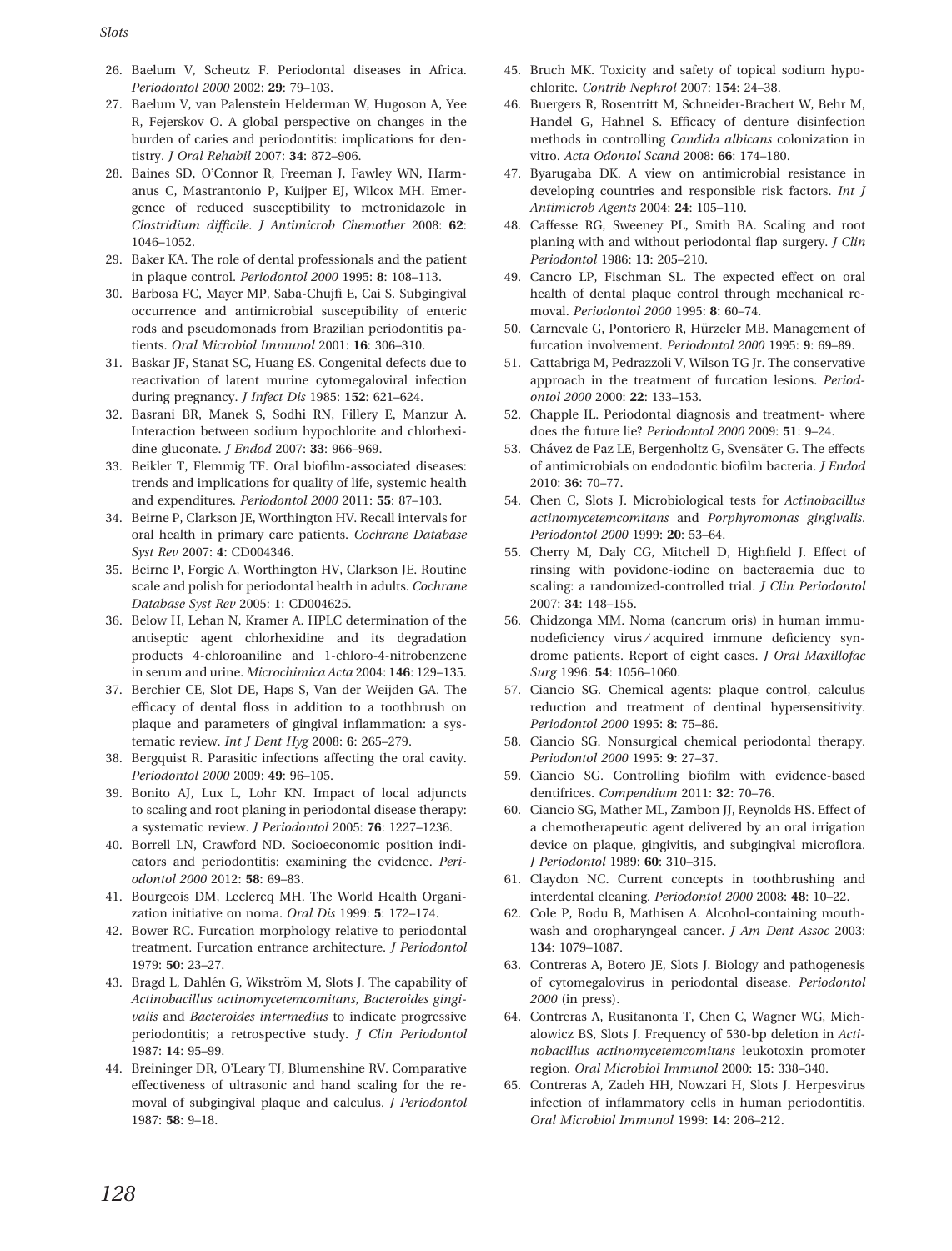- 66. Corbet EF, Leung WK. Epidemiology of periodontitis in the Asia and Oceania regions. Periodontol 2000 2011: 56: 25–64.
- 67. Cuesta AI, Jewtuchowicz V, Brusca MI, Nastri ML, Rosa AC. Prevalence of Staphylococcus spp and Candida spp in the oral cavity and periodontal pockets of periodontal disease patients. Acta Odontol Latinoam 2010: 23: 20–26.
- 68. Cummins D. Vehicles: how to deliver the goods. Periodontol 2000 1997: 15: 84–99.
- 69. Dahlén G, Lindhe J, Sato K, Hanamura H, Okamoto H. The effect of supragingival plaque control on the subgingival microbiota in subjects with periodontal disease. J Periodontol 1992: 19: 802–809.
- 70. Dahlén G, Wikström M. Occurrence of enteric rods, staphylococci and Candida in subgingival samples. Oral Microbiol Immunol 1995: 10: 42–46.
- 71. Dajani AS, Taubert KA, Wilson W, Bolger AF, Bayer A, Ferrieri P, Gewitz MH, Shulman ST, Nouri S, Newburger JW, Hutto C, Pallasch TJ, Gage TW, Levison ME, Peter G, Zuccaro G Jr. Prevention of bacterial endocarditis: recommendations by the American Heart Association. J Am Dent Assoc 1997: 128: 1142–1151.
- 72. Daneshmand N, Jorgensen MG, Nowzari H, Morrison JL, Slots J. Initial effect of controlled release chlorhexidine on subgingival microorganisms. J Periodontal Res 2002: 37: 375–379.
- 73. Darby IB, Hodge PJ, Riggio MP, Kinane DF. Clinical and microbiological effect of scaling and root planing in smoker and non-smoker chronic and aggressive periodontitis patients. J Clin Periodontol 2005: 32: 200–206.
- 74. Davies RM. Toothpaste in the control of plaque ⁄ gingivitis and periodontitis. Periodontol 2000 2008: 48: 23–30.
- 75. De La Garza-Ramos MA, Galán-Wong LJ, Caffesse RG, González-Salazar F, Pereyra-Alférez B. Detection of Porphyromonas gingivalis and Streptococcus intermedius in chronic periodontitis patients by multiplex PCR. Acta Odontol Latinoam 2008: 21: 163–167.
- 76. De Nardo R, Chiappe V, Gómez M, Romanelli H, Slots J. Effect of 0.05% sodium hypochlorite oral rinse on supragingival biofilm and gingival inflammation. Int Dent J 2012: **62**: 208-212.
- 77. Deas DE, Mealey BL. Response of chronic and aggressive periodontitis to treatment. Periodontol 2000 2010: 53: 154–166.
- 78. Del Peloso Ribeiro E, Bittencourt S, Ambrosano GM, Nociti FH Jr, Sallum EA, Sallum AW, Casati MZ. Povidoneiodine used as an adjunct to non-surgical treatment of furcation involvements. J Periodontol 2006: 77: 211–217.
- 79. Demmer RT, Papapanou PN. Epidemiologic patterns of chronic and aggressive Periodontitis. Periodontol 2000 2010: 53: 28–44.
- 80. DenBesten P, Berkowitz R. Early childhood caries: an overview with reference to our experience in California. J Calif Dent Assoc 2003: 31: 139–143.
- 81. Dentino A, Lee S, Mailhot J, Hefti AF. Principles of periodontology. Periodontol 2000 2013: (in press).
- 82. DeQueiroz GA, Day DF. Antimicrobial activity and effectiveness of a combination of sodium hypochlorite and hydrogen peroxide in killing and removing Pseudomonas aeruginosa biofilms from surfaces. J Appl Microbiol 2007: 103: 794–802.
- 83. DeSanctis M, Murphy KG. The role of resective periodontal surgery in the treatment of furcation defects. Periodontol 2000 2000: 22: 154–168.
- 84. Devine DA, Marsh PD. Prospects for the development of probiotics and prebiotics for oral applications. J Oral Microbiol 2009: 1(Suppl.).
- 85. Dhingra K. Methodological issues in randomized trials assessing probiotics for periodontal treatment. J Periodontal Res 2012: 47: 15–26.
- 86. Ding F, Meng HX, Li QQ, Zhao YB, Feng XH, Zhang L. Effect of periodontal mechanical treatment on herpesviruses in gingival crevicular fluid of patients with chronic periodontitis. Zhonghua Kou Qiang Yi Xue Za Zhi 2010: 45: 426–430 (in Chinese).
- 87. DiRienzo JM, Slots J. Genetic approach to the study of epidemiology and pathogenesis of Actinobacillus actinomycetemcomitans in localized juvenile periodontitis. Arch Oral Biol 1990: 35(Suppl.): 79S–84S.
- 88. DiRienzo JM, Slots J, Sixou M, Sol MA, Harmon R, McKay TL. Specific genetic variants of Actinobacillus actinomycetemcomitans correlate with disease and health in a regional population of families with localized juvenile periodontitis. Infect Immun 1994: 62: 3058–3065.
- 89. Donos N, Laurell L, Mardas M. Hierarchical decisions on teeth vs. implants in the periodontitis-susceptible patient: the modern dilemma. Periodontol 2000 2012: 59: 89–110.
- 90. dos Santos KM, Pinto SC, Pochapski MT, Wambier DS, Pilatti GL, Santos FA. Molar furcation entrance and its relation to the width of curette blades used in periodontal mechanical therapy. Int J Dent Hyg 2009: 7: 263–269.
- 91. Doungudomdacha S, Rawlinson A, Walsh TF, Douglas CW. Effect of non-surgical periodontal treatment on clinical parameters and the numbers of Porphyromonas gingivalis, Prevotella intermedia and Actinobacillus actinomycetemcomitans at adult periodontitis sites. J Clin Periodontol 2001: 28: 437–445.
- 92. Drisko CH. Root instrumentation. Power-driven versus manual scalers, which one?. Dent Clin North Am 1998: 42: 229–244.
- 93. Drisko CH. Nonsurgical periodontal therapy. Periodontol 2000 2001: 25: 77–88.
- 94. Drisko CL, Cochran DL, Blieden T, Bouwsma OJ, Cohen RE, Damoulis P, Fine JB, Greenstein G, Hinrichs J, Somerman MJ, Iacono V, Genco RJ, Research, Science and Therapy Committee of the American Accademy of Periodontology. Position paper: sonic and ultrasonic scalers in periodontics. J Periodontol 2000: 71: 1792–1801.
- 95. Ebersole JL. Humoral immune responses in gingival crevice fluid: local and systemic implications. Periodontol 2000 2003: 31: 135–166.
- 96. Edwardsson S, Burman LG, Adolfsson-Erici M, Bäckman N. Risker och nytta med triklosan i tandkräm (Risks and benefits with triclosan containing toothpastes). Tandläkartidningen 2005: 97: 58–64 (Swedish with English summary).
- 97. Elamin A, Albandar JM, Poulsen K, Ali RW, Bakken V. Prevalence of Aggregatibacter actinomycetemcomitans in Sudanese patients with aggressive periodontitis: a casecontrol study. J Periodontal Res 2011: 46: 285–291.
- 98. Elias AC, Sheiham A. The relationship between satisfaction with mouth and number and position of teeth. J Oral Rehabil 1998: 25: 649–661.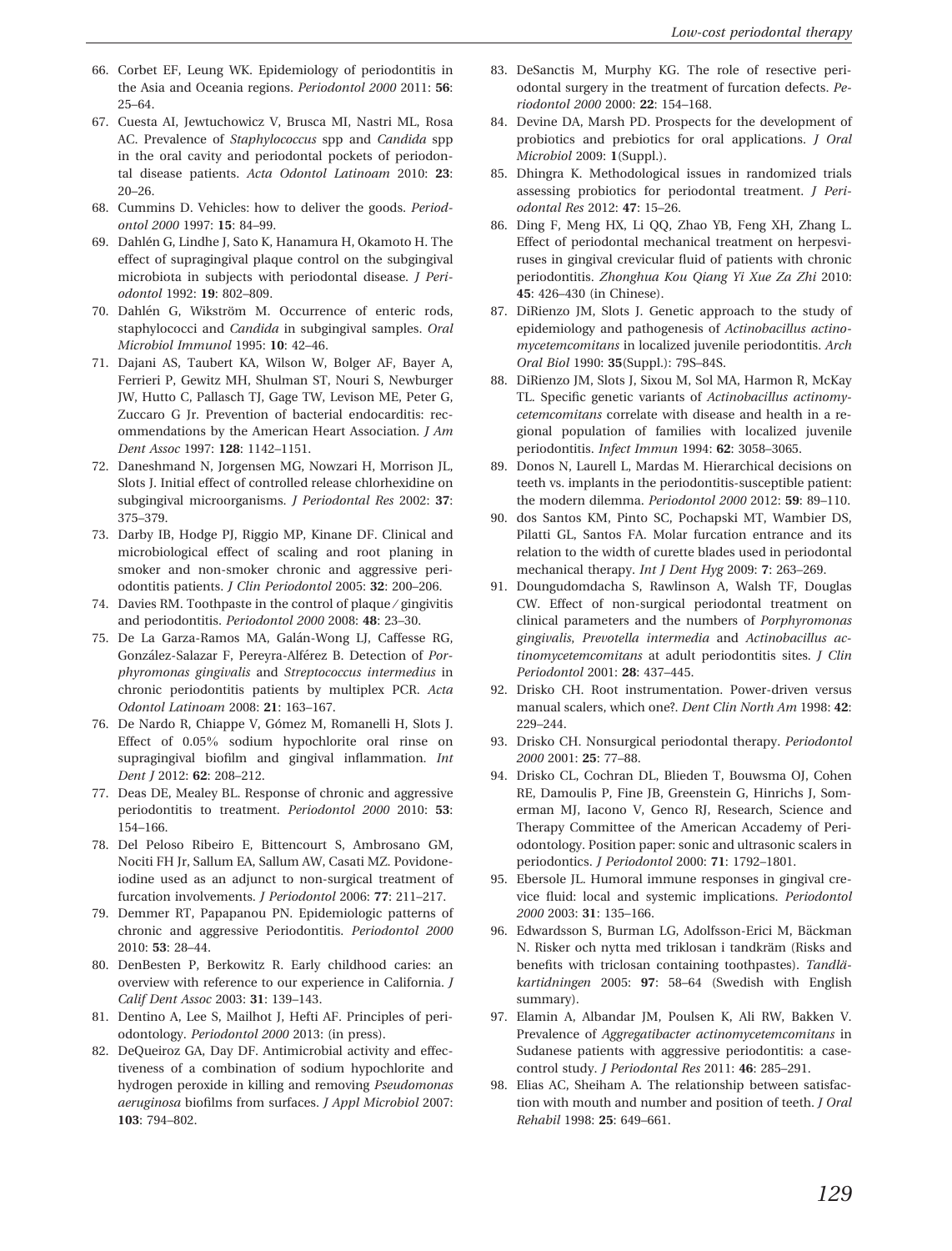- 99. Emrani J, Chee W, Slots J. Bacterial colonization of oral implants from nondental sources. Clin Implant Dent Relat Res 2009: 11: 106–112.
- 100. Ereş G, Altıok E, Ozkul A, Açıkel CH. Subgingival Epstein-Barr and cytomegalovirus occurrence in pregnancy gingivitis. J Periodontal 2011: 82: 1676–1684.
- 101. Esan TA, Olusile AO, Akeredolu PA, Esan AO. Sociodemographic factors and edentulism: the Nigerian experience. BMC Oral Health 2004: 4(1): 3.
- 102. Feng Z, Weinberg A. Role of bacteria in health and disease of periodontal tissues. Periodontol 2000 2006: 40: 50–76.
- 103. Feres M, Haffajee AD, Allard K, Som S, Goodson JM, Socransky SS. Antibiotic resistance of subgingival species during and after antibiotic therapy. J Clin Periodontol 2002: 29: 724–735.
- 104. Fischman SL. The history of oral hygiene products: how far have we come in 6000 years? Periodontol 2000 1997: 15: 7– 14.
- 105. Flemmig TF, Beikler T. Decision making in implant dentistry: an evidence-based and decision-analysis approach. Periodontol 2000 2009: 50: 154–172.
- 106. Flynn MJ, Slots J. Beta-hemolytic streptococci in advanced periodontitis. Oral Microbiol Immunol 1993: 8: 295–297.
- 107. Fontana CR, Abernethy AD, Som S, Ruggiero K, Doucette S, Marcantonio RC, Boussios CI, Kent R, Goodson JM, Tanner AC, Soukos NS. The antibacterial effect of photodynamic therapy in dental plaque-derived biofilms. J Periodontal Res 2009: 44: 751–759.
- 108. Fransson C, Lekholm U, Jemt T, Berglundh T. Prevalence of subjects with progressive bone loss at implants. Clin Oral Implants Res 2005: 16: 440–446.
- 109. Freeman CD, Klutman NE, Lamp KC. Metronidazole. A therapeutic review and update. Drugs 1997: 54: 679–708.
- 110. Garcia RI, Nunn ME, Dietrich T. Risk calculation and periodontal outcomes. Periodontol 2000 2009: 50: 65–77.
- 111. Gellin RG, Miller MC, Javed T, Engler WO, Mishkin DJ. The effectiveness of the Titan-S sonic scaler versus curettes in the removal of subgingival calculus. A human surgical evaluation. J Periodontol 1986: 57: 672–680.
- 112. Gjermo PE, Grytten J. Cost-effectiveness of various treatment modalities for adult chronic periodontitis. Periodontol 2000 2009: 51: 269–275.
- 113. Goodson JM. Gingival crevice fluid flow. Periodontol 2000 2003: 31: 43–54.
- 114. Goon AT, White IR, Rycroft RJ, McFadden JP. Allergic contact dermatitis from chlorhexidine. Dermatitis 2004: 15: 45–47.
- 115. Gosau M, Hahnel S, Schwarz F, Gerlach T, Reichert TE, Bürgers R. Effect of six different peri-implantitis disinfection methods on in vivo human oral biofilm. Clin Oral Implants Res 2010: 21: 866–872.
- 116. Greenstein G. Nonsurgical periodontal therapy in 2000: a literature review. J Am Dent Assoc 2000: 131: 1580–1592.
- 117. Grenier G, Gagnon G, Grenier D. Detection of herpetic viruses in gingival crevicular fluid of patients suffering from periodontal diseases: prevalence and effect of treatment. Oral Microbiol Immunol 2009: 24: 506–509.
- 118. Grinde B, Olsen I. The role of viruses in oral disease. J Oral Microbiol 2010: 2: 2127.
- 119. Haffajee AD, Socransky SS, Gunsolley JC. Systemic antiinfective periodontal therapy. A systematic review. Ann Periodontol 2003: 8: 115–181.
- 120. Haffajee AD, Teles RP, Socransky SS. The effect of periodontal therapy on the composition of the subgingival microbiota. Periodontol 2000 2006: 42: 219–258.
- 121. Haraszthy VI, Zambon JJ, Sreenivasan PK, Zambon MM, Gerber D, Rego R, Parker C. Identification of oral bacterial species associated with halitosis. J Am Dent Assoc 2007: 138: 1113–1120.
- 122. Haritha A, Jayakumar A. Syndromes as they relate to periodontal disease. Periodontol 2000 2011: 56: 65–86.
- 123. Harrington GW, Steiner DR, Ammons WF. The periodontal-endodontic controversy. Periodontol 2000 2002: 30: 123–130.
- 124. Harrison JE, Schultz J. Studies on the chlorinating activity of myeloperoxidase. J Biol Chem 1976: 251: 1371–1374.
- 125. Hart TC, Atkinson JC. Mendelian forms of periodontitis. Periodontol 2000 2007: 45: 95–112.
- 126. Heasman PA, Vernazza CR, Gaunt FL, Pennington MW. Cost-effectiveness of adjunctive antimicrobials in the treatment of periodontitis. Periodontol 2000 2011: 55: 217– 230.
- 127. Hegstad K, Langsrud S, Lunestad BT, Scheie AA, Sunde M, Yazdankhah SP. Does the wide use of quaternary ammonium compounds enhance the selection and spread of antimicrobial resistance and thus threaten our health? Microb Drug Resist 2010: 16: 91–104.
- 128. Heitz-Mayfield LJA, Lang NP. Comparative biology of chronic and aggressive periodontitis vs. peri-implantitis. Periodontol 2000 2010: 53: 167–181.
- 129. Hellström MK, Ramberg P, Krok L, Lindhe J. The effect of supragingival plaque control on the subgingival microflora in human periodontitis. J Clin Periodontol 1996: 23: 934–940.
- 130. Helovuo H, Hakkarainen K, Paunio K. Changes in the prevalence of subgingival enteric rods, staphylococci and yeasts after treatment with penicillin and erythromycin. Oral Microbiol Immunol 1993: 8: 75–79.
- 131. Henderson B, Ward JM, Ready D. Aggregatibacter (Actinobacillus) actinomycetemcomitans: a triple A\* periodontopathogen? Periodontol 2000 2010: 54: 78–105.
- 132. Hennessey TD. Antibacterial properties of Hibitane. J Clin Periodontol 1977: 4: 36–48.
- 133. Herrera D, Contreras A, Gamonal J, Oteo A, Jaramillo A, Silva N, Sanz M, Botero JE, León R. Subgingival microbial profiles in chronic periodontitis patients from Chile, Colombia and Spain. J Clin Periodontol 2008: 35: 106–113.
- 134. Hersh EV, Moore PA. Adverse drug interactions in dentistry. Periodontol 2000 2008: 46: 109–142.
- 135. Herzog A, Hodges KO. Subgingival irrigation with chloramine-T. J Dent Hyg 1988: 62: 515–521.
- 136. Hillman JD, Socransky SS. Replacement therapy of the prevention of dental disease. Adv Dent Res 1987: 1: 119– 125.
- 137. Hoang T, Jorgensen MG, Keim RG, Pattison AM, Slots J. Povidone-iodine as a periodontal pocket disinfectant. J Periodontal Res 2003: 38: 311–317.
- 138. Hoenderdos NL, Slot DE, Paraskevas S, van der Weijden GA. The efficacy of woodsticks on plaque and gingival inflammation: a systematic review. Int J Dent Hyg 2008: 6: 280–289.
- 139. Hollowell JG, Staehling NW, Flanders WD, Hannon WH, Gunter EW, Spencer CA, Braverman LE. Serum TSH, T(4), and thyroid antibodies in the United States population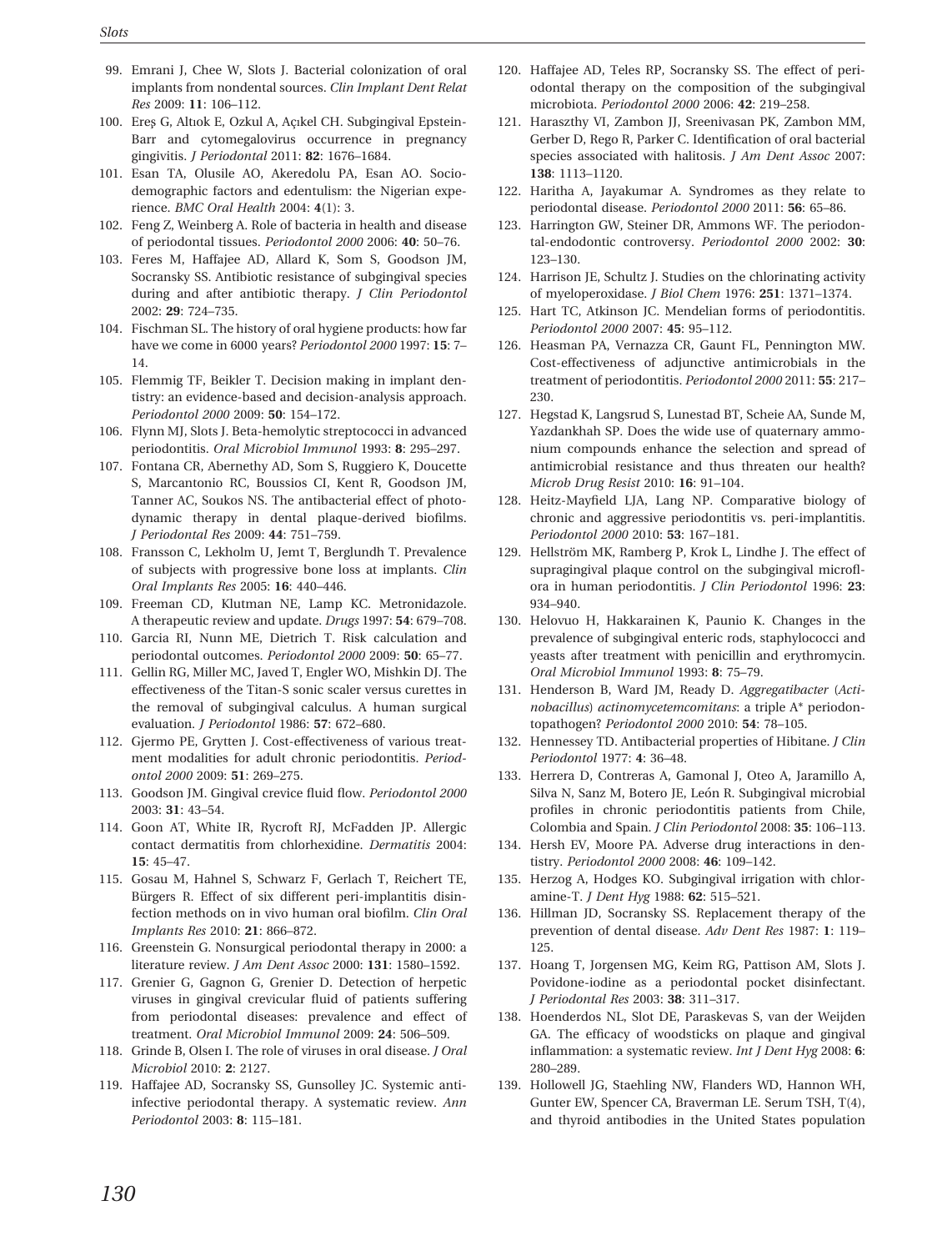(1988 to 1994): National Health and Nutrition Examination Survey (NHANES III). J Clin Endocrinol Metab 2002: 87: 489–499.

- 140. Hossainian N, Slot D, Afennich F, van der Weijden G. The effects of hydrogen peroxide mouthwashes on the prevention of plaque and gingival inflammation: a systematic review. Int J Dent Hyg 2011: 9: 171–181.
- 141. Hugoson A, Sjódin B, Norderyd O. Trends over 30 years, 1973–2003, in the prevalence and severity of periodontal disease. J Clin Periodontol 2008: 35: 405–414.
- 142. Hujoel PP, Cunha-Cruz J, Loesche WJ, Robertson PB. Personal oral hygiene and chronic periodontitis: a systematic review. Periodontol 2000 2005: 37: 29–34.
- 143. Hujoel P, Zina LG, Cunha-Cruz J, Lopez R. Historical perspectives on theories of periodontal disease etiology. Periodontol 2000 2012: 58: 153–160.
- 144. Husseini A, Slot DE, van der Weijden GA. The efficacy of oral irrigation in addition to a toothbrush on plaque and the clinical parameters of periodontal inflammation: a systematic review. Int J Dent Hyg 2008: 6: 304–314.
- 145. Ishikawa I, Aoki A, Takasaki AA, Mizutani K, Sasaki KM, Izumi Y. Application of lasers in periodontics: true innovation or myth? Periodontol 2000 2009: 50: 90–126.
- 146. Iwase M, Slots J, Berthold P, Taichman NS. Leukocidal activity of staphylococci isolated from human periodontal lesions. Oral Microbiol Immunol 1990: 5: 233–236.
- 147. Jankovic S, Aleksic Z, Dimitrijevic B, Lekovic V, Camargo P, Kenney B. Prevalence of human cytomegalovirus and Epstein-Barr virus in subgingival plaque at peri-implantitis, mucositis and healthy sites. A pilot study. Int J Oral Maxillofac Surg 2011: 40: 271–276.
- 148. Jaskoll T, Abichaker G, Htet K, Bringas P Jr, Morita S, Sedghizadeh PP, Melnick M. Cytomegalovirus induces stage-dependent enamel defects and misexpression of amelogenin, enamelin and dentin sialophosphoprotein in developing mouse molars. Cells Tissues Organs 2010: 192: 221–239.
- 149. Jaskoll T, Abichaker G, Sedghizadeh PP, Bringas P Jr, Melnick M. Cytomegalovirus induces abnormal chondrogenesis and osteogenesis during embryonic mandibular development. BMC Dev Biol 2008: 8: 33.
- 150. Jepsen J, Deschner J, Braun A, Schwartz F, Eberhard J. Calculus removal and the prevention of its formation. Periodontol 2000 2011: 55: 167–188.
- 151. Johnson NW, Jayasekara P, Amarasinghe AAHK. Squamous cell carcinoma and precursor lesions of the oral cavity: epidemiology and aetiology. Periodontol 2000 2011: 57: 19–37.
- 152. Jones CG. Chlorhexidine: is it still the gold standard? Periodontol 2000 1997: 15: 55–62.
- 153. Jorgensen MG, Aalam A, Slots J. Periodontal antimicrobials-finding the right solutions. Int Dent J 2005: 55: 3–12.
- 154. Jorgensen M, Slots J. Locally delivered chemotherapeutic agents. In: Harpenau LA, Kao RT, Lundergan WP, Sanz M. editors. Hall's critical decisions in periodontology, 5th edn. Shelton CT, USA: People's Medical Publishing House (PMPH) Ltd., In press.
- 155. Jorgensen M, Slots J. Microbial analysis in periodontal diagnosis and treatment planning. In: Harpenau LA, Kao RT, Lundergan WP, Sanz M. editors. *Hall's critical deci*sions in periodontology, 5th edn. Shelton CT, USA: People's Medical Publishing House (PMPH) Ltd., In press
- 156. Jorgensen M, Slots J. Periodontal systemic antibiotic therapy. In: Harpenau LA, Kao RT, Lundergan WP, Sanz M. editors. *Hall's critical decisions in periodontology,* 5th edn. Shelton CT, USA: People's Medical Publishing House (PMPH) Ltd., In press.
- 157. Jürgensen N, Petersen PE, Ogawa H, Matsumuto S. Translating science into action: periodontal health through public health approaches. Periodontol 2000 2012: 60: 173–187.
- 158. Kaide CG, Khandelwal S. Hyperbaric oxygen: applications in infectious disease. Emerg Med Clin North Am 2008: 26: 571–595.
- 159. Kalkwarf KL, Tussing GJ, Davis MJ. Histologic evaluation of gingival curettage facilitated by sodium hypochlorite solution. J Periodontol 1982: 53: 63–70.
- 160. Kallio PJ. Health promotion and behavioral approaches in the prevention of periodontal disease in children and adolescents. Periodontol 2000 2001: 26: 135–145.
- 161. Kandelman D, Arpin S, Baez RJ, Baehni PC, Petersen PE. Oral health care systems in developing and developed countries. Periodontol 2000 2012: 60: 98–109.
- 162. Kanno T, Carlsson GE. A review of the shortened dental arch concept focusing on the work by the Käyser / Nijmegen group. J Oral Rehabil 2006: 33: 850–862.
- 163. Kawana R, Kitamura T, Nakagomi O, Matsumoto I, Arita M, Yoshihara N, Yanagi K, Yamada A, Morita O, Yoshida Y, Furuya Y, Chiba S. Inactivation of human viruses by povidone-iodine in comparison with other antiseptics. Dermatology 1997: 195(Suppl. 2): 29–35.
- 164. Käyser AF. Limited treatment goals-shortened dental arches. Periodontol 2000 1994: 4: 7–14.
- 165. Kerry GJ. Supportive periodontal treatment. Periodontol 2000 1995: 9: 176–185.
- 166. Kilian M, Frandsen EV, Haubek D, Poulsen K. The etiology of periodontal disease revisited by population genetic analysis. Periodontol 2000 2006: 42: 158–179.
- 167. Kinane DF, Shiba H, Hart TC. The genetic basis of periodontitis. Periodontol 2000 2005: 39: 91–117.
- 168. Kobayashi N, Ishihara K, Sugihara N, Kusumoto M, Yakushiji M, Okuda K. Colonization pattern of periodontal bacteria in Japanese children and their mothers. J Periodontal Res 2008: 43: 156–161.
- 169. Kookana RS, Ying GG, Waller NJ. Triclosan: its occurrence, fate and effects in the Australian environment. Water Sci Technol 2011: 63: 598–604.
- 170. Krasse B, Fure S. Root surface caries: a problem for periodontally compromised patients. Periodontol 2000 1994: 4: 139–147.
- 171. Kuboniwa M, Lamont RJ. Subgingival biofilm formation. Periodontol 2000 2010: 52: 38–52.
- 172. Laine ML, Crielaard W, Loos BG. Genetic susceptibility to periodontitis. Periodontol 2000 2012: 58: 37–68.
- 173. Lamont RJ, Yilmaz O. In or out: the invasiveness of oral bacteria. Periodontol 2000 2002: 30: 61–69.
- 174. Lang NP. Focus on intrabony defects conservative therapy. Periodontol 2000 2000: 22: 51–58.
- 175. Lang NP, Joss A, Tonetti MS. Monitoring disease during supportive periodontal treatment by bleeding on probing. Periodontol 2000 1996: 12: 44–48.
- 176. Lang NP, Sander L, Barlow A, Brennan K, White DJ, Bacca L, Bartizek RD, McClanahan SF. Experimental gingivitis studies: effects of triclosan and triclosan-containing den-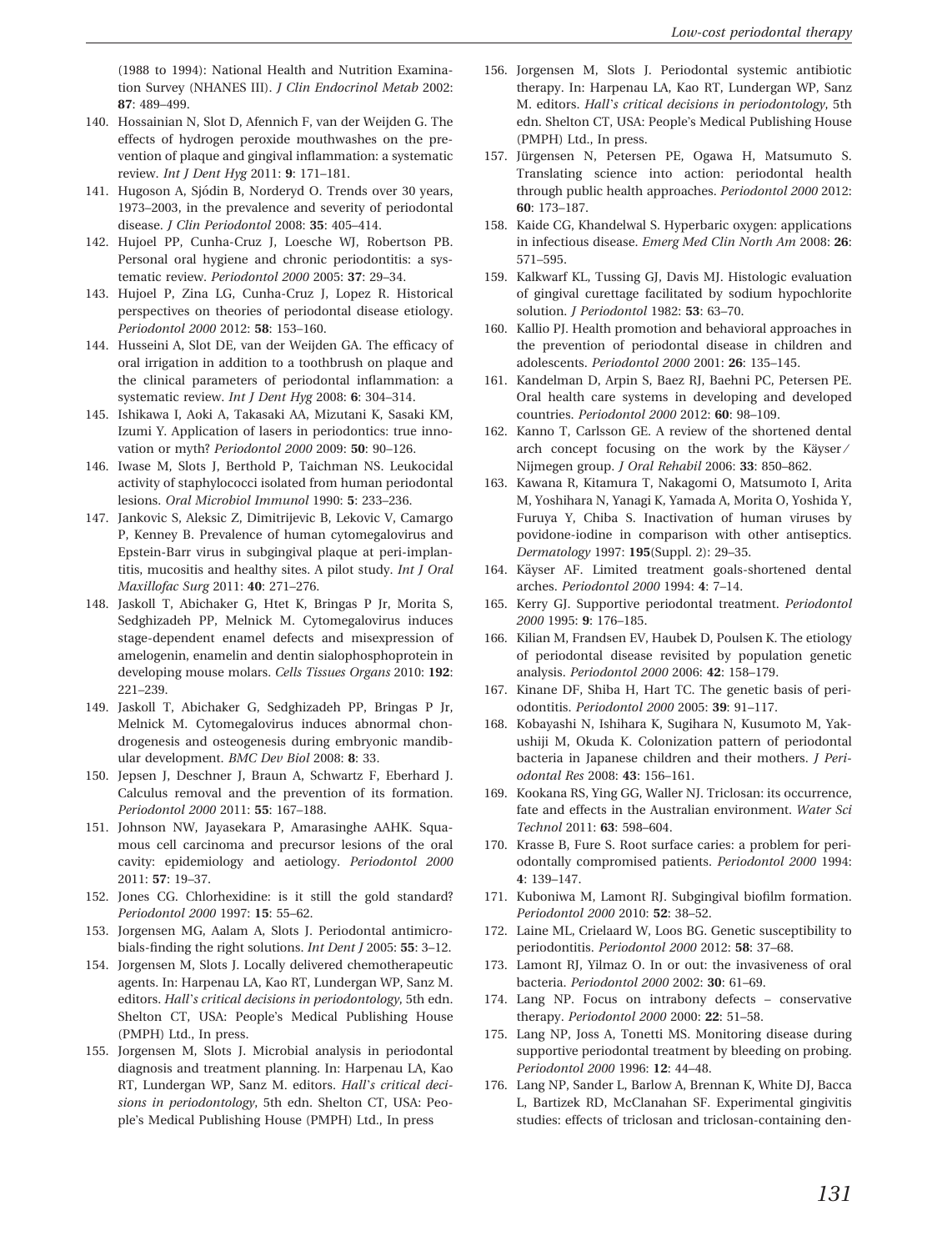tifrices on dental plaque and gingivitis in three-week randomized controlled clinical trials. J Clin Dent 2002: 13: 158–166.

- 177. Lea SC, Walmsley AD. Mechano-physical and biophysical properties of power-driven scalers: driving the future of powered instrument design and evaluation. Periodontol 2000 2009: 51: 63–78.
- 178. Leonhardt A, Bergström C, Krok L, Cardaropoli G. Healing following ultrasonic debridement and PVP-iodine in individuals with severe chronic periodontal disease: a randomized, controlled clinical study. Acta Odontol Scand 2006: 64: 262–266.
- 179. Li X, Sun QF, Sun YD, Ge SH, Yang PS. Quantitative detection of human cytomegalovirus in aggressive and chronic periodontitis lesions. Hua Xi Kou Qiang Yi Xue Za Zhi 2011: 29: 242–245 (in Chinese).
- 180. Lindhe J, Haffajee AD, Socransky SS. Progression of periodontal disease in adult subjects in the absence of periodontal therapy. J Clin Periodontol 1983: 10: 433– 442.
- 181. Lindhe J, Socransky SS, Nyman S, Haffajee A, Westfelt E. ''Critical probing depths'' in periodontal therapy. J Clin Periodontol 1982: 9: 323–336.
- 182. Listgarten MA, Grossberg D, Schwimer C, Vito A, Gaffar A. Effect of subgingival irrigation with tetrapotassium peroxydiphosphate on scaled and untreated periodontal pockets. J Periodontol 1989: 60: 4–11.
- 183. Listgarten MA, Helldén L. Relative distribution of bacteria at clinically healthy and periodontally diseased sites in humans. J Clin Periodontol 1978: 5: 115–132.
- 184. Listgarten MA, Mayo HE, Tremblay R. Development of dental plaque on epoxy resin crowns in man. A light and electron microscopic study. J Periodontol 1975: 46: 10–26.
- 185. Listgarten MA, Slots J, Rosenberg J, Nitkin L, Sullivan P, Oler J. Clinical and microbiological characteristics of treated periodontitis patients on maintenance care. J Periodontol 1989: 60: 452–459.
- 186. Listgarten MA, Sullivan P, George C, Nitkin L, Rosenberg ES, Chilton NW, Kramer AA. Comparative longitudinal study of 2 methods of scheduling maintenance visits: 4 year data. J Clin Periodontol 1989: 16: 105–115.
- 187. Lobene RR, Soparkar PM, Hein JW, Quigley GA. A study of the effects of antiseptic agents and a pulsating irrigating device on plaque and gingivitis. J Periodontol 1972: 43: 564–568.
- 188. Löe H, Schiott CR. The effect of mouthrinses and topical application of chlorhexidine on the development of dental plaque and gingivitis in man. J Periodontal Res 1970: 5: 79– 83.
- 189. Loesche WJ, Giordano JR. Metronidazole in periodontitis V: debridement should precede medication. Compendium 1994: 15: 1198, 1201, 1203 passim; quiz 1218.
- 190. Loesche WJ, Kazor C. Microbiology and treatment of halitosis. Periodontol 2000 2002: 28: 256–279.
- 191. Loos B, Claffey N, Egelberg J. Clinical and microbiological effects of root debridement in periodontal furcation pockets. J Clin Periodontol 1988: 15: 453–463.
- 192. Loos B, Nylund K, Claffey N, Egelberg J. Clinical effects of root debridement in molar and non-molar teeth A 2-year follow-up. J Clin Periodontol 1989: 16: 498–504.
- 193. Lopez L, Berkowitz R, Spiekerman C, Weinstein P. Topical antimicrobial therapy in the prevention of early childhood caries: a follow-up report. Pediatr Dent 2002: 24: 204–206.
- 194. López NJ, Socransky SS, Da Silva I, Japlit MR, Haffajee AD. Effects of metronidazole plus amoxicillin as the only therapy on the microbiological and clinical parameters of untreated chronic periodontitis. J Clin Periodontol 2006: 33: 648–660.
- 195. Low SB. Clinical considerations in nonsurgical mechanical therapy. Periodontol 2000 1995: 9: 23–26.
- 196. Lundgren D, Rylander H, Laurell L. To save or to extract, that is the question. Natural teeth or dental implants in periodontitis-susceptible patients: clinical decision-making and treatment strategies exemplified with patient case presentations. Periodontol 2000 2008: 47: 27–50.
- 197. Mariotti AJ, Rumpf DA. Chlorhexidine-induced changes to human gingival fibroblast collagen and non-collagen protein production. J Periodontol 1999: 70: 1443–1448.
- 198. Marsh PD, Moter A, Devine DA. Dental plaque biofilms: communities, conflict and control. Periodontol 2000 2011: 55: 36–47.
- 199. Mayanagi G, Kimura M, Nakaya S, Hirata H, Sakamoto M, Benno Y, Shimauchi H. Probiotic effects of orally administered Lactobacillus salivarius WB21-containing tablets on periodontopathic bacteria: a double-blinded, placebocontrolled, randomized clinical trial. J Clin Periodontol 2009: 36: 506–513.
- 200. McCullough MJ, Farah CS. The role of alcohol in oral carcinogenesis with particular reference to alcohol-containing mouthwashes. Aust Dent J 2008: 53: 302–305.
- 201. Mealey BL, Ocampo GL. Diabetes mellitus and periodontal disease. Periodontol 2000 2007: 44: 127–153.
- 202. Meissner G, Kocher T. Calculus detection technologies and their clinical application. Periodontol 2000 2011: 55: 189–204.
- 203. Melnick M, Mocarski ES, Abichaker G, Huang J, Jaskoll T. Cytomegalovirus-induced embryopathology: mouse submandibular salivary gland epithelial-mesenchymal ontogeny as a model. BMC Dev Biol 2006: 6: 42.
- 204. Meng H, Ren X, Tian Y, Feng X, Xu L, Zhang L, Lu R, Shi D, Chen Z. Genetic study of families affected with aggressive periodontitis. Periodontol 2000 2011: 56: 87–101.
- 205. Merriam CV, Citron DM, Tyrrell KL, Warren YA, Goldstein EJ. In vitro activity of azithromycin and nine comparator agents against 296 strains of oral anaerobes and 31 strains of Eikenella corrodens. Int J Antimicrob Agents 2006: 28: 244–248.
- 206. Moëne R, Décaillet F, Andersen E, Mombelli A. Subgingival plaque removal using a new air-polishing device. J Periodontol 2010: 81: 79–88.
- 207. Mombelli A, Cionca N, Almaghlouth A. Does adjunctive antimicrobial therapy reduce the perceived need for periodontal surgery? Periodontol 2000 2011: 55: 205–216.
- 208. Moran JM. Chemical plaque control–prevention for the masses. Periodontol 2000 1997: 15: 109–117.
- 209. Moran JM. Home-use oral hygiene products: mouthrinses. Periodontol 2000 2008: 48: 42–53.
- 210. Nakagawa T, Hosaka Y, Ishihara K, Hiraishi T, Sato S, Ogawa T, Kamoi K. The efficacy of povidone-iodine products against periodontopathic bacteria. Dermatology 2006: 212(Suppl. 1): 109–111.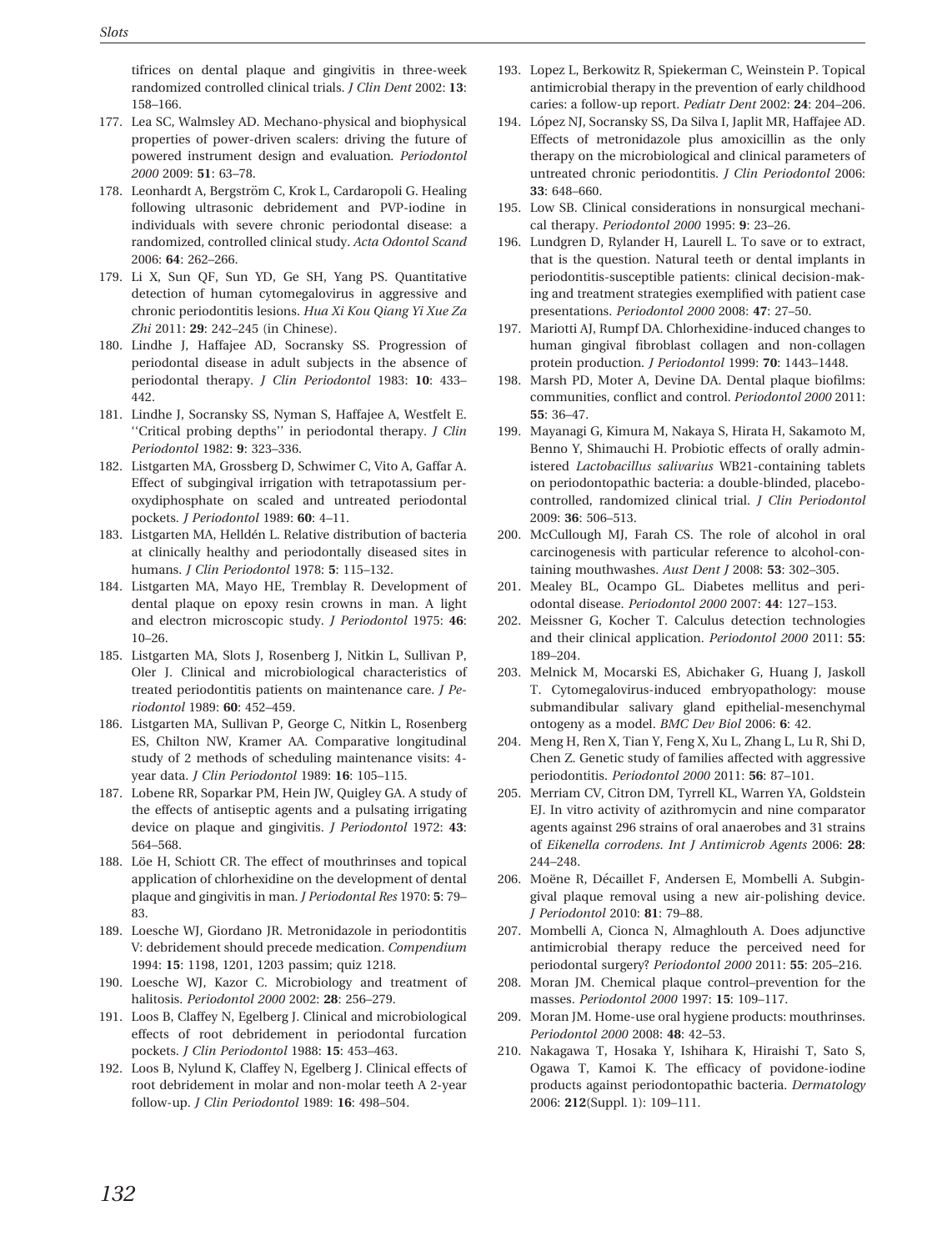- 211. Nattestad A. Knowledge management systems for oral health in developing and developed countries. Periodontol 2000 2012: 60: 156–161.
- 212. Needleman I, Moles DR. A guide to decision making in evidence-based diagnostics. Periodontol 2000 2005: 39: 164–177.
- 213. Newman HN. Periodontal pocket irrigation as adjunctive treatment. Curr Opin Periodontol 1997: 4: 41–50.
- 214. Nogueira-Filho GR, Rosa BT, David-Neto JR. Effects of hyperbaric oxygen therapy on the treatment of severe cases of periodontitis. Undersea Hyperb Med 2010: 37: 107–114.
- 215. Novaes AB Jr, Schwartz-Filho HO, de Oliveira RR, Feres M, Sato S, Figueiredo LC. Antimicrobial photodynamic therapy in the non-surgical treatment of aggressive periodontitis: microbiological profile. Lasers Med Sci 2011.
- 216. Numazaki K, Asanuma H. Inhibitory effect of povidoneiodine for the antigen expression of human cytomegalovirus. In Vivo 1999: 13: 239–241.
- 217. Nunn ME. Understanding the etiology of periodontitis: an overview of periodontal risk factors. Periodontol 2000 2003: 32: 11–23.
- 218. Nyman SR, Lang NP. Tooth mobility and the biological rationale for splinting teeth. Periodontol 2000 1994: 4: 15–22.
- 219. Oda S, Ishikawa I. In vitro effectiveness of a newly-designed ultrasonic scaler tip for furcation areas. J Periodontol 1989: 60: 634–639.
- 220. Ogbureke KUE, Ogbureke EI. NOMA: A preventable ''scourge'' of African children. Open Dent J 2010: 4: 201– 206.
- 221. Oliver RC, Jackson Brown L, Löe H. Periodontal treatment needs. Periodontol 2000 1993: 2: 150–160.
- 222. Pack AR. Dental services and needs in developing countries. Int Dent J 1998: 48(3 Suppl. 1): 239–247.
- 223. Paine ML, Slots J, Rich SK. Fluoride use in periodontal therapy: a review of the literature. J Am Dent Assoc 1998: 129: 69–77.
- 224. Pallasch TJ. Antifungal and antiviral chemotherapy. Periodontol 2000 2002: 28: 240–255.
- 225. Parashis AO, Anagnou-Vareltzides A, Demetriou N. Calculus removal from multirooted teeth with and without surgical access. (I). Efficacy on external and furcation surfaces in relation to probing depth. J Clin Periodontol 1993: 20: 63–68.
- 226. Paster BJ, Dewhirst FE. Molecular microbial diagnosis. Periodontol 2000 2009: 51: 38–44.
- 227. Pattison AM. The use of hand instruments in supportive periodontal treatment. Periodontol 2000 1996: 12: 71– 89.
- 228. Pattni R, Walsh LJ, Marshall RI, Seymour GJ, Bartold PM. Periodontal implications of immunodeficient states: manifestations and management. J Int Acad Periodontol 2000: 2: 79–93.
- 229. Pavicic´ MJ, van Winkelhoff AJ, de Graaff J. Synergistic effects between amoxicillin, metronidazole, and the hydroxymetabolite of metronidazole against Actinobacillus actinomycetemcomitans. Antimicrob Agents Chemother 1991: 35: 961–966.
- 230. Petersen PE. Oral health. In: Heggenhougen K, Quah S editors. International encyclopedia of public health. San Diego: Elsevier, 2008: 677–685.
- 231. Petersen PE, Ogawa H. The global burden of periodontal disease: towards integration with chronic disease prevention and control. Periodontol 2000 2012: 60: 15–39.
- 232. Petersilka GJ. Subgingival air-polishing in the treatment of periodontal biofilm infections. Periodontol 2000 2011: 55: 124–142.
- 233. Petersilka GJ, Ehmke B, Flemmig TF. Antimicrobial effects of mechanical debridement. Periodontol 2000 2002: 28: 56–71.
- 234. Petersilka G, Faggion CM Jr, Stratmann U, Gerss J, Ehmke B, Haeberlein I, Flemmig TF. Effect of glycine powder air-polishing on the gingiva. J Clin Periodontol 2008: 35: 324–332.
- 235. Petersilka G, Panitz W, Weresch R, Eichinger M, Kern U. Air emphysema in periodontal therapy. A case series with critical literature overview. Parodontologie 2010: 21: 165– 175.
- 236. Piirila¨ P, Hodgson U, Estlander T, Keskinen H, Saalo A, Voutilainen R, Kanerva L. Occupational respiratory hypersensitivity in dental personnel. Int Arch Occup Environ Health 2002: 75: 209–216.
- 237. Pozhitkov AE, Beikler T, Flemmig TF, Noble PA. Highthroughput methods for analysis of the human oral microbiome. Periodontol 2000 2011: 55: 70–86.
- 238. Quirynen M, Teughels W, De Soete M, van Steenberghe D. Topical antiseptics and antibiotics in the initial therapy of chronic adult periodontitis: microbiological aspects. Periodontol 2000 2002: 28: 72–90.
- 239. Rabbani GM, Ash MM Jr, Caffesse RG. The effectiveness of subgingival scaling and root planing in calculus removal. J Periodontol 1981: 52: 119–123.
- 240. Rahn R. Review presentation on povidone-iodine antisepsis in the oral cavity. *Postgrad Med J* 1993: **69**(Suppl. 3): S4–S9.
- 241. Rahn R, Schneider S, Diehl O, Schäfer V, Shah PM. Preventing post-treatment bacteremia: comparing topical povidone-iodine and chlorhexidine. J Am Dent Assoc 1995: 126: 1145–1149.
- 242. Rams TE, Babalola OO, Slots J. Subgingival occurrence of enteric rods, yeasts and staphylococci after systemic doxycycline therapy. Oral Microbiol Immunol 1990: 5: 166–168.
- 243. Rams TE, Feik D, Slots J. Staphylococci in human periodontal diseases. Oral Microbiol Immunol 1990: 5: 29–32.
- 244. Rams TE, Feik D, Young V, Hammond BF, Slots J. Enterococci in human periodontitis. Oral Microbiol Immunol 1992: 7: 249–352.
- 245. Rams TE, Flynn MJ, Slots J. Subgingival microbial associations in severe human periodontitis. Clin Infect Dis 1997: 25(Suppl. 2): S224–S226.
- 246. Rams TE, Listgarten MA, Slots J. Utility of radiographic crestal lamina dura for predicting periodontitis diseaseactivity. J Clin Periodontol 1994: 21: 571–576.
- 247. Rams TE, Listgarten MA, Slots J. Regards actuels sur les radiographies conventionnelles en parodontie. J Parodontologie 1994: 13: 179–184 (in French).
- 248. Rams TE, Listgarten MA, Slots J. Efficacy of CPITN sextant scores for detection of periodontitis disease activity. J Clin Periodontol 1996: 23: 355–361.
- 249. Rams TE, Listgarten MA, Slots J. Utility of 5 major putative periodontal pathogens and selected clinical parameters to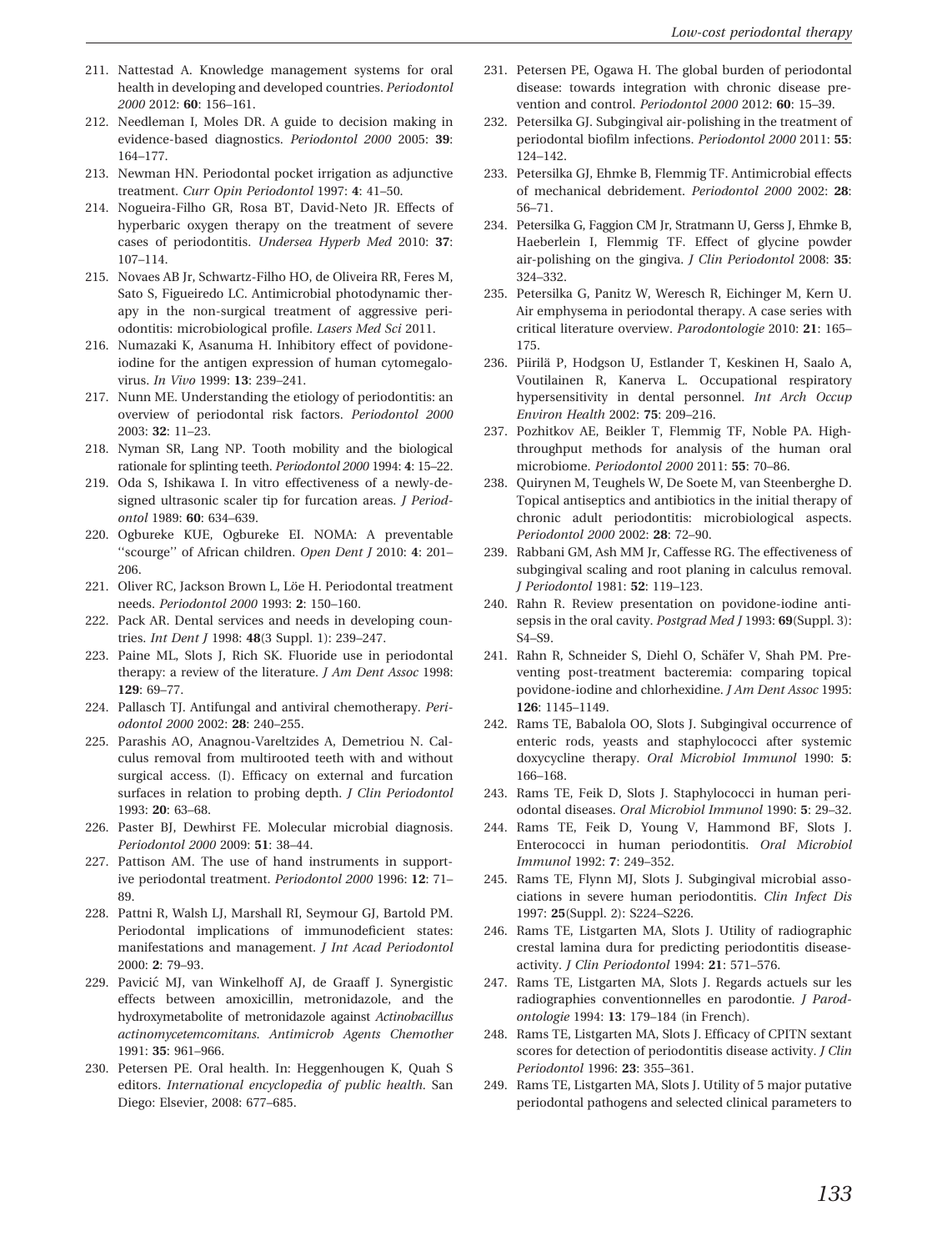predict periodontal breakdown in patients on maintenance care. J Clin Periodontol 1996: 23: 346–354.

- 250. Rams TE, Listgarten MA, Slots J. Risk of periodontitis recurrence by tooth surface location. J Dent Res 1999: 78 (special issue): 118 (Abstract 102).
- 251. Rams TE, Oler J, Listgarten MA, Slots J. Utility of Ramfjord index teeth to assess periodontal disease progression in longitudinal studies. J Clin Periodontol 1993: 20: 147–150.
- 252. Rams TE, Slots J. Air polishing effects on subgingival microflora in human periodontal pockets. J Periodontol 1994: 65: 986.
- 253. Rams TE, Slots J. Local delivery of antimicrobial agents in the periodontal pocket. Periodontol 2000 1996: 10: 139–159.
- 254. Reimer K, Wichelhaus TA, Schafer V, Rudolph P, Kramer A, Wutzler P, Ganzer D, Fleischer W. Antimicrobial effectiveness of povidone-iodine and consequences for new application areas. Dermatology 2002: 204(Suppl. 1): 114– 120.
- 255. Renvert S, Nilvéus R, Dahlén G, Slots J, Egelberg J. 5-year follow up of periodontal intraosseous defects treated by root planing or flap surgery. J Clin Periodontol 1990: 17: 356–363.
- 256. Renvert S, Wikström M, Dahlén G, Slots J, Egelberg J. On the inability of root debridement and periodontal surgery to eliminate Actinobacillus actinomycetemcomitans from periodontal pockets. J Clin Periodontol 1990: 17: 351–355.
- 257. Renz ANPJ, Newton JT. Changing the behavior of patients with periodontitis. Periodontol 2000 2009: 51: 252–268.
- 258. Ribeiro Edel P, Bittencourt S, Sallum EA, Sallum AW, Nociti Júnior FH, Casati MZ. Non-surgical instrumentation associated with povidone-iodine in the treatment of interproximal furcation involvements. J Appl Oral Sci 2010: 18: 599–606.
- 259. Riggio MP, Lennon A, Rolph HJ, Hodge PJ, Donaldson A, Maxwell AJ, Bagg J. Molecular identification of bacteria on the tongue dorsum of subjects with and without halitosis. Oral Dis 2008: 14: 251–258.
- 260. Rinke S, Ohl S, Ziebolz D, Lange K, Eickholz P. Prevalence of periimplant disease in partially edentulous patients: a practice-based cross-sectional study. Clin Oral Implants Res 2011: 22: 826–833.
- 261. Ritchie CS. Obesity and periodontal disease. Periodontol 2000 2007: 44: 154–163.
- 262. Roberts AP, Mullany P. Oral biofilms: a reservoir of transferable, bacterial, antimicrobial resistance. Expert Rev Anti Infect Ther 2010: 8: 1441–1450.
- 263. Rodrigues A, Lussi A, Seemann R, Neuhaus KW. Prevention of crown and root caries in adults. Periodontol 2000 2011: 55: 231–249.
- 264. Romanelli F, Smith KM, Pomeroy C. Reducing the transmission of HIV-1: needle bleaching as a means of disinfection. J Am Pharm Assoc (Wash) 2000: 40: 812–817.
- 265. Rosema NA, Hennequin-Hoenderdos NL, Berchier CE, Slot DE, Lyle DM, van der Weijden GA. The effect of different interdental cleaning devices on gingival bleeding. J Int Acad Periodontol 2011: 13: 2–10.
- 266. Rosen S, Peters M, Shapouri S. United States Department of Agriculture. International food security assessment, 2010 Update: Improved production mitigated impact of higher food commodity prices. http://www.ers.usda.gov/ Publications/GFA2101/,2011.
- 267. Rosenberg ES, Torosian JP, Slots J. Microbial differences in 2 clinically distinct types of failures of osseointegrated implants. Clin Oral Implants Res 1991: 2: 135–144.
- 268. Rosling B, Hellström MK, Ramberg P, Socransky SS, Lindhe J. The use of PVP-iodine as an adjunct to nonsurgical treatment of chronic periodontitis. J Clin Periodontol 2001: 28: 1023–1031.
- 269. Rosling BG, Slots J, Christersson LA, Genco RJ. Topical chemical antimicrobial therapy in the management of the subgingival microflora and periodontal disease. J Periodontal Res 1982: 17: 541–543.
- 270. Rosling BG, Slots J, Christersson LA, Gröndahl HG, Genco RJ. Topical antimicrobial therapy and diagnosis of subgingival bacteria in the management of inflammatory periodontal disease. J Clin Periodontol 1986: 13: 975–981.
- 271. Rosling BG, Slots J, Webber RL, Christersson LA, Genco RJ. Microbiological and clinical effects of topical subgingival antimicrobial treatment on human periodontal disease. J Clin Periodontol 1983: 10: 487–514.
- 272. Rotstein I, Simon JH. Diagnosis, prognosis and decision-making in the treatment of combined periodontal-endodontic lesions. Periodontol 2000 2004: 34: 165– 203.
- 273. Russo PA, Nowzari H, Slots J. Transmission and persistence of Actinobacillus actinomycetemcomitans in twins with advanced periodontitis. J Calif Dent Assoc 1998: 26: 290–294.
- 274. Rutala WA, Cole EC, Thomann CA, Weber DJ. Stability and bactericidal activity of chlorine solutions. Infect Control Hosp Epidemiol 1998: 19: 323–327.
- 275. Rutala WA, Weber DJ. Uses of inorganic hypochlorite (bleach) in health-care facilities. Clin Microbiol Rev 1997: 10: 597–610.
- 276. Rybak MJ, McGrath BJ. Combination antimicrobial therapy for bacterial infections. Guidelines for the clinician. Drugs 1996: 52: 390–405.
- 277. Rylev M, Bek-Thomsen M, Reinholdt J, Ennibi OK, Kilian M. Microbiological and immunological characteristics of young Moroccan patients with aggressive periodontitis with and without detectable Aggregatibacter actinomycetemcomitans JP2 infection. Mol Oral Microbiol 2011: 26: 35–51.
- 278. Sahrmann P, Puhan MA, Attin T, Schmidlin PR. Systematic review on the effect of rinsing with povidone-iodine during nonsurgical periodontal therapy. J Periodontal Res 2010: 45: 153–164.
- 279. Sakellari D, Goodson JM, Kolokotronis A, Konstantinidis A. Concentration of 3 tetracyclines in plasma, gingival crevice fluid and saliva. *J Clin Periodontol* 2000: 27: 53–60.
- 280. Samaranayake LP, Keung Leung W, Jin L. Oral mucosal fungal infections. Periodontol 2000 2009: 49: 39–59.
- 281. Sanz M, Teughels W. Innovations in non-surgical periodontal therapy: consensus report of the Sixth European Workshop on Periodontology. J Clin Periodontol 2008: 35(Suppl. 8): 3–7.
- 282. Sarbinoff JA, O'Leary TJ, Miller CH. The comparative effectiveness of various agents in detoxifying diseased root surfaces. J Periodontol 1983: 54: 77–80.
- 283. Sarita PT, Witter DJ, Kreulen CM, Creugers NH. The shortened dental arch concept-attitudes of dentists in Tanzania. Community Dent Oral Epidemiol 2003: 31: 111–115.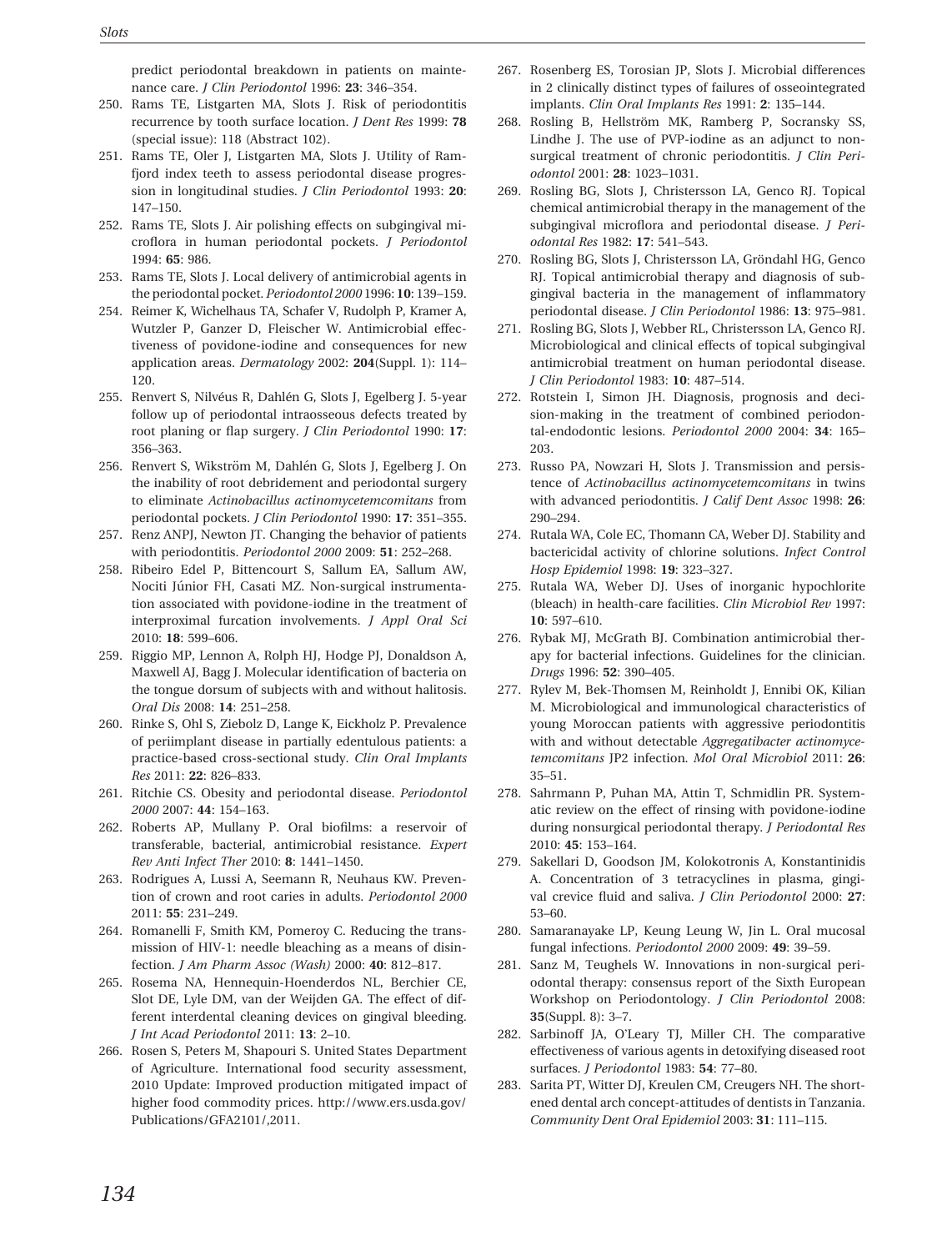- 284. Saygun I, Nizam N, Keskiner I, Bal V, Kubar A, Açıkel C, Serdar M, Slots J. Salivary infectious agents and periodontal disease status. J Periodontal Res 2011: 46: 235–239.
- 285. Schwarz F, Aoki A, Sculean A, Becker J. The impact of laser application on periodontal and peri-implant wound healing. Periodontol 2000 2009: 51: 79–108.
- 286. Scully C, Greenman J. Halitosis (breath odor). Periodontol 2000 2008: 48: 66–75.
- 287. Selvaggi G, Monstrey S, van Landuyt K, Hamdi M, Blondeel P. The role of iodine in antisepsis and wound management: a reappraisal. Acta Chir Belg 2003: 103: 241–247.
- 288. Seymour RA, Hogg SD. Antibiotics and chemoprophylaxis. Periodontol 2000 2008: 46: 80–108.
- 289. Seymour RA, Rudralingham M. Oral and dental adverse drug reactions. Periodontol 2000 2008: 46: 9–26.
- 290. Shaddox LM, Walker C. Microbial testing in periodontics: value, limitations and future directions. Periodontol 2000 2009: 50: 25–38.
- 291. Shiraishi T, Nakagawa Y. Evaluation of the bactericidal activity of povidone-iodine and commercially available gargle preparations. Dermatology 2002: 204(Suppl. 1): 37– 41.
- 292. Simratvir M, Singh N, Chopra S, Thomas AM. Efficacy of 10% Povidone Iodine in children affected with early childhood caries: an in vivo study. J Clin Pediatr Dent 2010: 34: 233–238.
- 293. Skudutyte-Rysstad R, Eriksen HM, Hansen BF. Trends in periodontal health among 35-year-olds in Oslo, 1973– 2003. J Clin Periodontol 2007: 34: 867–872.
- 294. Slot DE, Kranendonk AA, van der Reijden WA, van Winkelhoff AJ, Rosema NA, Schulein WH, van der Velden U, van der Weijden FA. Adjunctive effect of a water-cooled Nd:YAG laser in the treatment of chronic periodontitis. J Clin Periodontol 2011: 38: 470–478.
- 295. Slots J. The microflora of black stain on human primary teeth. Scand J Dent Res 1974: 82: 484–490.
- 296. Slots J. Subgingival microflora and periodontal disease. J Clin Periodontol 1979: 6: 351–382.
- 297. Slots J. Selection of antimicrobial agents in periodontal therapy. J Periodontal Res 2002: 37: 389–398.
- 298. Slots J. Update on general health risk of periodontal disease. Int Dent J 2003: 53(Suppl. 3): 200–207.
- 299. Slots J. Update on human cytomegalovirus in destructive periodontal disease. Oral Microbiol Immunol 2004: 19: 217–223.
- 300. Slots J. Systemic antibiotics in periodontics. J Periodontol 2004: 75: 1553–1565.
- 301. Slots J. Herpesviruses in periodontal diseases. Periodontol 2000 2005: 38: 33–62.
- 302. Slots J. Oral viral infections of adults. Periodontol 2000 2009: 49: 60–86.
- 303. Slots J. Herpesviral-bacterial interactions in periodontal diseases. Periodontol 2000 2010: 52: 117–140.
- 304. Slots J. Human viruses in periodontitis. Periodontol 2000 2010: 53: 89–110.
- 305. Slots J. Herpesvirus periodontitis: infection beyond biofilm. J Calif Dent Assoc 2011: 39: 393–399.
- 306. Slots J, Emrich LJ, Genco RJ, Rosling BG. Relationship between some subgingival bacteria and periodontal pocket depth and gain or loss of periodontal attachment after treatment of adult periodontitis. J Clin Periodontol 1985: 12: 540–552.
- 307. Slots J, Feik D, Rams TE. In vitro antimicrobial sensitivity of enteric rods and pseudomonads from advanced adult periodontitis. Oral Microbiol Immunol 1990: 5: 298–301.
- 308. Slots J, Feik D, Rams TE. Age and sex relationships of superinfecting microorganisms in periodontitis patients. Oral Microbiol Immunol 1990: 5: 305–308.
- 309. Slots J, Mashimo P, Levine MJ, Genco RJ. Periodontal therapy in humans. I. Microbiological and clinical effects of a single course of periodontal scaling and root planing, and of adjunctive tetracycline therapy. J Periodontol 1979: 50: 495–509.
- 310. Slots J, Pallasch TJ. Dentists' role in halting antimicrobial resistance. J Dent Res 1996: 75: 1338–1341. Erratum in: J Dent Res 1996:75:811.
- 311. Slots J, Rams TE, Feik D, Taveras HD, Gillespie GM. Subgingival microflora of advanced periodontitis in the Dominican Republic. J Periodontol 1991: 62: 543–547.
- 312. Slots J, Rams TE, Schonfeld SE. In vitro activity of chlorhexidine against enteric rods, pseudomonads and acinetobacter from human periodontitis. Oral Microbiol Immunol 1991: 6: 62–64.
- 313. Slots J, Rosling BG. Suppression of the periodontopathic microflora in localized juvenile periodontitis by systemic tetracycline. J Clin Periodontol 1983: 10: 465–486.
- 314. Slots J, Sabeti M, Simon JH. Herpesviruses in periapical pathosis: an etiopathogenic relationship? Oral Surg Oral Med Oral Pathol Oral Radiol Endod 2003: 96: 327–331.
- 315. Slots J, Saygun I, Sabeti M, Kubar A. Epstein-Barr virus in oral diseases. J Periodontal Res 2006: 41: 235–244.
- 316. Slots J, Slots H. Bacterial and viral pathogens in saliva: disease relationship and infectious risk. Periodontol 2000 2011: 55: 48–69.
- 317. Slots J, Ting M. Actinobacillus actinomycetemcomitans and Porphyromonas gingivalis in human periodontal disease: occurrence and treatment. Periodontol 2000 1999: 20: 82–121.
- 318. Slots J, Ting M. Systemic antibiotics in the treatment of periodontal disease. Periodontol 2000 2002: 28: 106–176.
- 319. Smerdely P, Lim A, Boyages SC, Waite K, Wu D, Roberts V, Leslie G, Arnold J, John E, Eastman CJ. Topical iodinecontaining antiseptics and neonatal hypothyroidism in very-low-birthweight infants. Lancet 1989: 2(8664): 661– 664.
- 320. Snow P, McNally ME. Examining the implications of dental treatment costs for low-income families. J Can Dent Assoc 2010: 76: a28.
- 321. Socransky SS, Haffajee AD. Evidence of bacterial etiology: a historical perspective. Periodontol 2000 1994: 5: 7–25.
- 322. Socransky SS, Haffajee AD. Dental biofilms: difficult therapeutic targets. Periodontol 2000 2002: 28: 12–55.
- 323. Socransky SS, Haffajee AD. Periodontal microbial ecology. Periodontol 2000 2005: 38: 135–187.
- 324. Socransky SS, Haffajee AD, Dzink JL. Relationship of subgingival microbial complexes to clinical features at the sampled sites. J Clin Periodontol 1988: 15: 440-444.
- 325. Soukos NS, Goodson JM. Photodynamic therapy in the control of oral biofilms. Periodontol 2000 2011: 55: 142– 166.
- 326. Spratt DA, Pratten J, Wilson M, Gulabivala K. An in vitro evaluation of the antimicrobial efficacy of irrigants on biofilms of root canal isolates. Int Endod J 2001: 34: 300– 307.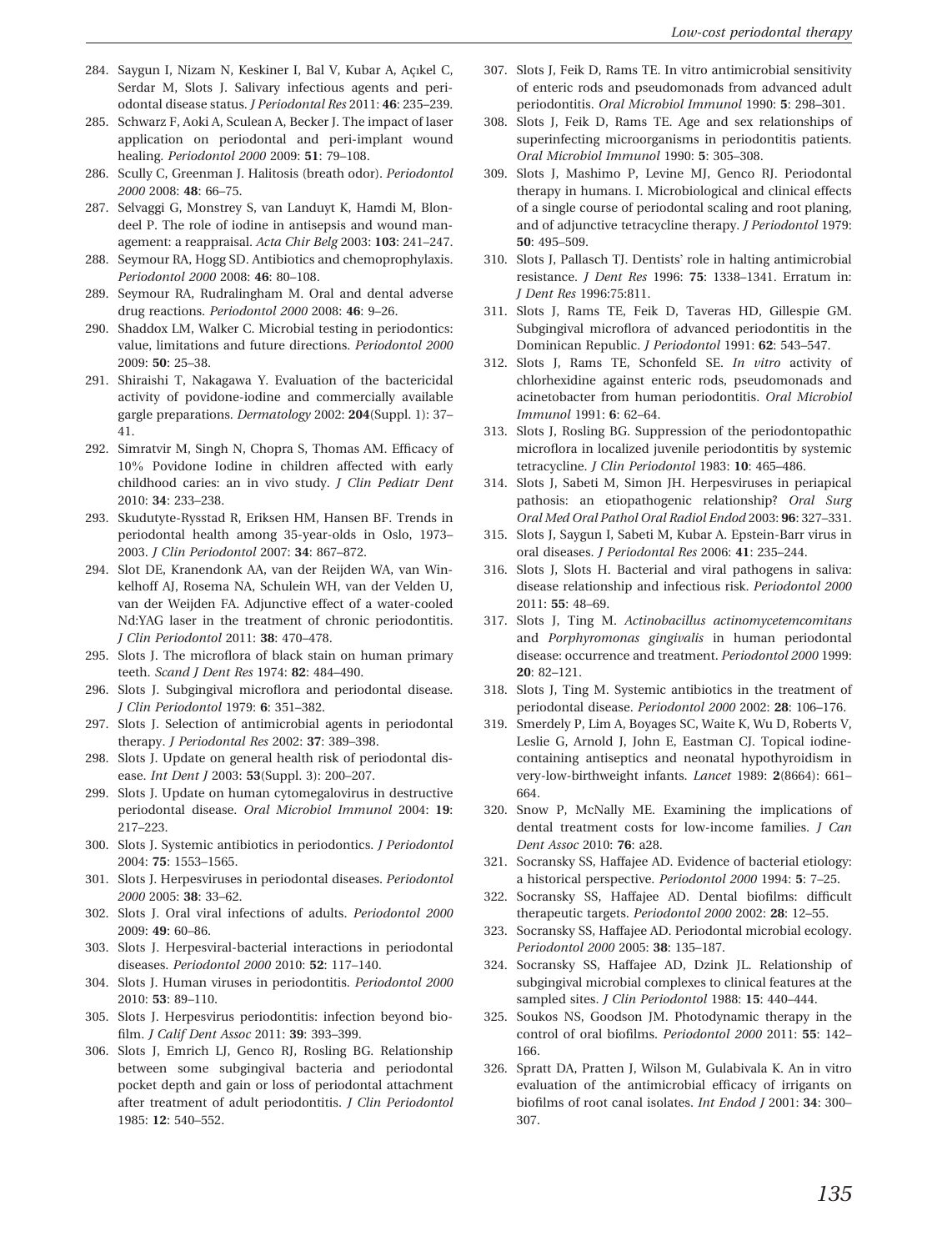- 328. Stagno S, Pass RF, Thomas JP, Navia JM, Dworsky ME. Defects of tooth structure in congenital cytomegalovirus infection. Pediatrics 1982: 69: 646–648.
- 329. Stahlmann R, Lode H. Toxicity of quinolones. Drugs 1999: 58(Suppl. 2): 37–42.
- 330. Stamatova I, Meurman JH. Probiotics and periodontal disease. Periodontol 2000 2009: 51: 141–151.
- 331. Stambaugh RV, Dragoo M, Smith DM, Carasal L. The limits of subgingival scaling. Int J Periodontics Restorative Dent 1981: 1: 30–41.
- 332. Stanford TW, Rees TD. Acquired immune suppression and other risk factors ⁄ indicators for periodontal disease progression. Periodontol 2000 2003: 32: 118–135.
- 333. Sun J, Song X, Kristiansen BE, Kjaereng A, Willems RJ, Eriksen HM, Sundsfjord A, Sollid JE. Occurrence, population structure, and antimicrobial resistance of enterococci in marginal and apical periodontitis. J Clin Microbiol 2009: 47: 2218–2225.
- 334. Sunde PT, Olsen I, Enersen M, Grinde B. Patient with severe periodontitis and subgingival Epstein–Barr virus treated with antiviral therapy. J Clin Virol 2008: 42: 176–178.
- 335. Surathu N, Arun KV. Traditional therapies in the management of periodontal disease in India and China. Periodontol 2000 2011: 56: 11–24.
- 336. Susin C, Albandar JM. Aggressive periodontitis in an urban population in southern Brazil. J Periodontol 2005: 76: 468– 475.
- 337. Tabanella G, Nowzari H, Slots J. Clinical and microbiological determinants of ailing dental implants. Clin Implant Dent Relat Res 2009: 11: 24–36.
- 338. Taichman NS, Simpson DL, Sakurada S, Cranfield M, DiRienzo J, Slots J. Comparative studies on the biology of Actinobacillus actinomycetemcomitans leukotoxin in primates. Oral Microbiol Immunol 1987: 2: 97–104.
- 339. Taiyeb-Ali TB, Cheta Raman PC, Vaithilingam RD. Relationship between periodontal disease and diabetes mellitus: an Asian perspective. Periodontol 2000 2011: 56: 258–268.
- 340. Takasaki AA, Aoki A, Mizutani K, Schwarz F, Sculean A, Wang CY, Koshy G, Romanos G, Ishikawa I, Izumi Y. Application of antimicrobial photodynamic therapy in periodontal and peri-implant diseases. Periodontol 2000 2009: 51: 109–140.
- 341. Teles RP, Haffajee AD, Socransky SS. Microbiological goals of periodontal therapy. Periodontol 2000 2006: 42: 180–218.
- 342. Teughels W, Van Essche M, Sliepen I, Quirynen M. Probiotics and oral healthcare. Periodontol 2000 2008: 48: 111–147.
- 343. Thiha K, Takeuchi Y, Umeda M, Huang Y, Ohnishi M, Ishikawa I. Identification of periodontopathic bacteria in gingival tissue of Japanese periodontitis patients. Oral Microbiol Immunol 2007: 22: 201–207.
- 344. Thomson WM, Sheiham A, Spencer AJ. Sociobehavioural aspects of periodontal disease. Periodontol 2000 2012: 60: 54–63.
- 345. Torfason T, Kiger R, Selvig KA, Egelberg J. Clinical improvement of gingival conditions following ultrasonic

versus hand instrumentation of periodontal pockets. J Clin Periodontol 1979: 6: 165–176.

- 346. Tribble GD, Lamont RJ. Bacterial invasion of epithelial cells and spreading in periodontal tissue. Periodontol 2000 2010: 52: 68–83.
- 347. Tut OK, Milgrom PM. Topical iodine and fluoride varnish combined is more effective than fluoride varnish alone for protecting erupting first permanent molars: a retrospective cohort study. J Public Health Dent 2010: 70: 249–252.
- 348. Umeda M, Takeuchi Y, Noguchi K, Huang Y, Koshy G, Ishikawa I. Effects of nonsurgical periodontal therapy on the microbiota. Periodontol 2000 2004: 36: 98–120.
- 349. United Nations. World population prospects: the 2008 revision. Geneva: Population Division of the Department of Economic and Social Affairs, United Nations, 2010.
- 350. U.S. Department of Health and Human Services. Agency for Toxic Substances and Disease Registry. Toxicological profile for phenol. September 2008.
- 351. van Assche N, van Essche M, Pauwels M, Teughels W, Quirynen M. Do periodontopathogens disappear after full-mouth tooth extraction? *J Clin Periodontol* 2009: 36: 1043–1047.
- 352. van der Weijden F, Slot DE. Oral hygiene in the prevention of periodontal diseases: the evidence. Periodontol 2000 2011: 55: 104–123.
- 353. van Winkelhoff AJ, Rams TE, Slots J. Systemic antibiotic therapy in periodontics. Periodontol 2000 1996: 10: 45– 78.
- 354. Vanek D, Saxena A, Boggs JM. Fluoroquinolone therapy and Achilles tendon rupture. J Am Podiatr Med Assoc 2003: 93: 333–335.
- 355. Vernazza C, Heasman P, Gaunt F, Pennington M. How to measure the cost-effectiveness of periodontal treatments. Periodontol 2000 2012: 60: 138–146.
- 356. von Ohler C, Weiger R, Decker E, Schlagenhauf U, Brecx M. The efficacy of a single pocket irrigation on subgingival microbial vitality. Clin Oral Investig 1998: 2: 84–90.
- 357. Waerhaug J. Healing of the dento-epithelial junction following subgingival plaque control. II. As observed on extracted teeth. J Periodontol 1978: 49: 119–134.
- 358. Walker CB. Selected antimicrobial agents: mechanisms of action, side effects and drug interactions. Periodontol 2000 1996: 10: 12–28.
- 359. Walker CB. The acquisition of antibiotic resistance in the periodontal microflora. Periodontol 2000 1996: 10: 79–88.
- 360. Walker CB, Karpinia K, Baehni P. Chemotherapeutics: antibiotics and other antimicrobials. Periodontol 2000 2004: 36: 146–165.
- 361. Walmsley AD, Lea SC, Landini G, Moses AJ. Advances in power driven pocket ⁄ root instrumentation. J Clin Periodontol 2008: 8(Suppl.): 22–28.
- 362. Walter C, Kaye EK, Dietrich T. Active and passive smoking: assessment issues in periodontal research. Periodontol 2000 2012: 58: 84–92.
- 363. Warnakulasuriya S. Demand for dental care in Sri Lanka. Community Dent Oral Epidemiol 1985: 13: 68–69.
- 364. Watt RG, Marinho VC. Does oral health promotion improve oral hygiene and gingival health? Periodontol 2000 2005: 37: 35–47.